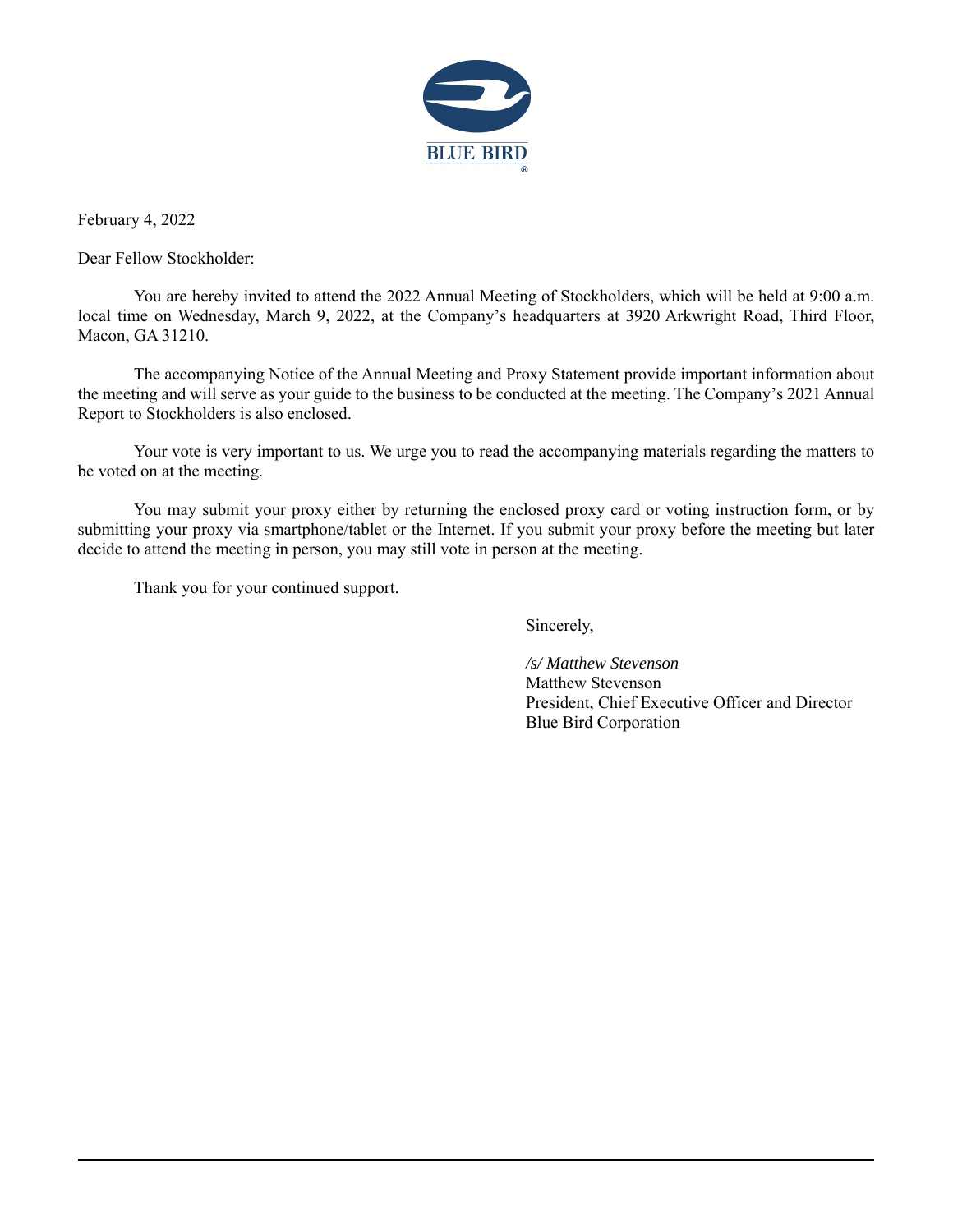

# **NOTICE OF 2022 ANNUAL MEETING OF STOCKHOLDERS TO BE HELD ON MARCH 9, 2022**

**NOTICE IS HEREBY GIVEN** that the 2022 Annual Meeting of Stockholders (the "*Annual Meeting*") of Blue Bird Corporation (the "*Company*") will be held *on Wednesday, March 9, 2022 at the hour of 9:00 a.m. (local time) at the Company's corporate headquarters at 3920 Arkwright Road, Third Floor, Macon, Georgia 31210*, for the following purposes:

- **1. TO ELECT** four (4) Class II members of the Board of Directors named in the Proxy Statement for a term of three (3) years, and until their successors are elected and qualified; and
- **2. TO RATIFY** the appointment of BDO USA, LLP as our independent registered public accounting firm for the current fiscal year ending October 1, 2022; and

To transact such other business that may properly come before the meeting.

Holders of record of the Company's common stock, \$0.0001 par value (the "Common Stock") at the close of business on January 14, 2022 (the "Record Date") will be entitled to notice of and to vote at the meeting and any postponements or adjournments thereof. To attend the annual meeting, you must have valid proof of identification and other proof of beneficial ownership of the Company's Common Stock (such as a brokerage statement reflecting your stock ownership) as of the Record Date.

You may vote by mail, Smartphone/tablet, or the Internet to the extent described in the Company's Proxy Statement. *In light of the COVID 19 pandemic, we will have COVID protective protocols in place for entry to the meeting, including a temperature check, completion of a questionnaire and a requirement to wear a protective face mask.* 

Audited financial statements as of and for the year ended October 2, 2021 and the related Management's Discussion and Analysis of Financial Condition and Results of Operations are included in our Annual Report on Form 10-K, such portions of which are also contained in the Annual Report to Stockholders included with this Notice and Proxy Statement.

Whether or not you expect to be present, please mark, sign, date, and return the enclosed proxy promptly in the envelope provided, or vote via smartphone/tablet or the Internet. Submitting the proxy will not affect your right to vote in person if you attend the meeting.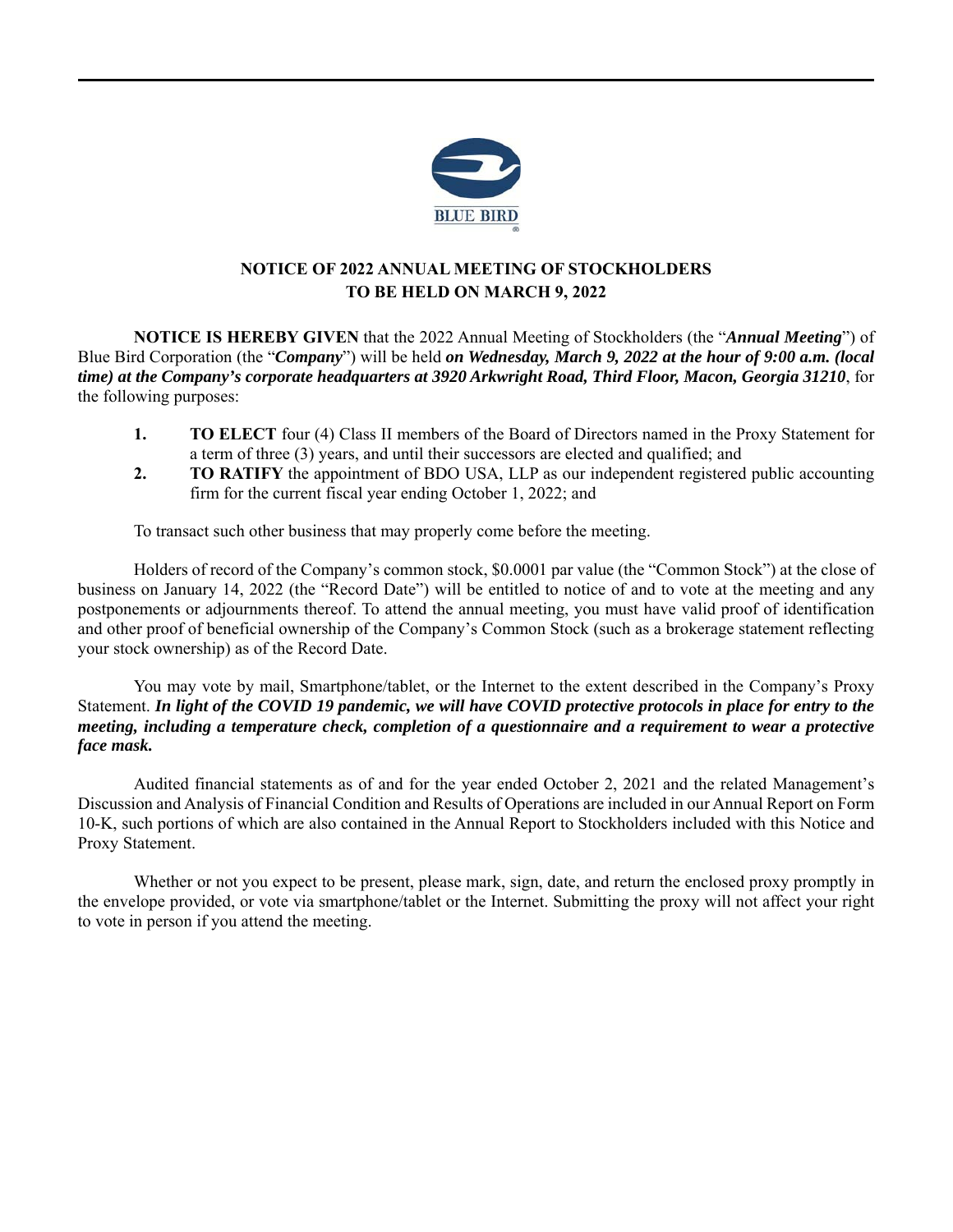# **BY ORDER OF THE BOARD OF DIRECTORS**

*/s/ Matthew Stevenson*  Matthew Stevenson President, Chief Executive Officer and Director Blue Bird Corporation

**Important Notice Regarding the Availability of Proxy Materials for the Stockholders Meeting to be held on March 9, 2022: This Proxy Statement is available free of charge on the Internet at: https://www.cstproxy.com/blue-bird/2022.**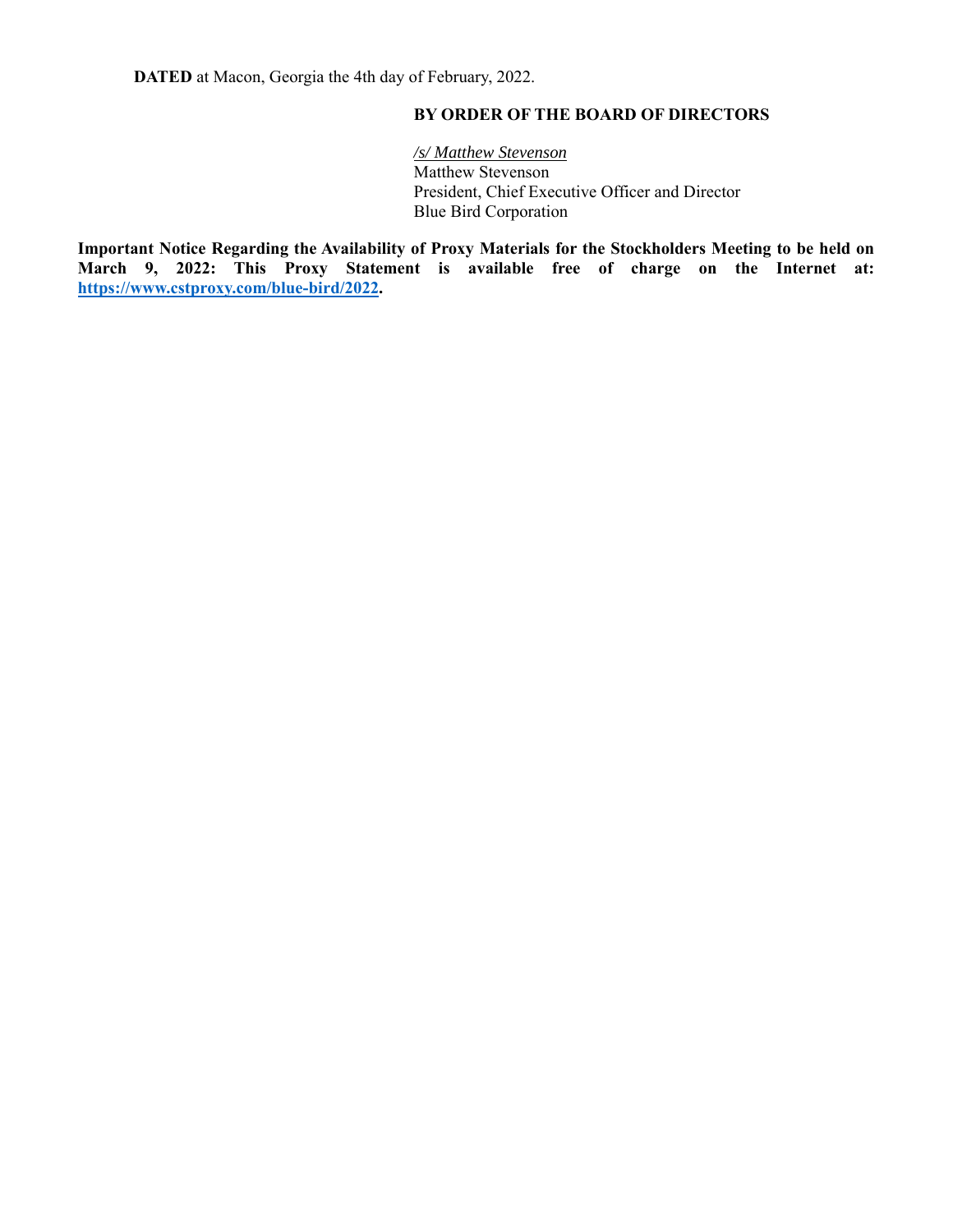# BLUE BIRD CORPORATION PROXY STATEMENT

# **TABLE OF CONTENTS**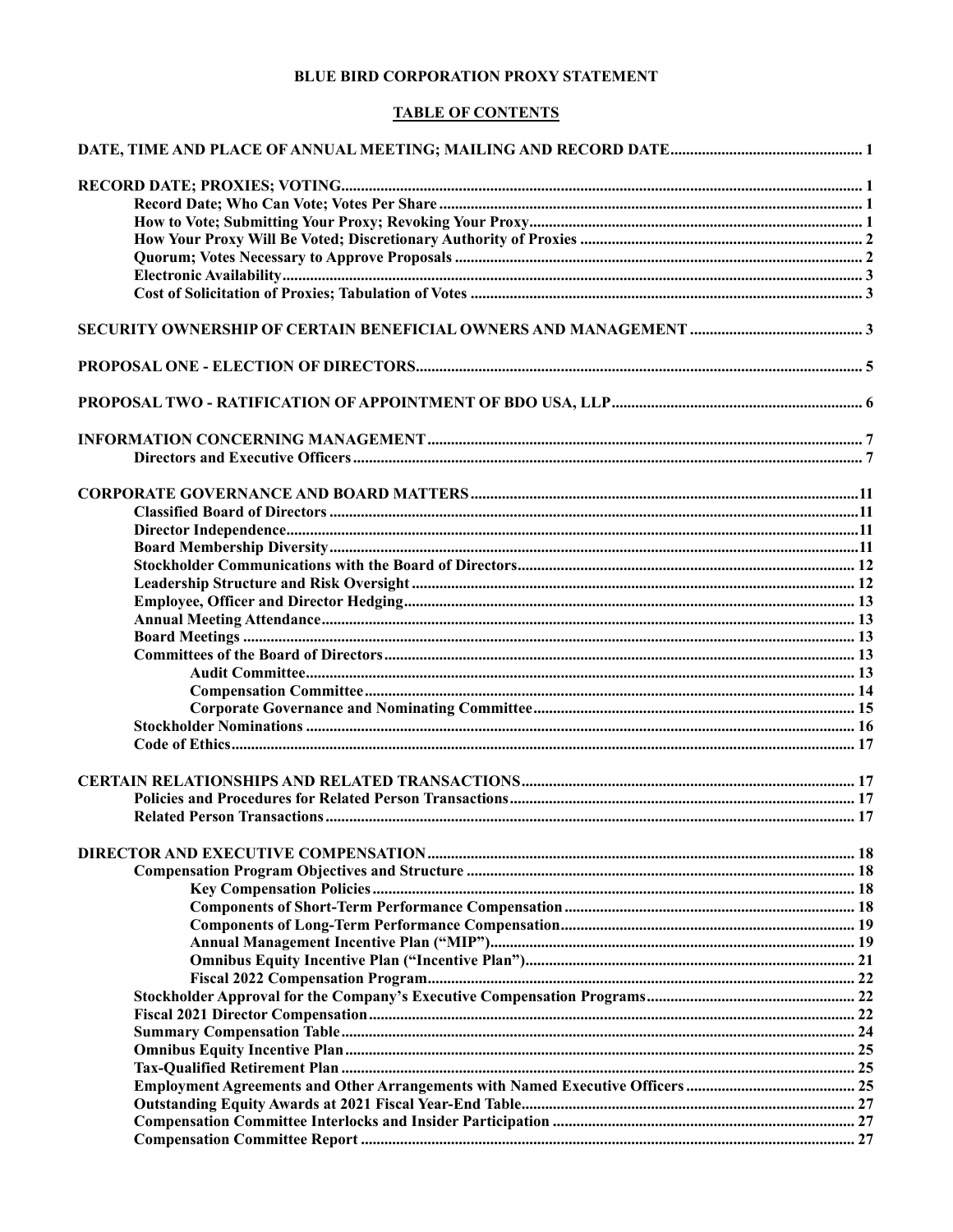| Policy on Pre-Approval of Services Provided by Independent Registered Public Accounting Firm  28 |  |
|--------------------------------------------------------------------------------------------------|--|
|                                                                                                  |  |
|                                                                                                  |  |
|                                                                                                  |  |
|                                                                                                  |  |
|                                                                                                  |  |
|                                                                                                  |  |
|                                                                                                  |  |
|                                                                                                  |  |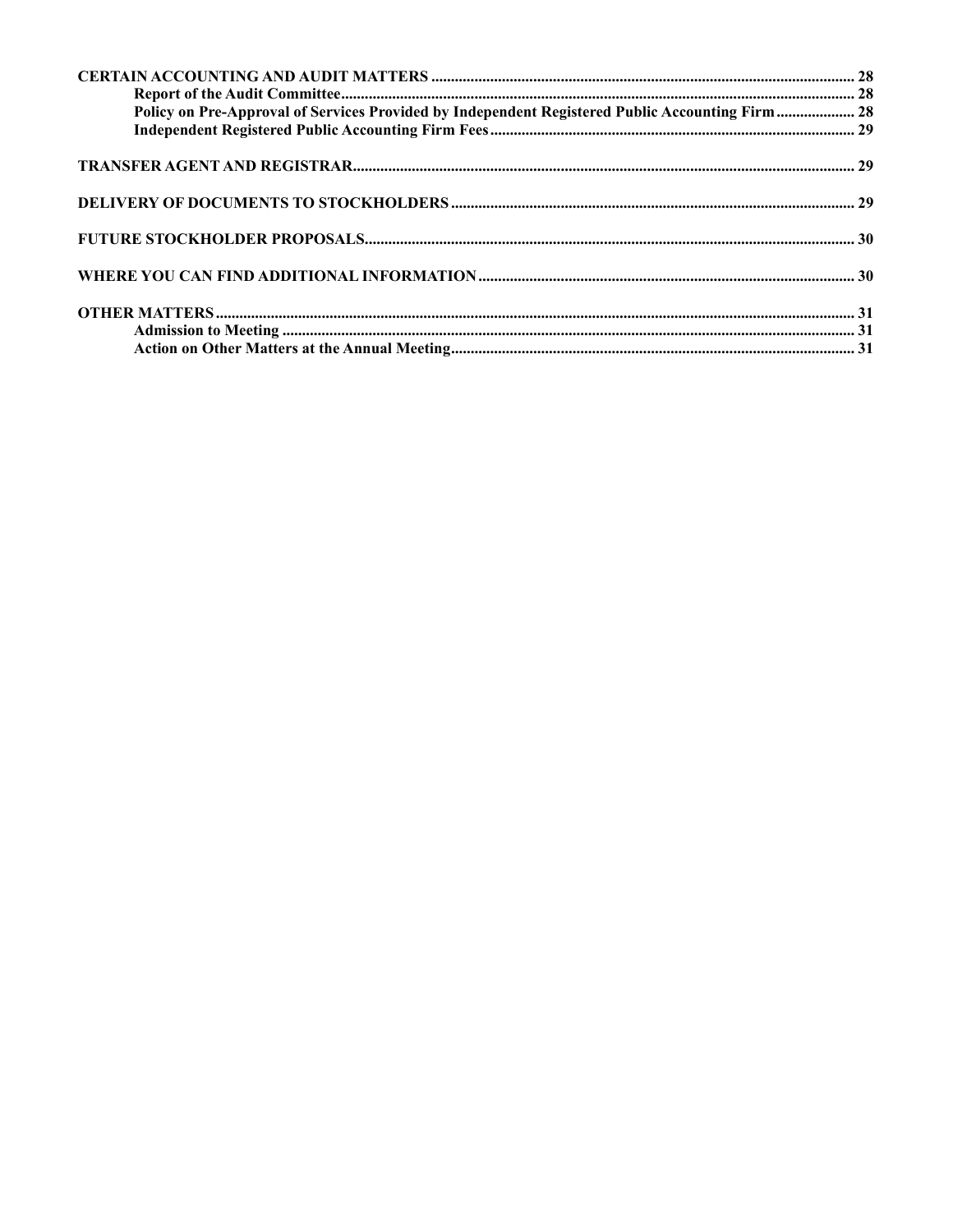# **BLUE BIRD CORPORATION PROXY STATEMENT**

## **DATE, TIME AND PLACE OF ANNUAL MEETING; MAILING AND RECORD DATE**

Unless otherwise indicated, or the context otherwise requires, "*Company*", "*Blue Bird*", "*we*", "*our*" or "*us*" refers to Blue Bird Corporation and its direct and indirect subsidiaries. The Company's principal executive offices are located at 3920 Arkwright Road, Suite 200, Macon, Georgia 31210.

This proxy statement (this "*Proxy Statement*") is furnished in connection with the solicitation of proxies by Blue Bird's Board of Directors (the "*Board*") on behalf of the Company, for use at the 2022 Annual Meeting of Stockholders (the "*Annual Meeting*") of the Company's common stock, \$0.0001 par value (the "*Common Stock*") to be held *on Wednesday, March 9, 2022 at the hour of 9:00 a.m. (local time), at the Company's corporate headquarters at 3920 Arkwright Road, Third Floor, Macon, GA 31210*, and at all postponements or adjournments thereof, for the purposes set forth in the accompanying notice of the Annual Meeting (the "*Notice of Meeting*").

In accordance with the rules of the Securities and Exchange Commission (the "*SEC*"), we mailed the Notice of Meeting and this accompanying Proxy Statement on or about February 4, 2022 to our stockholders of record (the "*Stockholders*") as of the close of business on January 14, 2022 (the "*Record Date*"). We also provided access to our proxy materials over the Internet beginning on that date. If you would like to receive an additional printed copy of our proxy materials, you should follow the instructions for requesting such materials included in this Proxy Statement.

## **RECORD DATE; PROXIES; VOTING**

#### **Record Date; Who Can Vote; Votes Per Share**

The Board has set January 14, 2022 as the Record Date for determining voter eligibility. At the Meeting, each Stockholder of record of Common Stock at the close of business on the Record Date will be entitled to vote on all matters proposed to come before the Annual Meeting. Each such Stockholder of record will be entitled to one (1) vote per share of Common Stock on each matter submitted to a vote of the Stockholders, as long as those shares are represented at the Meeting, either in person or by proxy. As of the Record Date, there were **31,975,274** shares of Common Stock outstanding.

#### **How to Vote; Submitting Your Proxy; Revoking Your Proxy**

You may vote your shares either by voting in person at the Annual Meeting, by submitting a completed form of proxy in the manner described in this Proxy Statement, or by smartphone/tablet or via the Internet. By submitting your form of proxy, you are legally authorizing another person to vote your shares. The persons specified on the enclosed form of proxy are officers of the Company.

If you plan to attend the meeting and vote in person, we will provide a ballot to you when you arrive; however, if your shares are not registered in your name but in the "street name" of a bank, broker or other holder of record (a "nominee"), then your name will not appear in Blue Bird's record of stockholders, and you are considered a "*Beneficial Holder.*" Those shares are held in your nominee's name, on your behalf, and your nominee will be entitled to vote your shares. If you are a Beneficial Holder, please refer to the information from your bank, broker or other nominee on how to submit voting instructions, which includes the deadlines for submission of voting instructions. Beneficial Holders may vote shares held in street name at the Annual Meeting only if they obtain a signed proxy from the record holder (bank, broker or other nominee) giving the Beneficial Holder the right to vote the shares.

Your proxy is revocable. A Beneficial Holder who has given instructions to its nominee with respect to the voting of its Common Stock may instruct the nominee to thereafter revoke the relevant proxy in accordance with the instructions provided to the Beneficial Holder by its bank, broker or other nominee. A registered Stockholder who has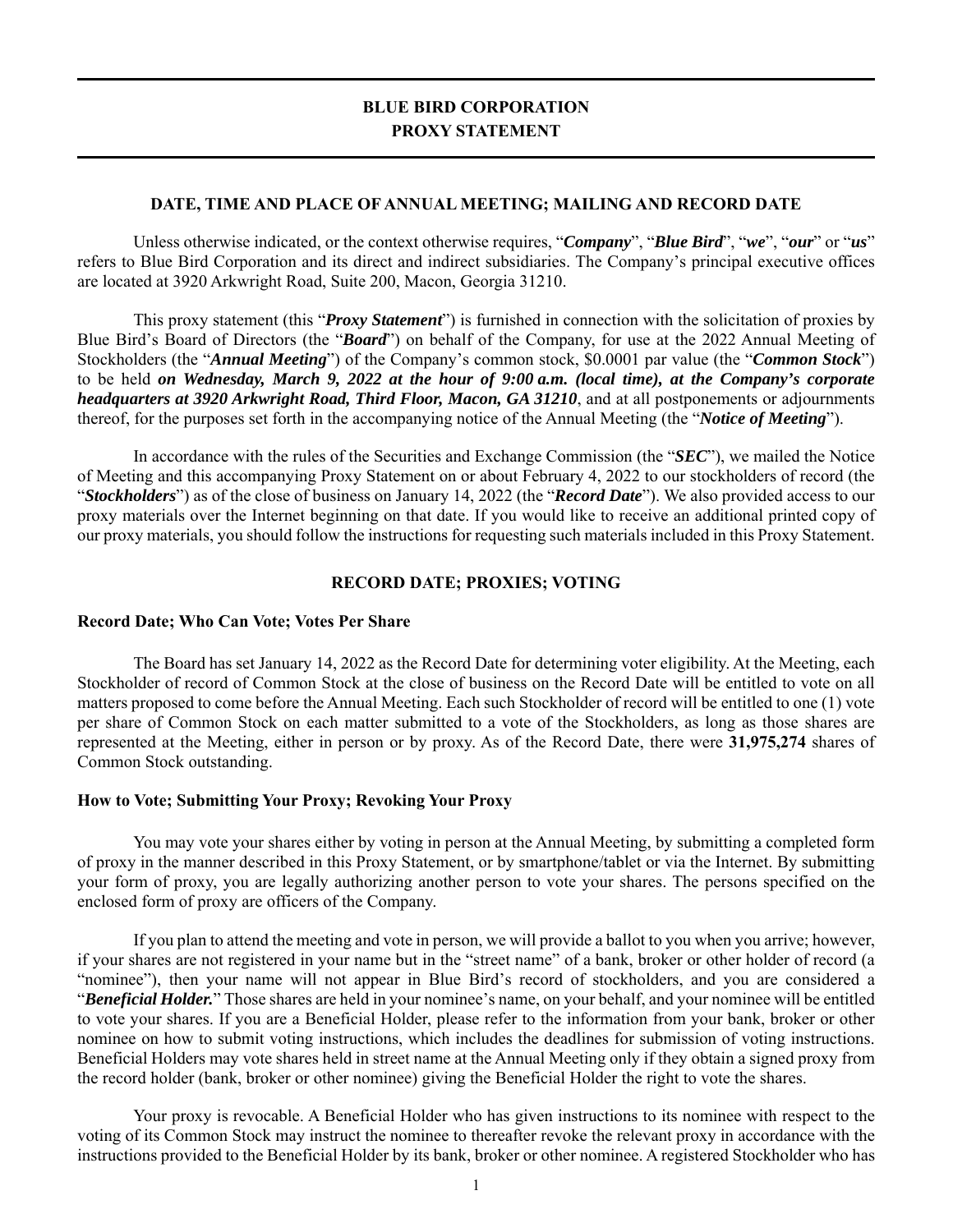submitted a form of proxy may revoke the proxy: (i) by completing, signing and submitting a form of proxy bearing a later date; (ii) by notifying Mr. Paul Yousif, the Company's Secretary, by email at paul.yousif@blue-bird.com, or in writing to Mr. Paul Yousif, Secretary, c/o Blue Bird Corporation, 3920 Arkwright Road, Suite 200, Macon, Georgia 31210, before the Annual Meeting that you have revoked your proxy, or (iii) you may attend the Annual Meeting, revoke your proxy and vote in person. Attendance at the Annual Meeting will not itself be deemed to revoke your proxy unless you give notice at the meeting that you intend to revoke your proxy and vote in person as described above.

Even if you plan to attend the Annual Meeting, we encourage you to vote in advance so that your vote will be counted if you later decide not to attend the Annual Meeting. Voting your proxy by the Internet, smartphone/tablet or mail will not limit your right to vote at the Annual Meeting if you later decide to attend in person, subject to compliance with the foregoing requirements.

## **How Your Proxy Will Be Voted; Discretionary Authority of Proxies**

The persons named in the accompanying form of proxy will vote the shares of Common Stock in respect of which they are appointed in accordance with the instructions of the Stockholder as indicated in the form of proxy. In the absence of such specification, such Common Stock will be voted at the Annual Meeting as follows:

- **FOR** the election of each of the director nominees as directors of the Company for a term of three (3) years, and until their successors are elected and qualified; and
- **FOR** the ratification of BDO USA, LLP as our independent registered public accounting firm for the fiscal year 2022.

The persons named in the accompanying form of proxy are conferred with discretionary authority to vote the shares of Common Stock in respect of which they are appointed on any amendments to or variations of matters identified in the Notice of Meeting and Proxy Statement and on any other matters that are properly brought up at the Annual Meeting. In addition, a Stockholder will confer discretionary authority to the proxy holder in respect of one or more of the items of business identified on the proxy form if the Stockholder properly completes and delivers the proxy but leaves blank the voting selection for that item on the form. In the event that amendments or variations to matters identified in the Notice of Annual Meeting and Proxy Statement, or other matters are properly brought up at the Annual Meeting, it is the intention of the persons designated in the enclosed proxy card to vote in accordance with their discretion and judgment on such matter or business. At the time of printing the Proxy Statement, the members of the Board knew of no such amendments, variations or other matters.

#### **Quorum; Votes Necessary to Approve Proposals**

Pursuant to the Company's Certificate of Incorporation and bylaws, a quorum for the transaction of business at the Annual Meeting is established if holders of a majority in voting power of the Company's Common Stock issued and outstanding and entitled to vote at the Annual Meeting, are present in person or represented by proxy. For purposes of determining a quorum in accordance with Delaware law, abstentions will be counted as present in determining whether a quorum is established; broker "non-votes" will not be counted towards the establishment of a quorum. Abstentions and broker "non-votes" will not be counted as votes cast and will not affect the voting results for any of the proposals identified in the Notice of Annual Meeting. A broker "non-vote" occurs when a nominee (such as a broker) holding shares for a Beneficial Holder refrains from voting on a particular proposal because the nominee does not have discretionary voting power for that proposal and has not received instructions from the Beneficial Holder on how to vote those shares. Under current NASDAQ Global Market ("*Nasdaq*") rules, your broker will not have discretion to vote your uninstructed shares with respect to any of the proposals except the proposal to ratify the appointment of our independent registered public accounting firm.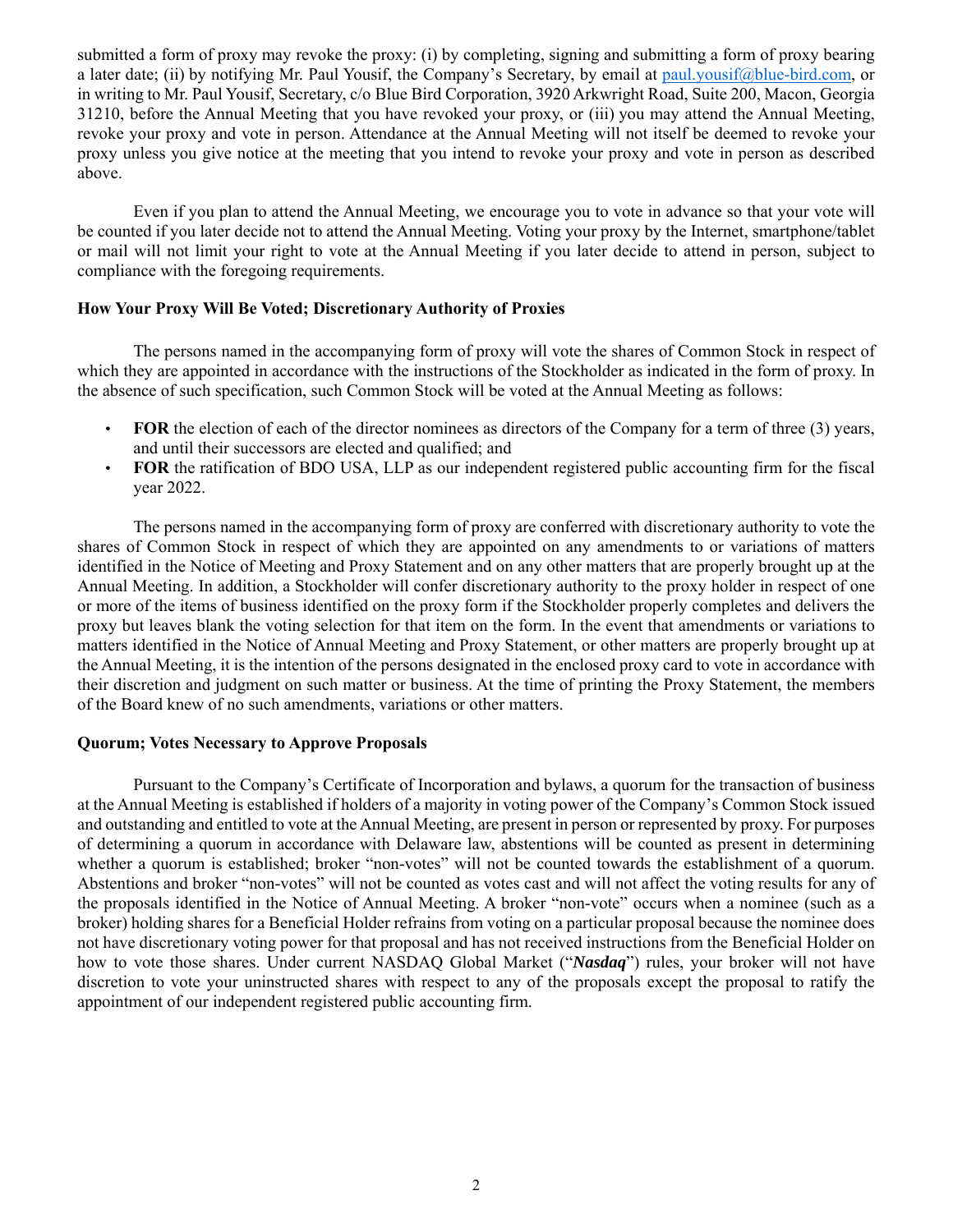The proposals being considered and voted on at the Annual Meeting are subject to the following standards for approval:

**Proposal 1 - To elect directors, a plurality of the votes cast is required. This means that the four nominees will be elected if they receive more affirmative votes than any other nominee for the same position. Stockholders may not cumulate their votes with respect to the election of directors.** 

**Proposal 2 – The remaining proposal (ratification of the appointment of our auditors) requires the affirmative vote of a majority of the votes cast by stockholders present in person or represented by proxy at the Annual Meeting.** 

## **Electronic Availability**

In compliance with the proxy rules promulgated by the SEC, our Proxy Statement and 2021 Annual Report to Stockholders are available over the Internet at *https://www.cstproxy.com/blue-bird/2022***,** a website established specifically for access to such materials. Such materials are also available on the Company's website at *www.bluebird.com*.

## **Cost of Solicitation of Proxies; Tabulation of Votes**

The Company will bear the cost of soliciting proxies on behalf of the Company. Our directors, officers and employees may also solicit proxies in person or by telephone, electronic transmission and facsimile transmission. We will not be specially compensating our directors, officers and employees for those services, but they may be reimbursed for their out-of-pocket expenses incurred in connection with the solicitation. We will also reimburse brokers, fiduciaries and custodians for their costs in forwarding proxy materials to Beneficial Holders of our Common Stock.

## **SECURITY OWNERSHIP OF CERTAIN BENEFICIAL OWNERS AND MANAGEMENT**

The following table sets forth information known to us (by required filings with the SEC) regarding beneficial ownership of shares of our Company's Common Stock on January 14, 2022 by:

- each person who is the beneficial owner of more than five percent (5%) of the outstanding shares of the Common Stock;
- each of our named executive officers, directors and director nominees; and
- all executive officers and directors of our Company as a group.

Beneficial ownership is determined according to the rules of the SEC, which generally provide that a person has beneficial ownership of a security if he, she or it possesses sole or shared voting or investment power over that security, or has the right to acquire beneficial ownership of the security within sixty (60) days, including options, rights, warrants or convertible securities that are currently exercisable or exercisable within sixty (60) days. As of the record date, January 14, 2022, there were **31,975,274** shares of Common Stock issued and outstanding.

Unless otherwise indicated, we believe that all persons named in the table below have sole voting and investment power with respect to all shares of Common Stock beneficially owned by them.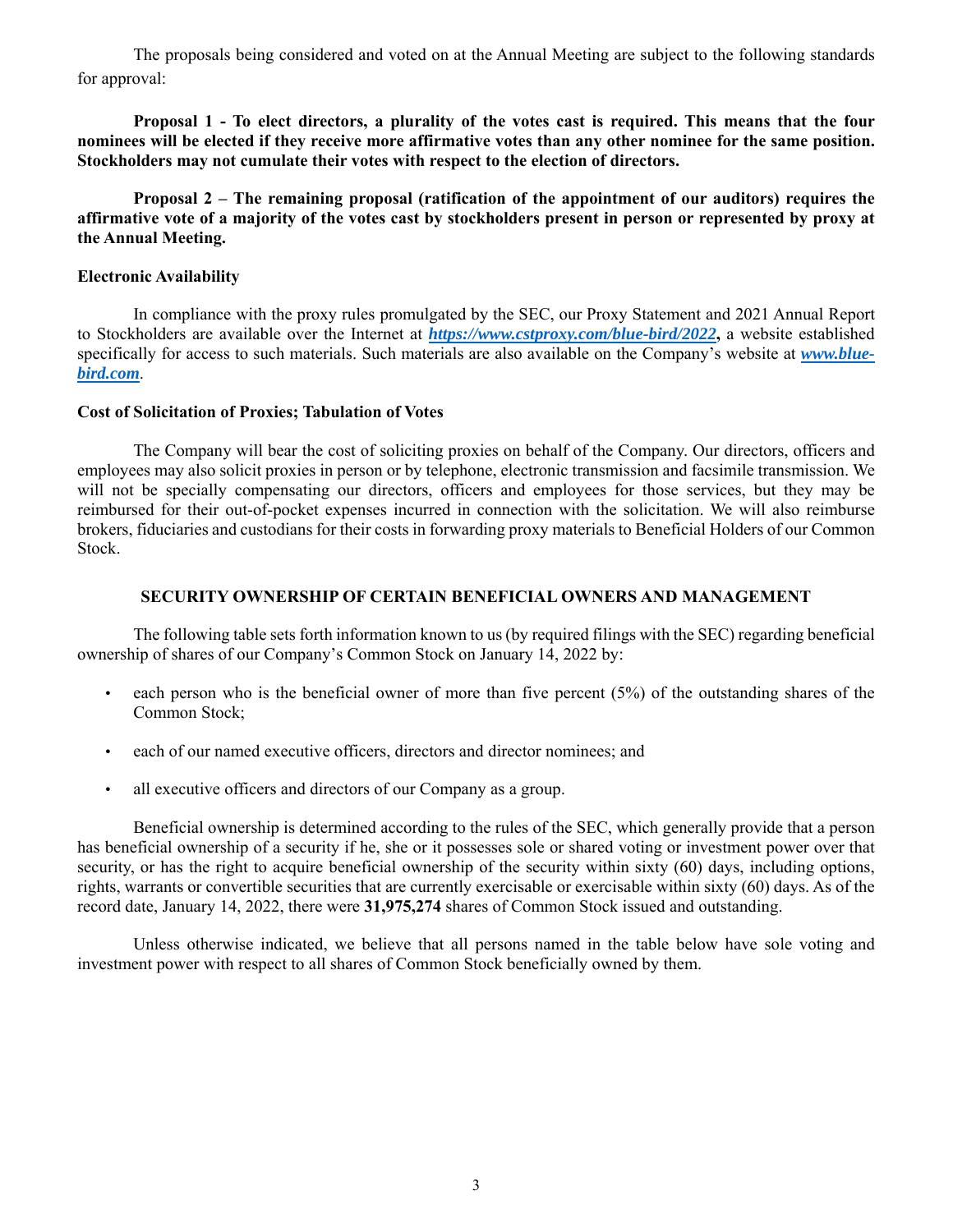| <b>Name and Address of Beneficial Owner</b>                       | <b>Amount and Nature of</b><br><b>Beneficial Ownership</b> | <b>Percent of Class</b><br>$(\%)$ |
|-------------------------------------------------------------------|------------------------------------------------------------|-----------------------------------|
| 5% or Greater Stockholders                                        |                                                            |                                   |
| ASP BB Holdings LLC <sup>1</sup>                                  | 9,530,150                                                  | 29.8                              |
| Coliseum Capital Management, LLC <sup>2</sup>                     | 4,687,500                                                  | 14.7                              |
| T. Rowe Price Group <sup>3</sup>                                  | 2,054,778                                                  | 6.4                               |
| Alliance Bernstein L.P. <sup>4</sup>                              | 1,841,626                                                  | 5.8                               |
| <b>Directors, Nominees and Named Executive Officers</b>           |                                                            |                                   |
| Philip Horlock <sup>5</sup>                                       | 619,833                                                    | 1.9                               |
| Thomas A. Roberts <sup>6</sup>                                    | 121,093                                                    |                                   |
| Charles (Trey) Jenkins                                            | 14,292                                                     |                                   |
| Paul Yousif <sup>7</sup>                                          | 26,068                                                     | $\ast$                            |
| Gurminder S. Bedi                                                 | 23,015                                                     | *                                 |
| Chan W. Galbato                                                   | 27,375                                                     | $\ast$                            |
| Adam Gray <sup>2</sup>                                            | 4,687,500                                                  | 14.7                              |
| Douglas Grimm                                                     | 14,296                                                     |                                   |
| Kevin S. Penn                                                     |                                                            |                                   |
| Jared Sperling                                                    |                                                            |                                   |
| Alan H. Schumacher                                                | 23,015                                                     | $\ast$                            |
| Kathleen M. Shaw, Ph.D.                                           | 9,243                                                      | $\ast$                            |
| Matthew Stevenson                                                 |                                                            |                                   |
| All directors and executive officers as a group (12 persons) $^8$ | 5,565,730                                                  | 17.2                              |

#### Less than one percent.

- 1. Based upon a Schedule 13D/A filed by the reporting persons in March 2021. Certain affiliates of ASP BB Holdings LLC may be deemed to be the beneficial owners of the reported shares, including ASP BB Investco LP, American Securities Partners VII, L.P., American Securities Partners VII(B), L.P., American Securities Partners VII(C), L.P., American Securities Associates VII, LLC, and American Securities LLC. The address of ASP BB Holdings is c/o American Securities LLC, 590 Madison Avenue, 38<sup>th</sup> Floor, New York, New York 10022.
- 2. Based upon a Schedule 13D filed by the reporting persons in December 2021. Coliseum Capital Management, LLC, a Delaware limited liability company ("CCM"), is the investment advisor to Coliseum Capital Partners, L.P., a Delaware limited partnership ("CCP"), and Blackwell Partners LLC – Series A, a Delaware limited liability company ("Blackwell"), is a separate account investment advisory client of CCM. CCP and Blackwell beneficially own shares of our common stock as follows: CCP owns 3,564,549 (11.2%) shares of Common Stock, and Blackwell owns 1,122,951(3.5%) shares of Common Stock. Therefore, CCM may be deemed to beneficially own the aggregate number of shares reported in the table. Coliseum Capital, LLC, a Delaware limited liability company ("CC"), is the general partner of CCP and thus may be deemed to beneficially own the 3,564,549 shares owned by CCP. Adam Gray ("*Gray*"), one of our directors, and Chris Shackelton ("*Shackelton*") are managers of Coliseum Capital Management. Accordingly, Gray and Shackelton may be deemed to have shared voting and dispositive power with respect to the shares of our capital stock owned by each of CCP and Blackwell and thus may be deemed to beneficially own shares of stock held by these entities. The business address for each of CCM, CCP, CC, Gray and Shackelton is 105 Rowayton Avenue, Rowayton, CT 06853.
- 3. Based upon a Schedule 13G/A filed by the reporting person in February 2021. The address of T. Rowe Price Group, Inc. is 100 East Pratt Street, Baltimore, Maryland 21202.
- 4. Based upon a Schedule 13G filed by the reporting person in February 2021. The address of Alliance Bernstein L.P. is 1345 Avenue of the Americas, New York, New York 10105.
- 5. Includes 229,699 shares subject to presently exercisable stock options**.**
- 6. Includes 66,111 shares subject to presently exercisable stock options.
- 7. Includes 16,243 shares subject to presently exercisable stock options.
- 8. Includes 312,053 shares subject to presently exercisable stock options and 66,427 director restricted stock units.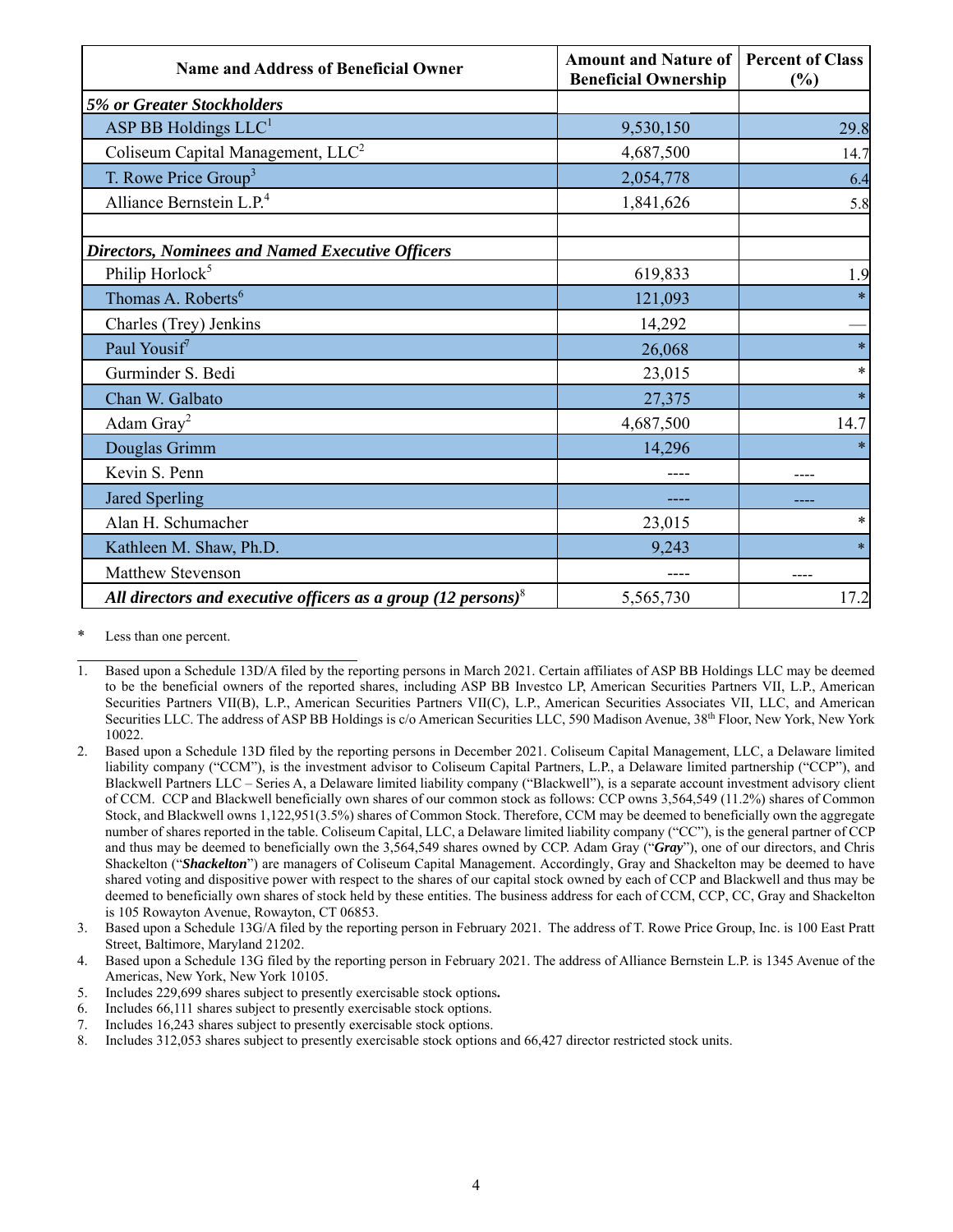#### **PROPOSAL ONE - ELECTION OF DIRECTORS**

The Company's Board is presently comprised of ten (10) members, and is classified into three separate classes of directors. One class of directors is normally elected at each annual meeting of stockholders for a term of three (3) years. At the 2022 Annual Meeting, Stockholders will elect four (4) members to the Board, each of whom will serve as a Class II director, to hold office until the 2025 Annual Meeting of Stockholders. The Board has nominated Chan W. Galbato, Adam Gray, Kathleen M. Shaw, Ph.D. and Matthew Stevenson for election as Class II directors for terms of office of three (3) years, and until their successors are elected and qualified.

Certain Agreements. On December 15, 2021, the Company entered into and consummated a subscription agreement (the "Subscription Agreement") with Coliseum Capital Partners, L.P., a Delaware limited partnership ("CCP"), and Blackwell Partners LLC – Series A, a Delaware limited liability company ("Blackwell", and together with CCP, each a "Subscriber", and together, the "Subscribers"). Coliseum Capital Management, LLC, a Delaware limited liability company ("CCM"), is the investment advisor to CCP and Blackwell is a separate account investment advisory client of CCM. Pursuant to the Subscription Agreement, CCP purchased from the Company 3,564,549 shares of Common Stock, and Blackwell purchased from the Company 1,122,951 shares of Common Stock (together, the "Subject Shares"), at a purchase price of \$16.00 per share. The aggregate purchase price for the Subject Shares was \$75 million. The Subscribers have been granted certain pre-emptive rights under the Subscription Agreement for so long as the Subscribers are then holding an aggregate number of shares of Common Stock equal to at least 50% of the aggregate number of Subject Shares purchased by the Subscribers. The Subscribers also have certain registration rights, and agreed to certain "stand still" arrangements for a period of one year following the closing of the Subscription Agreement.

In accordance with the Subscription Agreement, the size of the Board of Directors of the Company was increased to 10, and Mr. Adam Gray, co-manager of CCM, was appointed as a Class II member of the Board on December 15, 2021. Pursuant to the Subscription Agreement, CCM has the right to designate one nominee for inclusion in the slate of directors proposed to stockholders for so long as the Subscribers, together with other funds and accounts managed by CCM, hold a number of shares in aggregate equal to at least 2,343,750 shares. Mr. Gray entered into a customary indemnification agreement (the "Indemnification Agreement") that is consistent with indemnification agreements between the Company and other members of the Board.

A more detailed description of the Subscription Agreement can be found in our Current Report on Form 8-K filed with the SEC on December 16, 2021.

Terms of Our Classified Board. As stated above, the terms of the Class II directors will expire at the 2022 Annual Meeting of Stockholders. The terms of the Class I directors, including Gurminder S. Bedi, Kevin Penn and Alan H. Schumacher, will expire at the Annual Meeting of Stockholders in 2024. The terms of the Class III directors, including Douglas Grimm, Philip Horlock and Jared Sperling, will expire at the Annual Meeting of Stockholders in 2023. See "INFORMATION CONCERNING MANAGEMENT" for more information on our Board members.

It is the intention of the proxy agents named in the proxy, unless otherwise directed, to vote such proxies for the election of the Class II nominees. Should any of such nominees be unable to accept the office of director, an eventuality which is not anticipated, proxies may be voted with discretionary authority for a substitute nominee or nominees designated by the Board.

#### **Recommendation of the Board**

**The Board unanimously recommends that stockholders vote "FOR" the election of Chan W. Galbato, Adam Gray, Kathleen M. Shaw, Ph.D. and Matthew Stevenson as Class II directors of the Company.**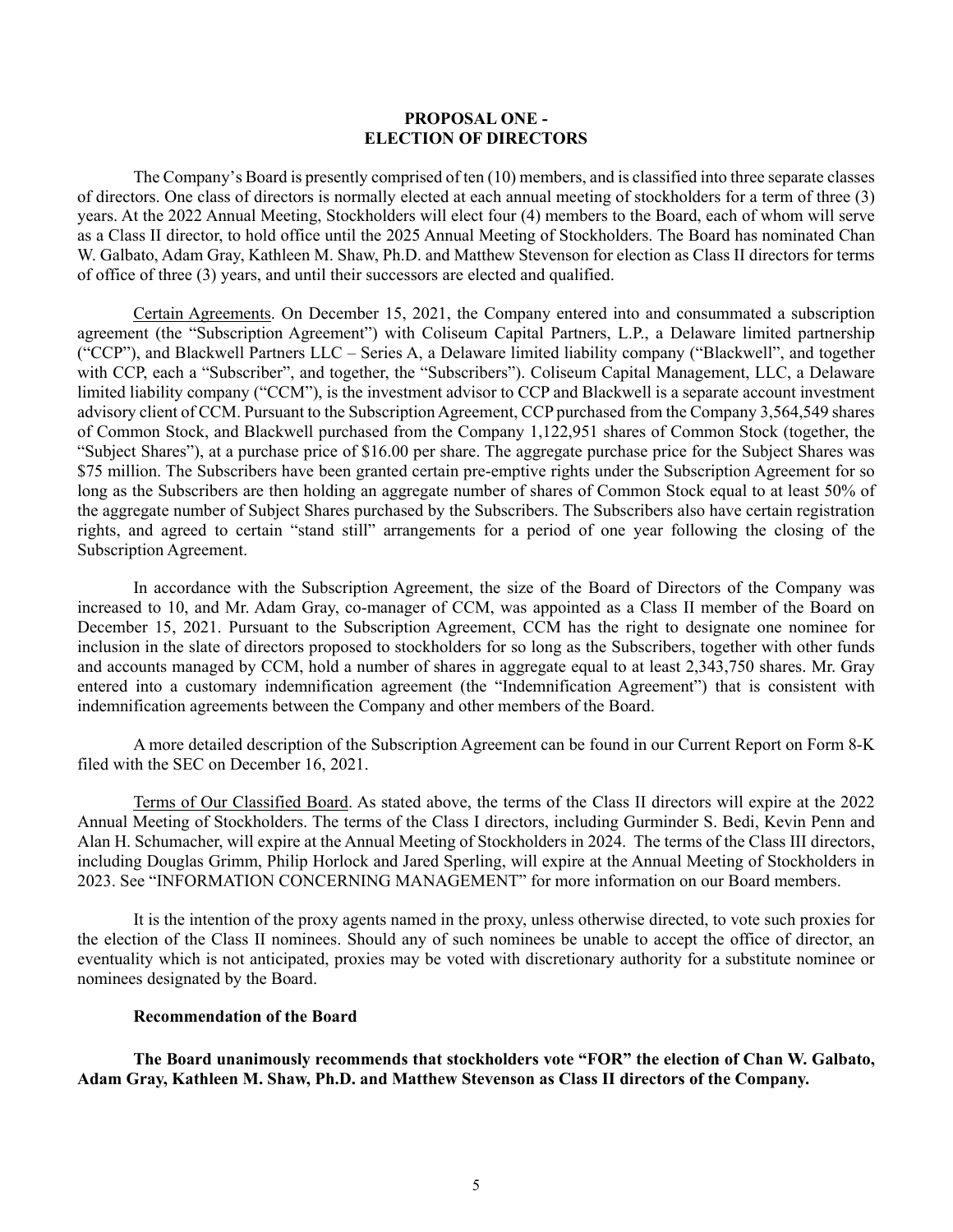## **PROPOSAL TWO - RATIFICATION OF APPOINTMENT OF BDO USA, LLP**

BDO USA, LLP served as our independent registered public accounting firm for the fiscal year ended October 2, 2021 and has been selected to serve as our independent registered public accounting firm for the 2022 fiscal year ending October 1, 2022. The Board proposes that Stockholders ratify this selection at the Annual Meeting. Management is not aware that such firm nor any of its members or associates has or has had during the past year any financial interest in us, direct or indirect, or any relationship with us other than in connection with their professional engagement.

Stockholder ratification of this appointment is not required. The Board has submitted this proposal to the Stockholders because it believes the Stockholders' views on the matter should be considered, and if the proposal is not approved, the Board may reconsider the appointment. Representatives of BDO USA, LLP are expected to be present at the Annual Meeting.

### **Recommendation of the Board**

**The Board unanimously recommends that stockholders vote "FOR" the ratification of the appointment of BDO USA, LLP as our independent registered public accounting firm for the 2022 fiscal year.**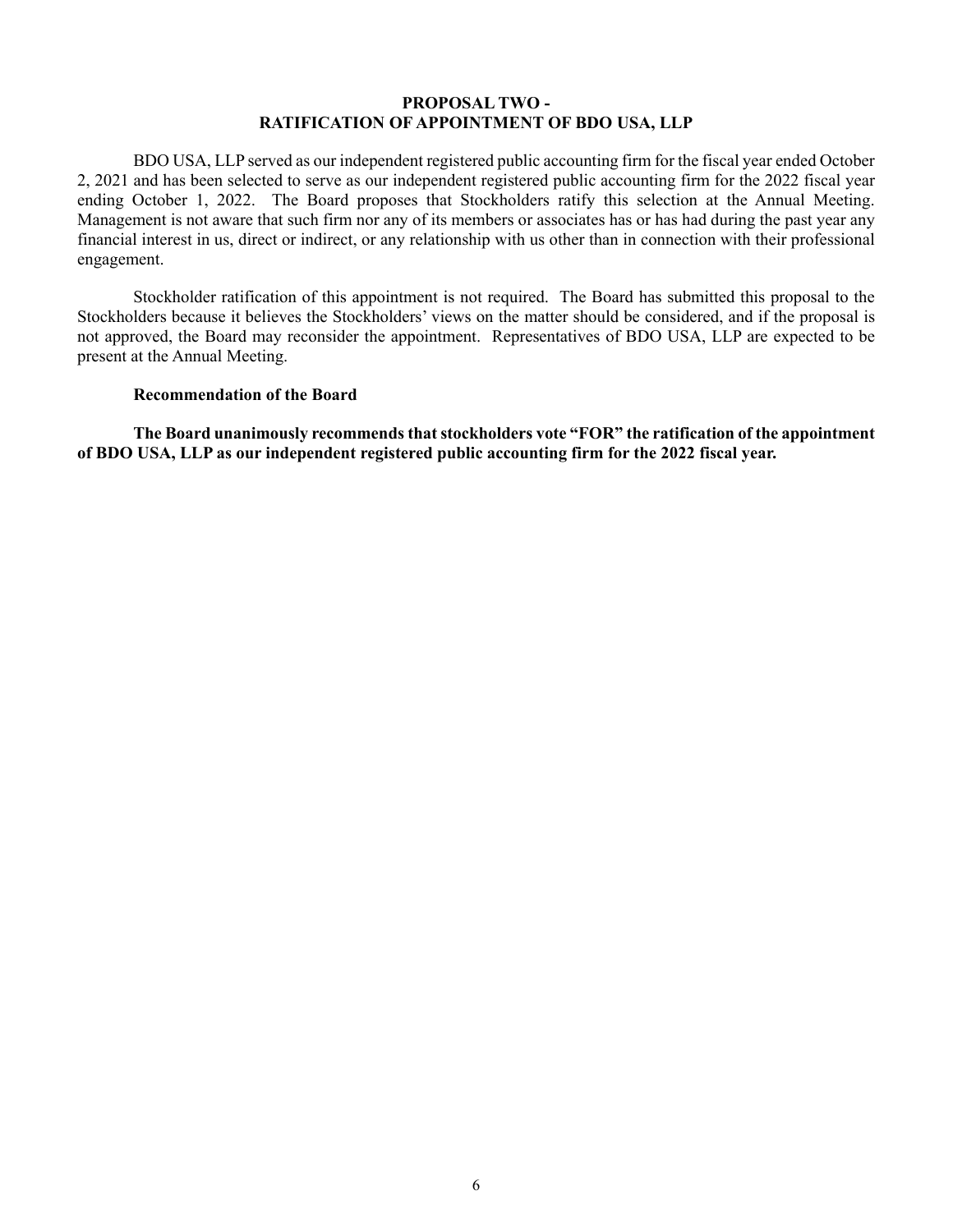## **INFORMATION CONCERNING MANAGEMENT**

## **Directors and Executive Officers**

| Name                     | $A\mathbf{ge}^*$ | <b>Position</b>                                                          |
|--------------------------|------------------|--------------------------------------------------------------------------|
| <b>Matthew Stevenson</b> | 43               | President and Chief Executive Officer; Director                          |
| Razvan Radulescu         | 47               | <b>Chief Financial Officer</b>                                           |
| Paul Yousif              | 47               | Senior Vice President and General Counsel; Corporate Treasurer/Secretary |
| Gurminder S. Bedi        | 74               | Director                                                                 |
| Chan W. Galbato          | 59               | <b>Director</b>                                                          |
| Adam Gray                | 56               | Director                                                                 |
| Douglas Grimm            | 59               | Director                                                                 |
| Philip Horlock           | 65               | Director                                                                 |
| <b>Kevin Penn</b>        | 60               | Director, Chairman                                                       |
| Alan H. Schumacher       | 75               | Director                                                                 |
| Jared Sperling           | 30               | Director                                                                 |
| Kathleen M. Shaw, Ph.D.  | 60               | Director                                                                 |

Our current directors, nominees for director and executive officers are set forth below.

\*As of January 15, 2022.

#### Class I Directors

**Gurminder S. Bedi** has been a Class I director of the Company since February 23, 2015, and is a private investor. He served as Vice President of Ford Motor Company from October 1998 until his retirement after a 30 year career in December 2001. From 1998 until his retirement, Mr. Bedi was the Vice President of North America Truck, responsible for vehicle development and business and technical strategies. At Ford, his positions included President of Ford Argentina and Brazil, head of North American Quality and a variety of other senior management positions in product development, manufacturing and strategy. Mr. Bedi was, until December 2014, Chairman of Compuware Corporation (NASDAQ: CPWR) and served on its audit and governance committees. Mr. Bedi is a director of KEMET Corporation (NYSE: KEM), serving on its governance and compensation committees, and previously served as a director of Actuant Corporation (NYSE: ATU), serving on its governance and compensation committees. A graduate of George Washington University with a B.S. degree in Mechanical Engineering, Mr. Bedi also earned an M.B.A. with a concentration in Finance from the University of Detroit. Mr. Bedi has been selected to serve on our board of directors because of his experience and education in finance. Moreover, with his strong background in the automotive, truck and bus sector, Mr. Bedi provides our Company and the board of directors with in-depth knowledge of the industry.

**Kevin Penn** has been a Class I director of the Company since June 3, 2016, and has served as a Managing Director of American Securities LLC since 2009. Mr. Penn is currently Chairman of the Board of Blue Bird Corporation and Learning Care Group, as well as a director of Frontier Spinning Mills and Ulterra Drilling Technologies. Mr. Penn is also a director of Unified Logistics, an investment of ACI Capital Co., LLC. Prior to joining American Securities, Mr. Penn founded and headed ACI Capital Co., LLC (in 1995). Previously, Mr. Penn was Executive Vice President and Chief Investment Officer for a family investment company, First Spring Corporation, where he managed private equity, direct investment, and public investment portfolios. Earlier in his career, Mr. Penn was a Principal with the private equity firm Adler & Shaykin, and was a founding member of the Leveraged Buyout Group at Morgan Stanley & Co. Mr. Penn holds a B.S. degree in Economics from the University of Pennsylvania's Wharton School of Business and an M.B.A. degree from Harvard Business School with high distinction. Mr. Penn has been selected to serve on our board of directors based on his knowledge of School Bus Holdings and his experience as a board member of, and executive with, private equity firms that invest in other manufacturing companies.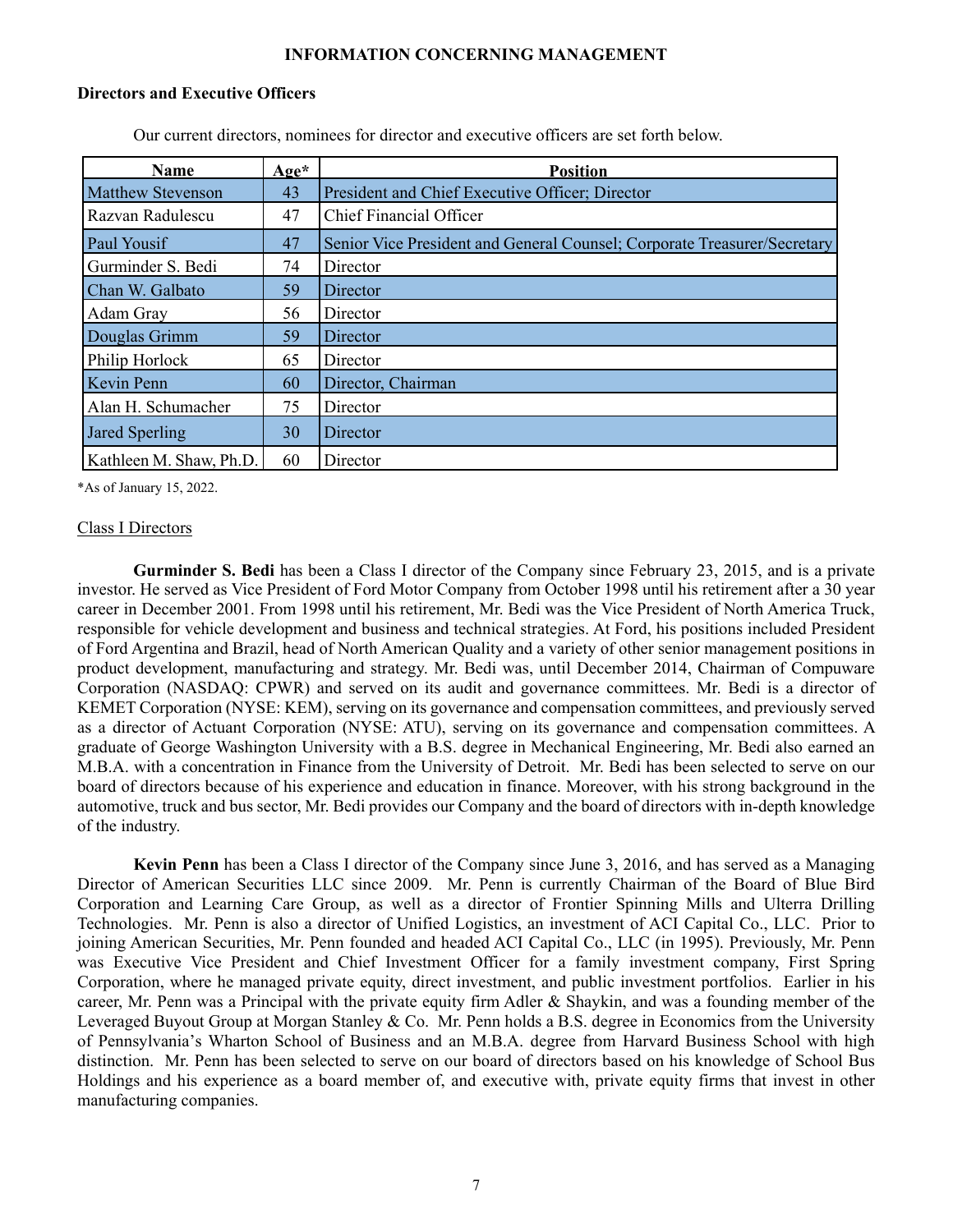**Alan H. Schumacher** has been a Class I director of the Company since February 23, 2015, and was a member of the Federal Accounting Standards Advisory Board from 2002 through June 2012. Mr. Schumacher has 23 years of experience working in various positions at American National Can Corporation and American National Can Group, where from 1997 until his retirement in 2000, he served as Executive Vice President and Chief Financial Officer and from 1988 through 1996, he served as Vice President, Controller and Chief Accounting Officer. Mr. Schumacher has served as a director of School Bus Holdings since 2008. He is also a director of Albertsons Companies Inc., Evertec Inc., Pendrick Capital LLC and Warrior MetCoal. Mr. Schumacher was a director of Anchor Glass Container Inc. from 2003 to 2006, of Equable Ascent Financial, LLC from December 2009 through February 2012, of Quality Distribution Inc. from 2004 to August 2015, of Noranda Aluminum Holding Corporation from 2008 to November 2016, and of BlueLinx Holdings, Inc. from 2004 to May 2021. Mr. Schumacher holds a B.S. degree in Accounting from the University of Illinois at Chicago and an M.B.A. degree from Roosevelt University. Mr. Schumacher has been selected to serve on our board of directors based on his financial and accounting expertise (including his qualification as a financial expert), experience in the oversight of financial reporting and internal controls, experience as an officer and director of public companies and his knowledge of School Bus Holdings.

#### Class II Directors

**Chan W. Galbato** has been a Class II director of the Company since February 24, 2015, and has been the Chief Executive Officer of Cerberus Operations & Advisory Company, LLC ("*COAC*") since March 2012. He joined COAC as a Senior Operating Executive in 2009. Prior to joining COAC, Mr. Galbato was President and CEO of the Controls Group of businesses for Invensys plc, a global technology company. Prior to his position with Invensys, he served as President of Services and of the commercial distribution arm of companies for The Home Depot; President and Chief Executive Officer of Armstrong Floor Products, a division of Armstrong World Industries; Chief Executive Officer of Choice Parts, a joint venture start-up; and President and Chief Executive Officer of Coregis Insurance Company, a GE Capital company. He spent 14 years with General Electric Company, holding several operating and finance leadership positions within their various industrial divisions (including Transportation Locomotive Systems, Aircraft Engines, Medical Systems and Appliances).

Mr. Galbato serves as co-Chairman of publicly traded Albertsons Companies, Inc. and Chairman of KBS Group Holdings, LLC, and as a director of publicly traded KORE Group Holdings, Inc., publicly traded AutoWeb, Inc., Electrical Components International, Inc., FirstKey Homes LLC, and Staples Solutions B.V. In addition, Mr. Galbato served as Chairman of the Board of School Bus Holdings from 2009 to June 2016. Mr. Galbato also served as Chairman of publicly traded Avon Products, Inc., Lead Director of publicly traded Brady Corporation, Chairman of YP Holdings, LLC, Chairman of Guilford Mills, Inc., Chairman of North American Bus Industries, Inc., director of New Avon LLC, director of DynCorp International, director of Steward Health Care, LLC, and director of Tower International.

Mr. Galbato holds an M.B.A. degree from the University of Chicago and a B.A. degree in Economics from the State University of New York. Mr. Galbato has been selected to serve on our board of directors based on his knowledge of Blue Bird Corporation and his operational experience with large companies**.** 

**Adam Gray** has been a Class II director of the Company since December 15, 2021, and previously served as a director of the Company from February 2015 until September 2017. Mr. Gray is a co-founder and managing partner of Coliseum Capital Management, LLC, a private firm that makes long-term investments in both public and private companies, which he co-founded in December 2005. In addition to serving as a director of Blue Bird Corporation, Mr. Gray also currently serves on the board of directors of Purple Innovation, Inc. and NFI Group (formerly New Flyer Industries, Inc.). Mr. Gray previously served on the board of directors of The Pas Group Limited, RedFlex Holdings Limited, DEI Holdings, Inc. and Benihana Inc. Previously, Mr. Gray served as Executive Vice President, Strategic Projects and Capital Management, at Burger King Corporation, held several executive positions with Metromedia Restaurant Group, and worked at Kluge & Co. and within the Merchant Banking Group of Morgan Stanley and Co. Mr. Gray holds a B.S.E. degree in Finance from the University of Pennsylvania's Wharton School of Business and a B.S. degree in Mechanical Engineering from the University of Pennsylvania's School of Engineering & Applied Science. Mr. Gray was selected to serve on our board of directors based on his background in finance and his prior experience as an executive officer of operating companies.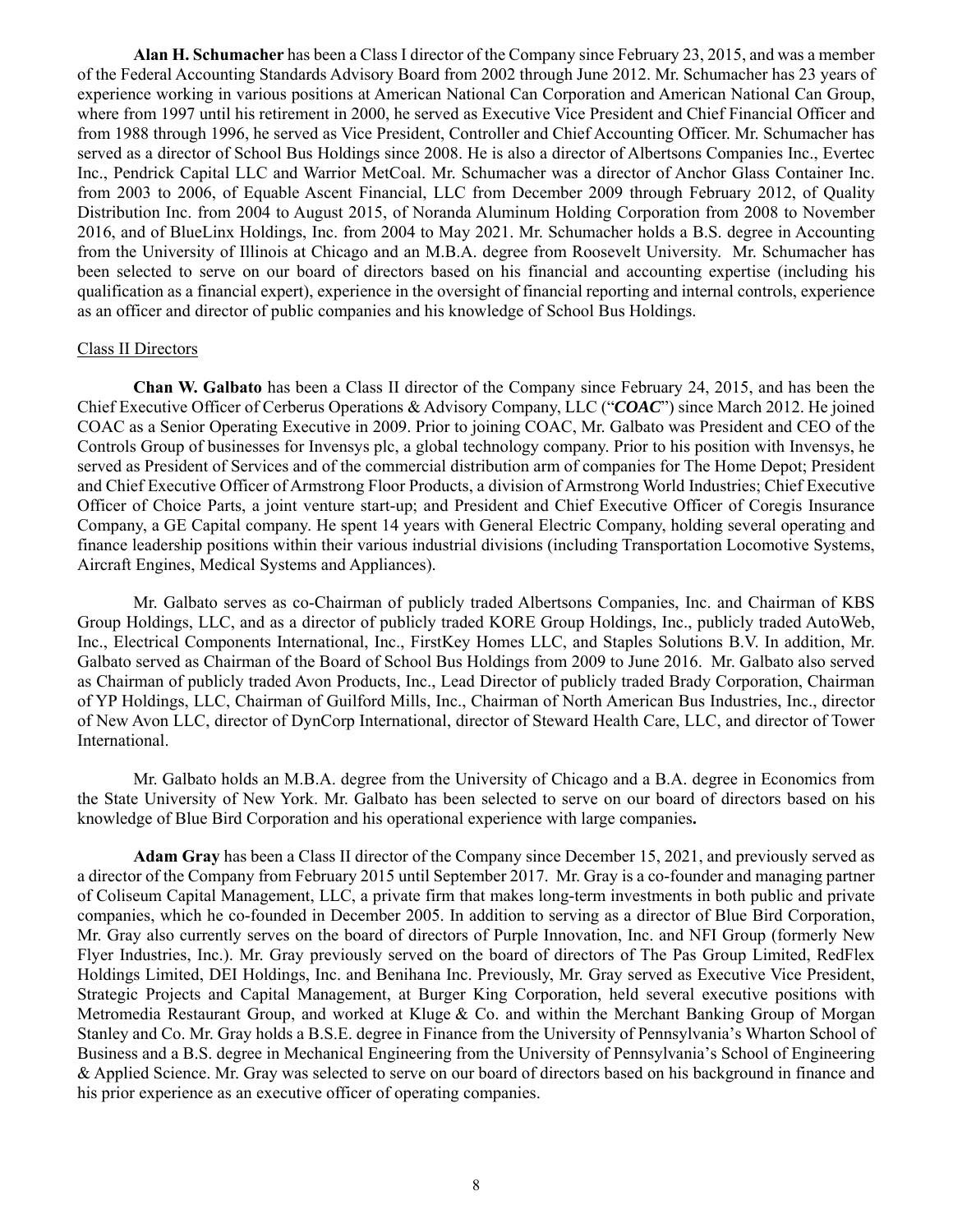**Kathleen M. Shaw, Ph.D.** has been a Class II director of the Company since March 5, 2019, and serves as Senior Affiliate at HCM Strategists, Inc., a women-owned consulting firm. At HCM she leads a national study of community college finance policy and provides consultation to multiple states regarding postsecondary policy. Prior to joining HCM she served as Executive Director of Research for Action ("RFA") from 2009 to 2020. Research for Action is an independent educational research organization focused on using research to improve educational equity and student outcomes in the K - 16 educational pipeline. Dr. Shaw has extensive interaction with education funders, advocates and policymakers at the local, state and national levels. During her service with Research for Action, Dr. Shaw oversaw a five-fold growth in the organization, expanded the scope and reach of its work, and increased its prominence in local, state and national education debates. Dr. Shaw is a nationally known postsecondary expert and has studied and participated in the development and implementation of educational policy at the institutional and state level for over 20 years. Prior to her arrival at RFA, Dr. Shaw served as Deputy Secretary for Postsecondary and Higher Education in the Pennsylvania Department of Education, where she was responsible for developing and implementing a wide range of policies designed to strengthen the K - 16 educational pipeline. She currently sits on the Board of Directors of the West Chester Area School District, where she chairs the Education Committee, serves as the Board's Legislative Liason, and serves as a member of the Student Services Committee. Dr. Shaw's prior experience includes a decade at Temple University as a faculty member and Chair of the Department of Educational Leadership and Policy Studies. Dr. Shaw holds a B.A. degree in English and American Studies from Colby College and a Ph.D. in Education from the University of Michigan. Dr. Shaw has been selected to serve on our board of directors based on her extensive experience in the educational system in the United States.

**Matthew Stevenson** has been a Class II director of the Company since November 1, 2021. Mr. Stevenson was appointed President of the Company effective July 1, 2021, and was appointed President and Chief Executive Officer of the Company effective November 1, 2021. Mr. Stevenson has held various roles during his 20-plus year career in the commercial vehicle industry. From 2020 until he joined the Company, he served as an independent advisor for the public company Hyliion, Inc. in the commercial vehicle electric powertrain market, as well as private equity firms in the consumer services space. He also founded and, from 2020 until he joined the Company, served as a board member of a portfolio company, National Pool Partners GP Inc., backed by Imperial Capital Group Ltd., a mid-market private equity firm specializing in consumer services and distributed workforce companies. From 2017 through 2019, Mr. Stevenson served as President of Terminix Residential, the largest subsidiary of ServiceMaster Global Holdings, Inc., a Fortune 1000 Company providing a variety of residential and commercial services. From 2016 through 2017, Mr. Stevenson served as President and General Manager of Meritor WABCO, a leading provider of brake and safety components for truck and trailer manufacturers. Prior to that, Mr. Stevenson held executive leadership roles at Bridgestone Americas, Inc., Meritor, Inc., and Daimler Trucks North America, Inc. Mr. Stevenson holds a B.S. degree in Management with Marketing Concentration from Kettering University and an M.B.A. degree from the University of Michigan Ross School of Business. Mr. Stevenson has been selected to serve on our board of directors based on his extensive automotive and commercial vehicle industry experience and his position as the Company's President and Chief Executive Officer.

#### Class III Directors

**Douglas Grimm** has been a Class III director of the Company since April 1, 2017. Mr. Grimm is the owner and Chief Executive Officer of V-to-X, LLC, which is focused on advising and investing in the mobility sector, since April 2017. From December 2015 to April 2017, Mr. Grimm served as President and Chief Operating Officer of Metaldyne Performance Group (NYSE: MPG). Mr. Grimm was previously (starting in August 2014) Co-President in connection with the merger of Grede Holdings LLC, HHI Group Holdings and Metaldyne LLC, three established automotive suppliers. Mr. Grimm has also served as Chairman, President and Chief Executive Officer of Grede Holdings LLC and its legacy business, Citation Corporation, since January 2008. Prior to co-founding Grede Holdings LLC, Mr. Grimm served as Vice President - Global Ford, Materials Management, Powertrain Electronics & Fuel Operations of Visteon Corporation, from 2006 to 2008. Prior to that time, Mr. Grimm spent five years at Metaldyne as a Vice President in various executive positions, including Commercial Operations, General Manager of Forging and Casting Operations, as well as having responsibility for global purchasing and quality. Before joining Metaldyne in 2001, Mr. Grimm was with Dana Corporation, and served in various executive positions including Vice President - Global Strategic Sourcing. Prior to that, Mr. Grimm spent 10 years at Chrysler Corporation in progressive management positions.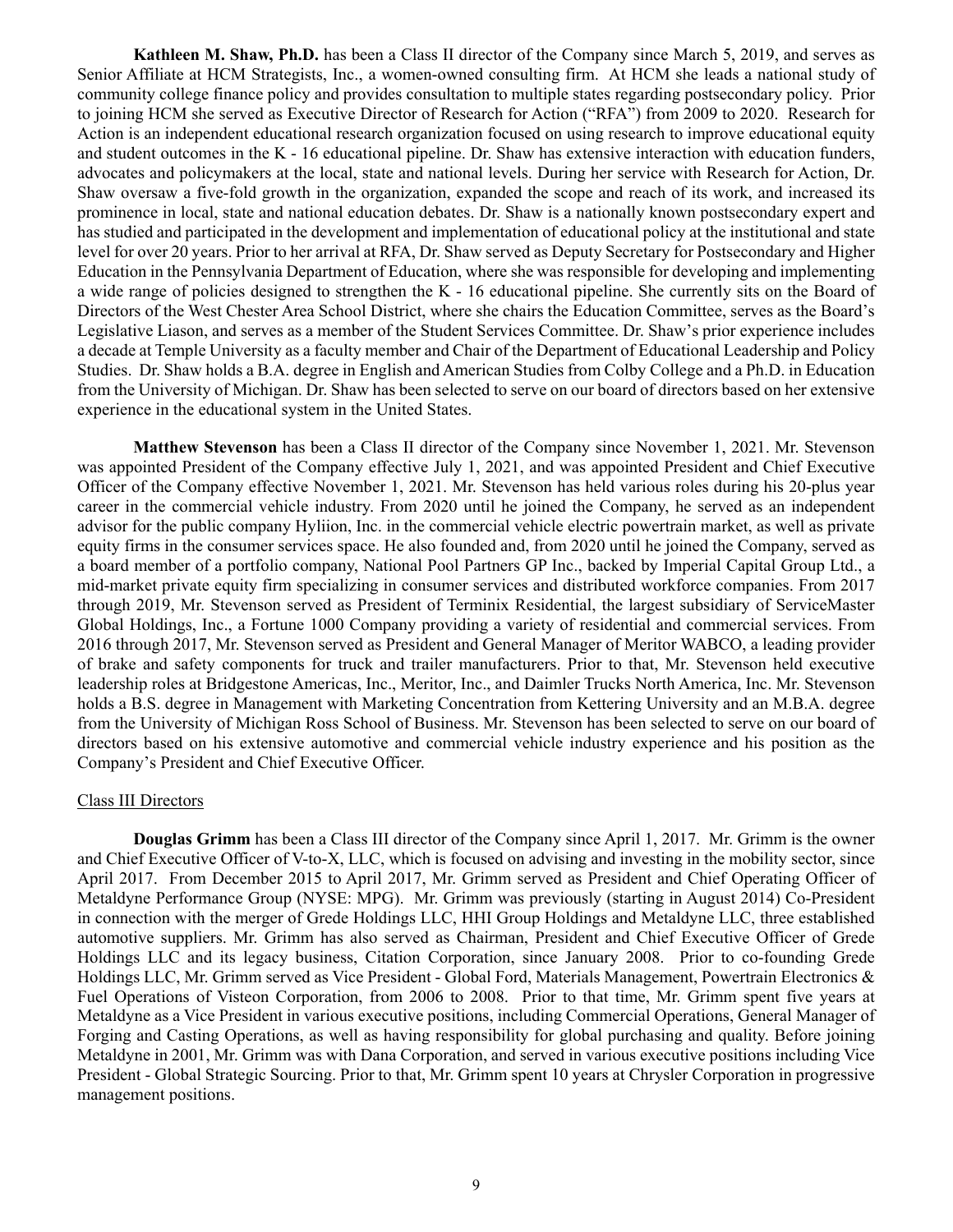Mr. Grimm serves as Chairman of the Board of Electrical Components International, Inc. and serves as a director of Coda Jamie Holdings, LLC and GST Autoleather Holding Corporation. Mr. Grimm holds a B.A. degree in Economics and Management from Hiram College (OH), and an M.B.A. degree from the University of Detroit. Mr. Grimm has been selected to serve on our board of directors based on his extensive executive experience in the automotive industry.

**Philip Horlock** has been a Class III director of the Company since February 24, 2015, and served as President and Chief Executive Officer of the Company from February 24, 2015 to October 31, 2021. Subsequently, Mr. Horlock served as a Senior Advisor to the Company until December 31, 2021, at which time Mr. Horlock became a consultant to the Company, which will continue until December 31, 2022. Mr. Horlock served as School Bus Holdings' President and Chief Executive Officer from April 2011 to October 31, 2021. Mr. Horlock served as School Bus Holdings' Chief Financial Officer and Chief Administrative Officer from January 2010 until April 2011. Before joining School Bus Holdings, Mr. Horlock spent over 30 years with Ford Motor Company, where he held senior executive positions in Finance and Operations worldwide. His last three positions with Ford were Chairman & CEO of Ford Motor Land Development, Controller of Corporate Finance, and CFO Ford Asia Pacific & Africa. While at Ford, Mr. Horlock served on the Advisory Board of Mazda Motor Corporation and also previously served as a director of LoJack Corporation. Mr. Horlock holds a B.S. degree in Psychology and Mathematics from Sheffield University in England. He also completed the Ford Executive Development Program (Capstone) through the University of Michigan. Mr. Horlock has been selected to serve on our board of directors based on his extensive automotive and school bus industry experience and the results that he has achieved with School Bus Holdings during his tenure.

**Jared Sperling** has been a Class III director of the Company since August 20, 2020, and has been an Associate of American Securities LLC since 2016. Prior to joining American Securities, Mr. Sperling worked at Goldman Sachs from 2014 to 2016, where he focused on mergers and acquisitions and capital transactions in the Consumer Retail and Healthcare Group. Mr. Sperling holds a B.S. degree in Applied Physics from Yale University and an M.B.A. degree from Harvard Business School. Mr. Sperling has been selected to serve on our board of directors based on his experience with a private equity firm that invests in manufacturing companies.

#### Executive Officers

Information on our current executive officers (other than Mr. Stevenson) is provided below.

**Razvan Radulescu** was appointed Chief Financial Officer of the Company effective October 1, 2021. Prior to this appointment, Mr. Radulescu was employed in various management positions by Daimler AG, since 2000. He has over 20 years of experience at Daimler AG in various roles of increasing responsibility in Finance and Controlling, as well as Procurement, including IT and Compliance. From 2020 until he joined the Company, Mr. Radulescu served as General Manager – Procurement and Global Lead Cab Interior/Exterior and Aftersales, for Daimler Trucks North America ("DTNA"), responsible for all production and aftersales purchases, as well as the Global Daimler Trucks Cab Interior/Exterior parts and aftersales. From 2017 to 2020, Mr. Radulescu served as CFO of the Global Powertrain Trucks Business Unit in Stuttgart, Germany. From 2013 to 2017, Mr. Radulescu served as Controller – Freightliner Trucks for DTNA. Mr. Radulescu holds a B.S. degree in Computer Science from the Academy of Economics Studies in Bucharest, Romania and an M.B.A. degree from Case Western Reserve University.

**Paul Yousif** was appointed General Counsel and Corporate Treasurer of the Company in December 2016 and was also appointed a Senior Vice President of the Company in December 2020. From 2011 to February 2015, Mr. Yousif served as School Bus Holdings' Vice President of Legal Affairs/Corporate Treasurer, and he served as the Company's Vice President of Legal Affairs, Corporate Treasurer and Corporate Secretary upon completion of the Business Combination in February 2015 until December 2016. Mr. Yousif has held the position of Corporate Treasurer since joining School Bus Holdings in 2007, and has held the position of Corporate Secretary since 2011. Mr. Yousif's current role also includes managing Treasury, Payroll, Accounts Receivable and Accounts Payable. Immediately prior to joining School Bus Holdings, Mr. Yousif worked for Visteon (an automotive component manufacturer) from 2000 to 2007, holding various management positions including Manager of Global Materials Analysis, and CFO of GCM-Visteon, LLC (a manufacturing joint venture between Nissan and Visteon). Mr. Yousif holds a B.S. degree in Business Administration from the University of Detroit and a Juris Doctor and Master of Science in Taxation from Wayne State University.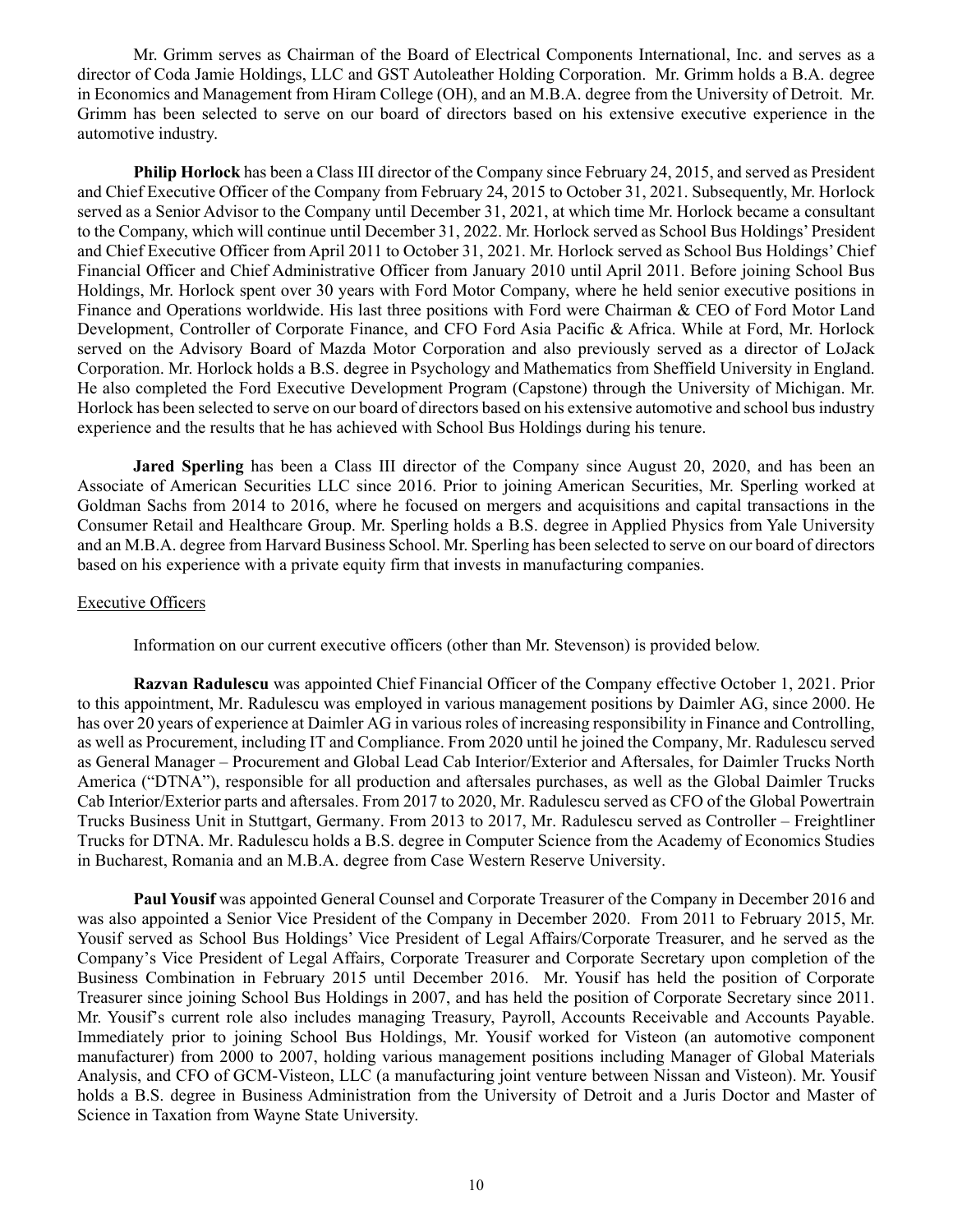## **CORPORATE GOVERNANCE AND BOARD MATTERS**

#### **Classified Board of Directors**

Our board of directors is classified into three classes, each comprising as nearly as possible one-third of the directors to serve three-year terms. Mr. Galbato, Mr. Gray, Dr. Shaw and Mr. Stevenson have been elected to serve in Class II, which term will expire at our 2022 Annual Meeting of Stockholders. Messrs. Grimm, Horlock and Sperling have been elected to serve in Class III, which term will expire at our 2023 Annual Meeting of Stockholders. Messrs. Bedi, Penn and Schumacher have been elected to serve in Class I, which term will expire at our 2024 Annual Meeting of Stockholders.

Pursuant to the Subscription Agreement executed and consummated in December 2021, Mr. Adam Gray was elected to our Board. See "PROPOSAL ONE – ELECTION OF DIRECTORS" for more information on the Subscription Agreement.

#### **Director Independence**

Nasdaq listing standards require that a majority of our board of directors be independent unless we are a "controlled company." An "independent director" is defined under the Nasdaq rules generally as a person other than an officer or employee of the company or its subsidiaries or any other individual having a relationship which in the opinion of the company's board of directors, would interfere with the director's exercise of independent judgment in carrying out the responsibilities of a director.

Our Board has determined that each of our directors, other than Mr. Horlock and Mr. Stevenson, is an "independent director" as defined in the Nasdaq listing standards and applicable SEC rules. Our independent directors have regularly scheduled meetings at which only independent directors are present.

#### **Board Membership Diversity**

In accordance with Nasdaq's new Board Diversity Rules (Rule 5605(f) and Rule 5606), the following Board Diversity Matrix presents our Board diversity statistics. The rule's minimum diversity objective is two diverse directors, including one who self-identifies as female, and one who self-identifies as either an underrepresented minority or LGBTQ+. "Underrepresented Minority" means an individual who self-identifies as one or more of the following: Black or African American, Hispanic or Latinx, Asian, Native American or Alaska Native, Native Hawaiian or Pacific Islander, or Two or More Races or Ethnicities. "Two or More Races or Ethnicities" means a person who identifies with more than one of the following categories: White (not of Hispanic or Latinx origin), Black or African American, Hispanic or Latinx, Asian, Native American or Alaska Native, Native Hawaiian or Pacific Islander. Our Board currently includes two diverse directors.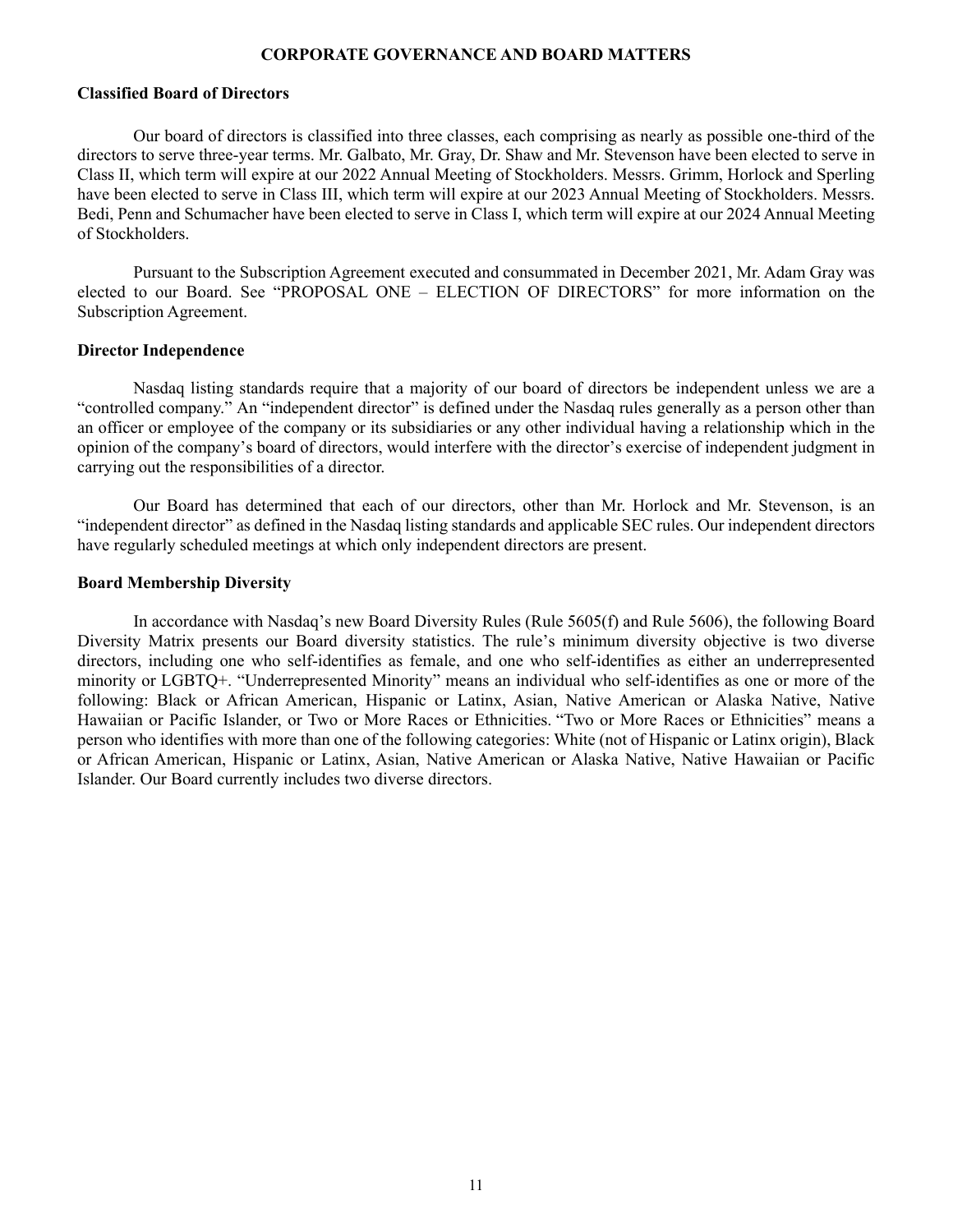| <b>Board Diversity Matrix (As of January 15, 2022)</b> |              |             |                   |                                             |  |  |
|--------------------------------------------------------|--------------|-------------|-------------------|---------------------------------------------|--|--|
| <b>Total Number of Directors</b>                       |              | 10          |                   |                                             |  |  |
|                                                        | Female       | <b>Male</b> | <b>Non-Binary</b> | <b>Did Not</b><br><b>Disclose</b><br>Gender |  |  |
| Part I: Gender Identity                                |              |             |                   |                                             |  |  |
| <b>Directors</b>                                       | $\mathbf{1}$ | 9           | $\mathbf 0$       | $\mathbf 0$                                 |  |  |
| Part II: Demographic Background                        |              |             |                   |                                             |  |  |
| African American or Black                              | $\mathbf 0$  | $\mathbf 0$ | $\mathbf 0$       | $\mathbf 0$                                 |  |  |
| Alaskan Native or Native American                      | $\mathbf 0$  | $\mathbf 0$ | $\mathbf 0$       | 0                                           |  |  |
| Asian                                                  | $\mathbf 0$  | 1           | $\mathbf 0$       | 0                                           |  |  |
| Hispanic of Latinx                                     | 0            | $\mathbf 0$ | $\mathbf 0$       | 0                                           |  |  |
| Native Hawaiian or Pacific Islander                    | 0            | $\mathbf 0$ | $\mathbf 0$       | 0                                           |  |  |
| White                                                  | $\mathbf{1}$ | 8           | $\mathbf 0$       | 0                                           |  |  |
| Two or More Races or Ethnicities                       | 0            | $\mathbf 0$ | $\mathbf 0$       | 0                                           |  |  |
| LGBTQ+                                                 |              | $\mathbf 0$ |                   |                                             |  |  |
| Did Not Disclose Demographic Background                |              | 0           |                   |                                             |  |  |

## **Stockholder Communications with the Board of Directors**

Our corporate governance guidelines provide that our Chairman and our Chief Executive Officer are responsible for establishing effective communications with our Stockholders. Our Board has implemented a process for Stockholders to send communications to our Board and to specific individual directors.

Stockholders who wish to communicate directly with our Board, or any individual director, should direct communications in writing to our Corporate Secretary, Blue Bird Corporation, 3920 Arkwright Road, Suite 200, Macon, Georgia 31210, or by email to paul.yousif@blue-bird.com. The communication must contain a clear notation indicating that it is a "Board Communication" or "Director Communication." All such communications must identify the author and clearly state whether the intended recipients are all members of the Board or just certain specified individual directors. The Corporate Secretary will make copies of all such communications and circulate them to the appropriate director or directors.

The Company's "whistleblower" policy prohibits the Company or any of its employees from retaliating or taking any adverse action against anyone for raising a concern. If a Stockholder or employee nonetheless prefers to raise his or her concern in a confidential or anonymous manner, the concern may be directed to the Audit Committee Chairman at the Company's headquarters or by telephone at 1-866-766-1953.

# **Leadership Structure and Risk Oversight**

The Board does not have a lead independent director. Kevin Penn is our Chairman of the Board. Although we do not have a formal policy regarding the separation of the CEO and Chairman of the Board positions, at this time those positions are held by two separate individuals, Mr. Stevenson and Mr. Penn.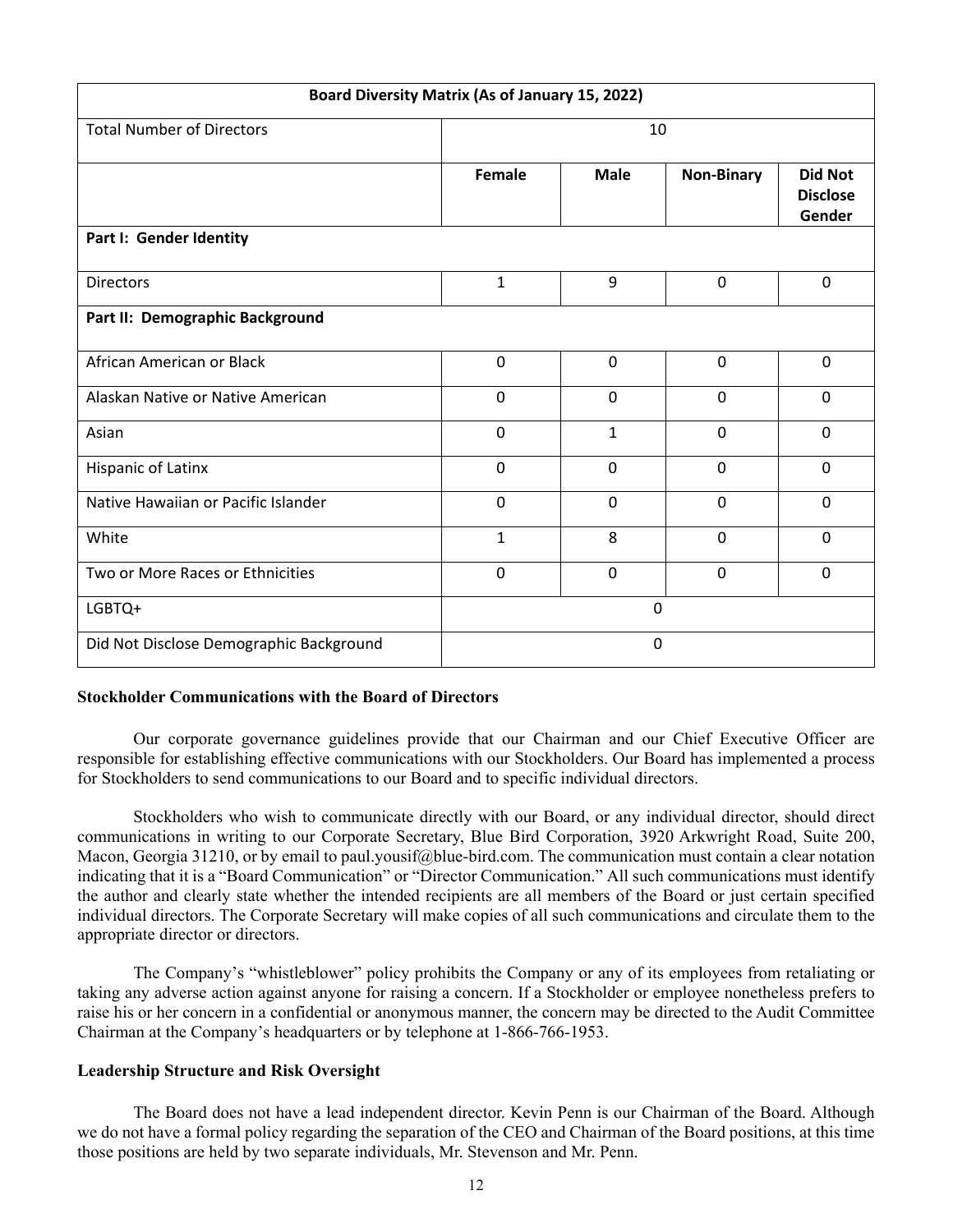The Board does not have a formal risk management committee, but administers this oversight function through various standing committees of the Board. The Audit Committee maintains responsibility for oversight of financial reporting-related risks, including those related to our accounting, enterprise risk management assessments, auditing and financial reporting practices, which includes internal controls over financial reporting. The Audit Committee also review reports and considers any material allegations regarding potential violations of our Company's Code of Ethics. The Compensation Committee oversees risks arising from our compensation policies and programs. The Compensation Committee also has responsibility for evaluating and approving our executive compensation and benefit plans, policies and programs.

# **Employee, Officer and Director Hedging**

The Company's Insider Trading policy prohibits hedging transactions by officers, directors and employees.

## **Annual Meeting Attendance**

The Board encourages all of its members to attend the Annual Meeting of Stockholders. All director nominees and all continuing directors are encouraged to be personally present or to attend the Annual Meeting of Stockholders by teleconference. All directors attended the 2021 Annual Meeting either in person or by teleconference.

## **Board Meetings**

The Board held six (6) meetings during fiscal 2021. The Board has three (3) standing committees: an Audit Committee, a Compensation Committee and a Corporate Governance and Nominating Committee, each as further described below. Each standing committee has the right to retain its own legal and other advisors.

All directors attended 75% or more of the aggregate of (i) the total number of meetings of the Board (held during the period for which each has been a director); and (ii) the total number of meetings held by all committees of the Board on which each served (during the periods that they served) during our fiscal year ended October 2, 2021.

# **Committees of the Board of Directors**

The standing committees of our Board currently consist of an Audit Committee, a Compensation Committee and a Corporate Governance and Nominating Committee.

#### Audit Committee

Our Audit Committee consists of Messrs. Bedi, Grimm, and Schumacher, with Mr. Schumacher serving as the Chairman of the Audit Committee. We believe that each of these individuals qualifies as an independent director according to the rules and regulations of the SEC and Nasdaq with respect to audit committee membership. The Board has determined that Mr. Schumacher qualifies as our "audit committee financial expert," as such term is defined in Item 407 of Regulation S-K, and that each member of the Audit Committee is financially literate.

Our Board has adopted a written charter for the Audit Committee, which is available on our corporate website at *www.blue-bird.com*. The Audit Committee reviews and assesses the adequacy of its charter annually. The Audit Committee met seven (7) times in fiscal 2021.

Responsibilities of the Audit Committee include, among others contained in its charter:

- the appointment, compensation, retention, replacement, and oversight of the work of the independent registered public accounting firm and any other independent registered public accounting firm engaged by us;
- pre-approval of all audit and non-audit services to be provided by the independent registered public accounting firm or any other independent registered public accounting firm engaged by us engaged for the purpose of preparing or issuing an audit report or performing any audit, review or attestation services, and establishing pre-approval policies and procedures;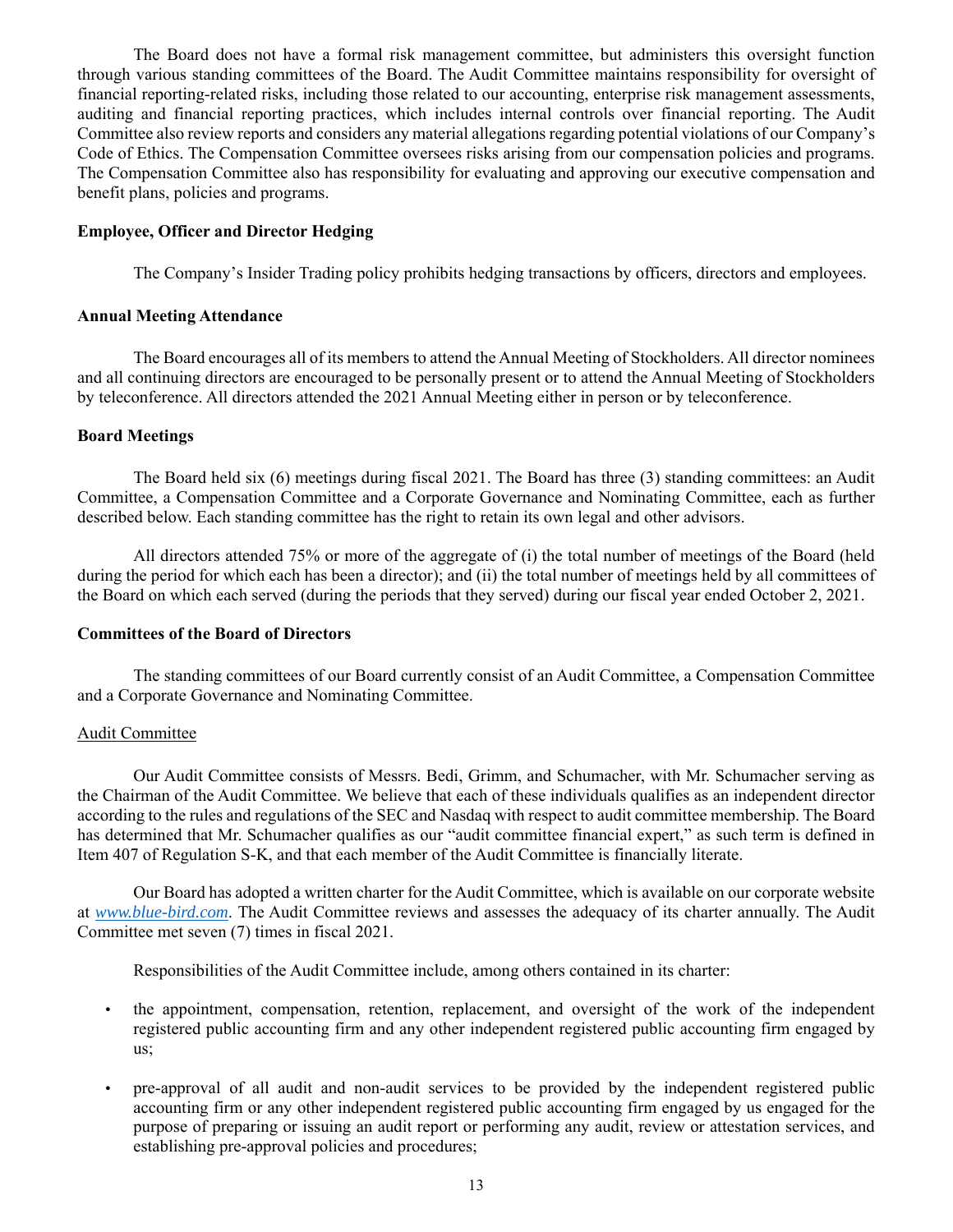- oversight, review and discussion with management and the independent registered public accounting firm of audit results, our financial statements, financial disclosures and related financial reporting and internal control matters, including oversight of the internal audit function;
- oversight and monitoring of the Company's compliance policies and practices with respect to legal and regulatory requirements and codes of conduct;
- review and discussion with the independent registered public accounting firm of all relationships the independent registered public accounting firm has with us in order to evaluate its continued independence;
- setting clear hiring policies for employees or former employees of the independent registered public accounting firm;
- setting clear policies for audit partner rotation in compliance with applicable laws and regulations;
- obtaining and reviewing a report, at least annually, from the independent registered public accounting firm describing the firm's internal quality-control procedures; any material issues raised by the most recent internal quality-control review, or peer review, of the firm, or by any inquiry or investigation by governmental or professional authorities, within the preceding five years, respecting one or more independent audits carried out by the firm, and any steps taken to deal with any such issues; and assessment of the independent registered public accounting firm's independence and all relationships between the independent registered public accounting firm and the Company;
- review and approval of any related party transaction required to be disclosed pursuant to Item 404 of Regulation S-K promulgated by the SEC prior to our entering into such transaction; and
- review with management, the independent registered public accounting firm, and our legal advisors, as appropriate, any legal, regulatory or compliance matters, including any correspondence with regulators or government agencies and any employee complaints or published reports that raise material issues regarding our financial statements or accounting policies and any significant changes in accounting standards or rules promulgated by the Financial Accounting Standards Board, the SEC or other regulatory authorities.
- Annual review of the Company's enterprise risk management assessment

# Compensation Committee

Our Compensation Committee consists of Messrs. Penn, Galbato and Sperling, with Mr. Penn serving as the Chairman of the Compensation Committee. We believe that each of these individuals qualifies as an independent director according to Nasdaq requirements.

Our Board has adopted a written charter for the Compensation Committee, which is available on our corporate website at *www.blue-bird.com*. The Compensation Committee reviews and assesses the adequacy of its charter annually. The Compensation Committee met six (6) times in fiscal 2021.

Responsibilities of the Compensation Committee include, among others contained in its charter:

- review and approval on an annual basis of the corporate goals and objectives relevant to our Chief Executive Officer's compensation, evaluating our Chief Executive Officer's performance in light of such goals and objectives and determining and approving the compensation (if any) of our Chief Executive Officer based on such evaluation;
- review and approval of the compensation of all of our other executive officers;
- review and approval of our executive compensation policies, plans and programs;
- implementation and administration of our equity-based compensation plans;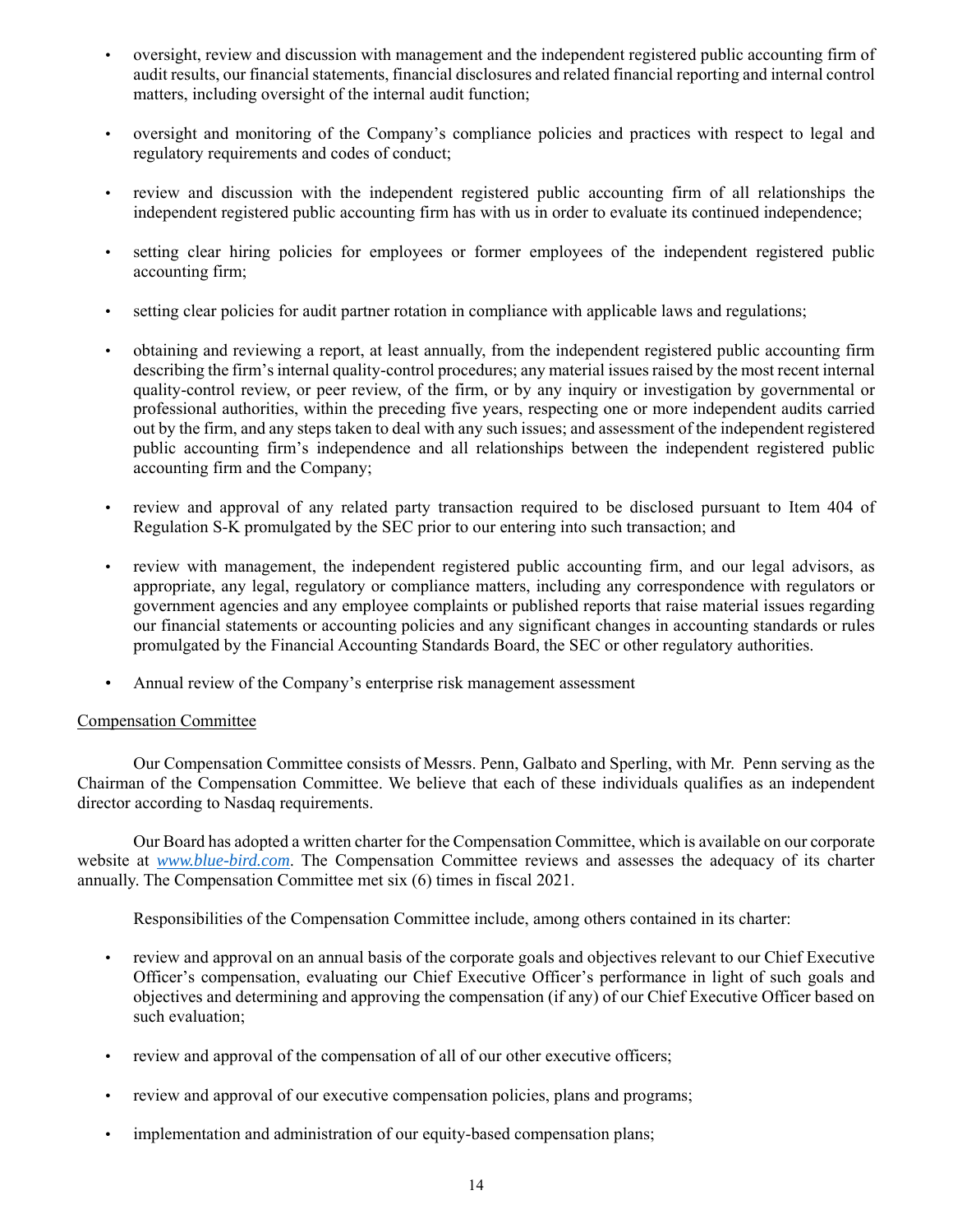- assisting management in complying with our SEC filings and annual report disclosure requirements;
- approval of all special perquisites, special cash payments and other special compensation and benefits arrangements for our executive officers and employees;
- approving our Compensation Discussion and Analysis ("CD&A") disclosures and producing a report on executive compensation to be included in our annual proxy statement (if required by law); and
- review, evaluation and recommendation of changes, if appropriate, to the remuneration for directors.

The Compensation Committee charter also provides that the Compensation Committee may, in its sole discretion, retain or obtain the advice of a compensation consultant, legal counsel or other adviser and is directly responsible for the appointment, compensation and oversight of the work of any such adviser. Before engaging or receiving advice from a compensation consultant, external legal counsel or any other adviser, the Compensation Committee will consider the independence of each such adviser, including the factors required by the SEC and Nasdaq.

In March 2015, the Compensation Committee retained Meridian Compensation Partners, LLC to provide advice to the Compensation Committee, as requested from time to time, in connection with matters pertaining to executive and director compensation. The scope of the engagement pursuant to the engagement letter includes general guidance on executive and director compensation matters, advice on the Company's executive pay philosophy and compensation peer group, advice on the design of incentive plan and other compensation programs, the provision of comprehensive competitive market studies and market data, and updates on best practices and changes in the regulatory or corporate governance environment. The Compensation Committee had no material interactions with Meridian Compensation Partners in fiscal years 2020 or 2021.

# Corporate Governance and Nominating Committee

Our Corporate Governance and Nominating Committee consists of Dr. Shaw and Messrs. Galbato and Penn, with Mr. Galbato serving as the Chairman of the Corporate Governance and Nominating Committee. We believe that each of these individuals qualifies as an independent director according to Nasdaq requirements.

Our Board has adopted a written charter for the Corporate Governance and Nominating Committee, which is available on our corporate website at *www.blue-bird.com*. The Corporate Governance and Nominating Committee reviews and assesses the adequacy of its charter annually. The Corporate Governance and Nominating Committee met four (4) times in fiscal 2021.

Responsibilities of the Corporate Governance and Nominating Committee include, among others contained in its charter:

- identifying individuals qualified to become members of our board of directors, consistent with criteria approved by our Board;
- overseeing the organization of our Board and making recommendations to the Board regarding the Board's size, composition, membership in the staggered classes, composition of Board committees, the process for filling vacancies and the tenure of members;
- developing and recommending to our Board a set of corporate governance guidelines and principles applicable to us; and
- leading the Board in the annual review of the Board and management.

In considering a candidate for election to our Board, the Corporate Governance and Nominating Committee will carefully evaluate all relevant qualifications and experience of such candidate in order to assess such person's ability to be a valuable and contributing member of our Board. Such evaluation shall be made without regard to race, religion, gender, ancestry, national origin or disability. Although the Board does not have a formal policy with regard to the consideration of diversity in identifying director nominees, our Board currently includes two diverse directors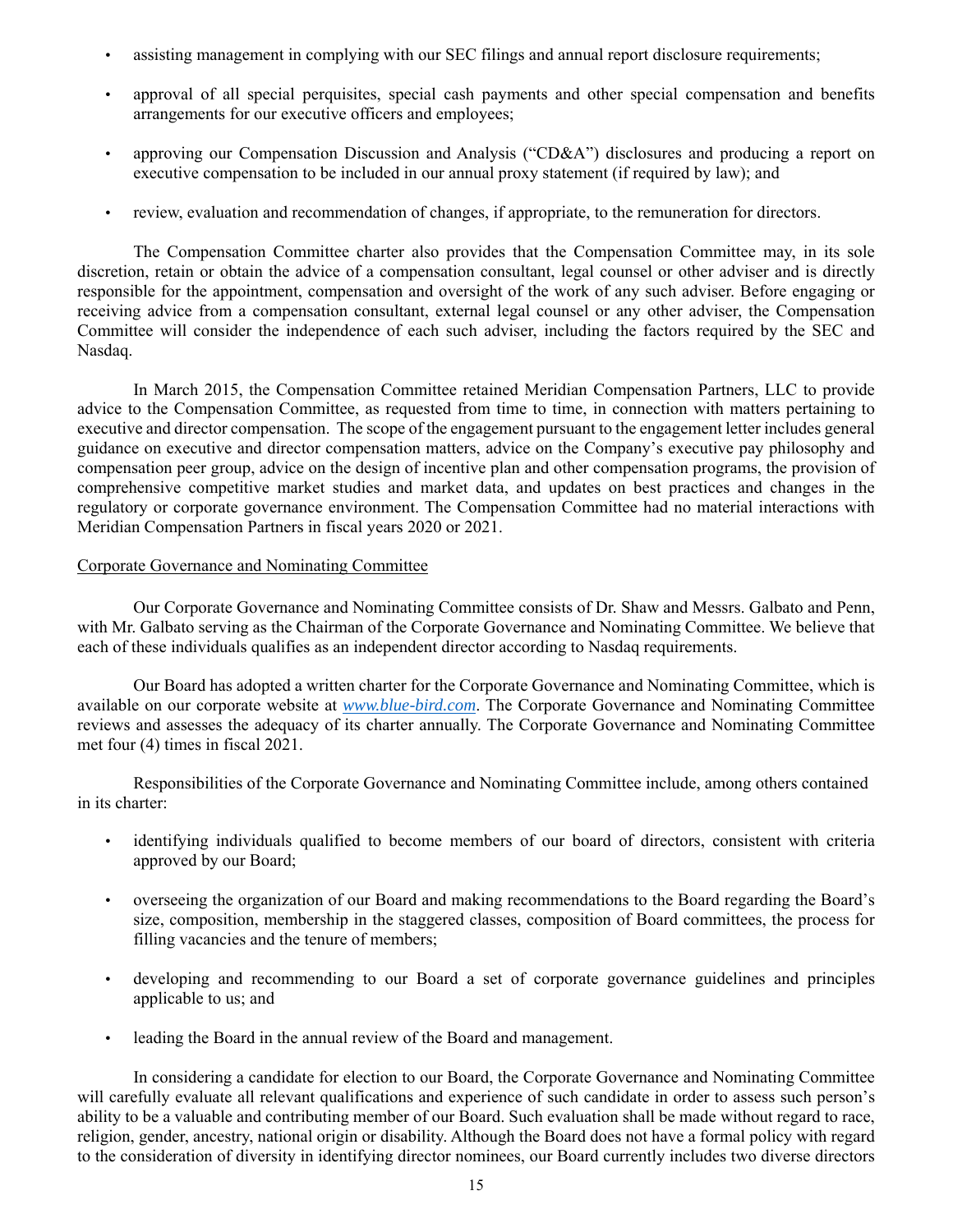as specified under Nasdaq rules, and the Corporate Governance and Nominating Committee will consider diversity in evaluating and identifying potential future director nominees.

#### **Stockholder Nominations**

Our Corporate Governance and Nominating Committee will consider candidates for the Board recommended by Stockholders. To recommend director candidates, Stockholders must follow all rules of the SEC and the Company's bylaws. Below is a summary of the requirements contained in our bylaws:

Only persons who are nominated in accordance with the following procedures shall be eligible for election as directors of the Company. Nominations of persons for election to the Board at any annual meeting of stockholders, or at any special meeting of stockholders called for the purpose of electing directors as set forth in the Company's notice of such special meeting, may be made (i) by or at the direction of the Board, or (ii) by any stockholder of the Company (x) who is a stockholder of record on the date of the giving of the notice for such meeting and on the Record Date for the determination of stockholders entitled to vote at such meeting and  $(y)$  who complies with the notice procedures set forth in the Company's bylaws.

In addition to any other applicable requirements, for a nomination to be made by a stockholder, such stockholder must have given timely notice thereof in proper written form to the Secretary of the Company. To be timely, a stockholder's notice to the Secretary must be received by the Secretary at the principal executive offices of the Company (i) in the case of an annual meeting, not later than the close of business on the  $90<sup>th</sup>$  day nor earlier than the opening of business on the  $120<sup>th</sup>$  day before the anniversary date of the immediately preceding annual meeting of stockholders; *provided, however*, that in the event that the annual meeting is called for a date that is not within 45 days before or after such anniversary date, notice by the stockholder to be timely must be so received not earlier than the opening of business on the 120<sup>th</sup> day before the meeting and not later than the later of (x) the close of business on the  $90<sup>th</sup>$  day before the meeting or (y) the close of business on the  $10<sup>th</sup>$  day following the day on which public announcement of the date of the annual meeting was first made by the Company; and (ii) in the case of a special meeting of stockholders called for the purpose of electing directors, not later than the close of business on the  $10<sup>th</sup>$ day following the day on which public announcement of the date of the special meeting is first made by the Company.

A stockholder's notice to the Secretary must set forth (i) as to each person whom the stockholder proposes to nominate for election as a director (A) the name, age, business address and residence address of the person, (B) the principal occupation or employment of the person, (C) the class or series and number of shares of capital stock of the Company that are owned beneficially or of record by the person and (D) any other information relating to the person that would be required to be disclosed in a proxy statement or other filings required to be made in connection with solicitations of proxies for election of directors pursuant to Section 14 of the Exchange Act and the rules and regulations promulgated thereunder; and (ii) as to the stockholder giving the notice (A) the name and record address of such stockholder and the name and address of the beneficial owner, if any, on whose behalf the nomination is made, (B) the class or series and number of shares of capital stock of the Company that are owned beneficially and of record by such stockholder and the beneficial owner, if any, on whose behalf the nomination is made, (C) a description of all arrangements or understandings relating to the nomination to be made by such stockholder among such stockholder, the beneficial owner, if any, on whose behalf the nomination is made, each proposed nominee and any other person or persons (including their names), (D) a representation that such stockholder intends to appear in person or by proxy at the meeting to nominate the persons named in its notice and (E) any other information relating to such stockholder and the beneficial owner, if any, on whose behalf the nomination is made that would be required to be disclosed in a proxy statement or other filings required to be made in connection with solicitations of proxies for election of directors pursuant to Section 14 of the Exchange Act and the rules and regulations promulgated thereunder. Such notice must be accompanied by a written consent of each proposed nominee to being named as a nominee and to serve as a director if elected.

If the Board or the chairman of the meeting of stockholders determines that any nomination was not made in accordance with the bylaws, then such nomination shall not be considered at the meeting in question. Notwithstanding the foregoing, if the stockholder (or a qualified representative of the stockholder) does not appear at the meeting of stockholders of the Company to present the nomination, such nomination shall be disregarded, notwithstanding that proxies in respect of such nomination may have been received by the Company.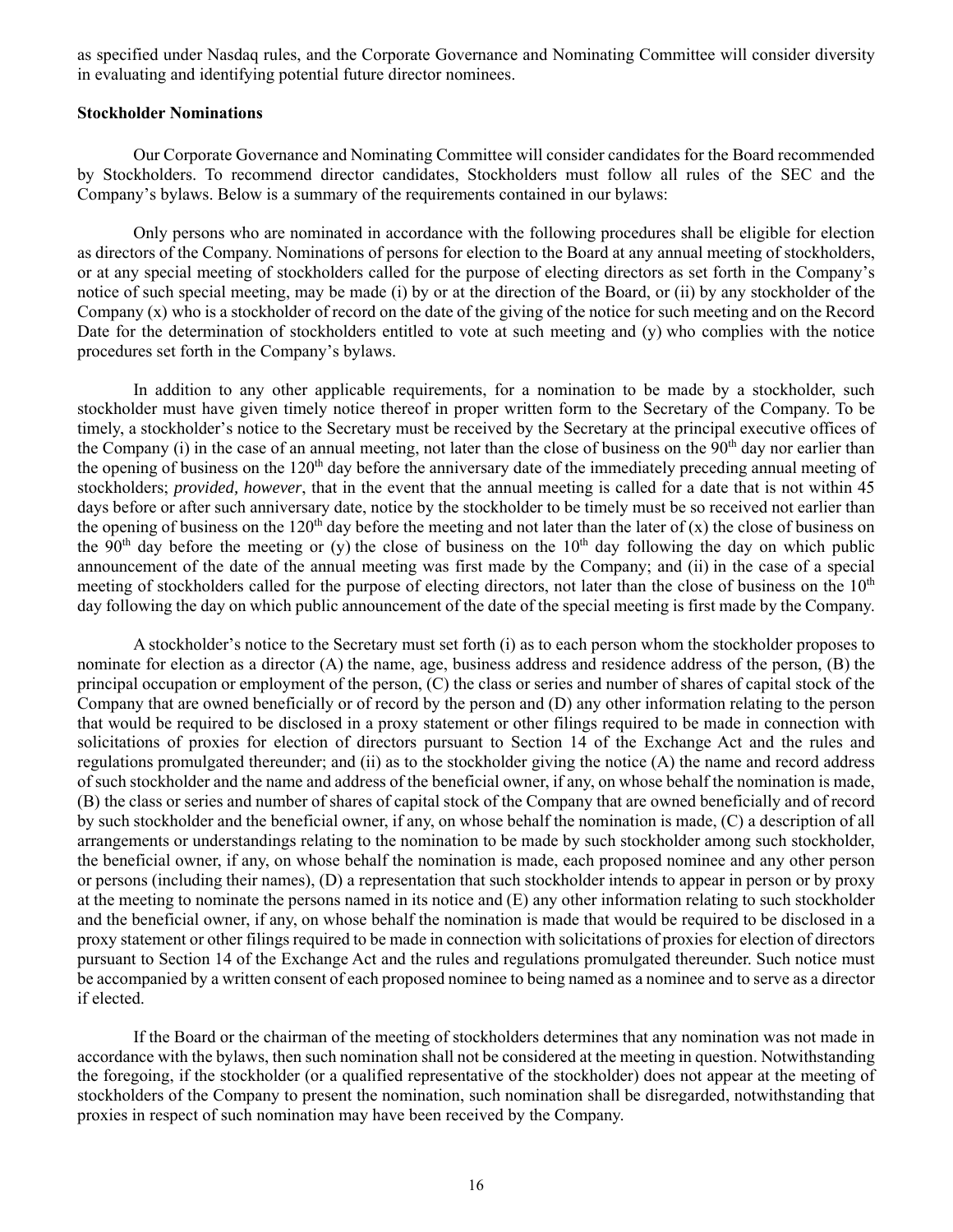In addition to the foregoing, a Stockholder shall also comply with all of the applicable requirements of the Exchange Act and the rules and regulations thereunder with respect to the matters set forth herein.

## **Code of Ethics**

We have adopted a Code of Ethics that applies to all of our employees, including our chief executive officer, chief financial officer and principal accounting officer. Our Code of Ethics is available on our website at *www.bluebird.com*. If we amend or grant a waiver of one or more of the provisions of our Code of Ethics, we intend to satisfy the requirements under Item 5.05 of Form 8-K regarding the disclosure of amendments to or waivers from provisions of our Code of Ethics that apply to our principal executive officer, principal financial officer and principal accounting officer by posting the required information on our website at the above address.

# **CERTAIN RELATIONSHIPS AND RELATED TRANSACTIONS**

#### **Policies and Procedures for Related Person Transactions**

Our board of directors has adopted a written related person transaction policy that sets forth the policies and procedures for the review and approval or ratification of related person transactions. Our policy requires that a "related person" (as defined in paragraph (a) of Item 404 of Regulation S-K) must promptly disclose to our general counsel any "related person transaction" (defined as any transaction that is reportable by us under Item 404(a) of Regulation S-K in which we are or will be a participant and the amount involved exceeds \$120,000 and in which any related person has or will have a direct or indirect material interest) and all material facts with respect thereto. The general counsel will promptly communicate such information to our Audit Committee or another independent body of our Board. No related person transaction will be entered into without the approval or ratification of our Audit Committee, another independent body of our Board, or the independent disinterested members of our Board. It is our policy that directors interested in a related person transaction will recuse themselves from any such vote. Our policy does not specify the standards to be applied by our Audit Committee or another independent body of our Board in determining whether or not to approve or ratify a related person transaction, although such determinations will be made in accordance with Delaware law.

#### **Related Person Transactions**

There were no related person transactions in fiscal 2020 or fiscal 2021, except as disclosed below.

Philip Horlock, a director and formerly our President and Chief Executive Officer ("CEO"), entered into a Transition Agreement with the Company, dated June 21, 2021, which includes a related Consulting Agreement, which agreements superseded any other compensation agreements between Mr. Horlock and the Company, including Mr. Horlock's prior Employment Agreement. Mr. Horlock resigned from the office of President on July 1, 2021, and resigned from the office of CEO on October 31, 2021. Mr. Horlock continued employment with the Company as Senior Advisor through December 31, 2021 (the "Termination Date") at his then current salary. Pursuant to the Consulting Agreement, which commenced on January 1, 2022, Mr. Horlock will receive cash compensation at the same rate as his previous annual salary of \$800,000, plus reimbursement of service-related expenses (excluding selfemployment taxes and medical insurance coverage), and is expected to provide substantial consulting services to the Company as requested by the Board of Directors or the Chief Executive Officer. The term of the Consulting Agreement is one year, ending on December 31, 2022.

The Transition Agreement and Consulting Agreement were approved by the independent members of the Board of Directors.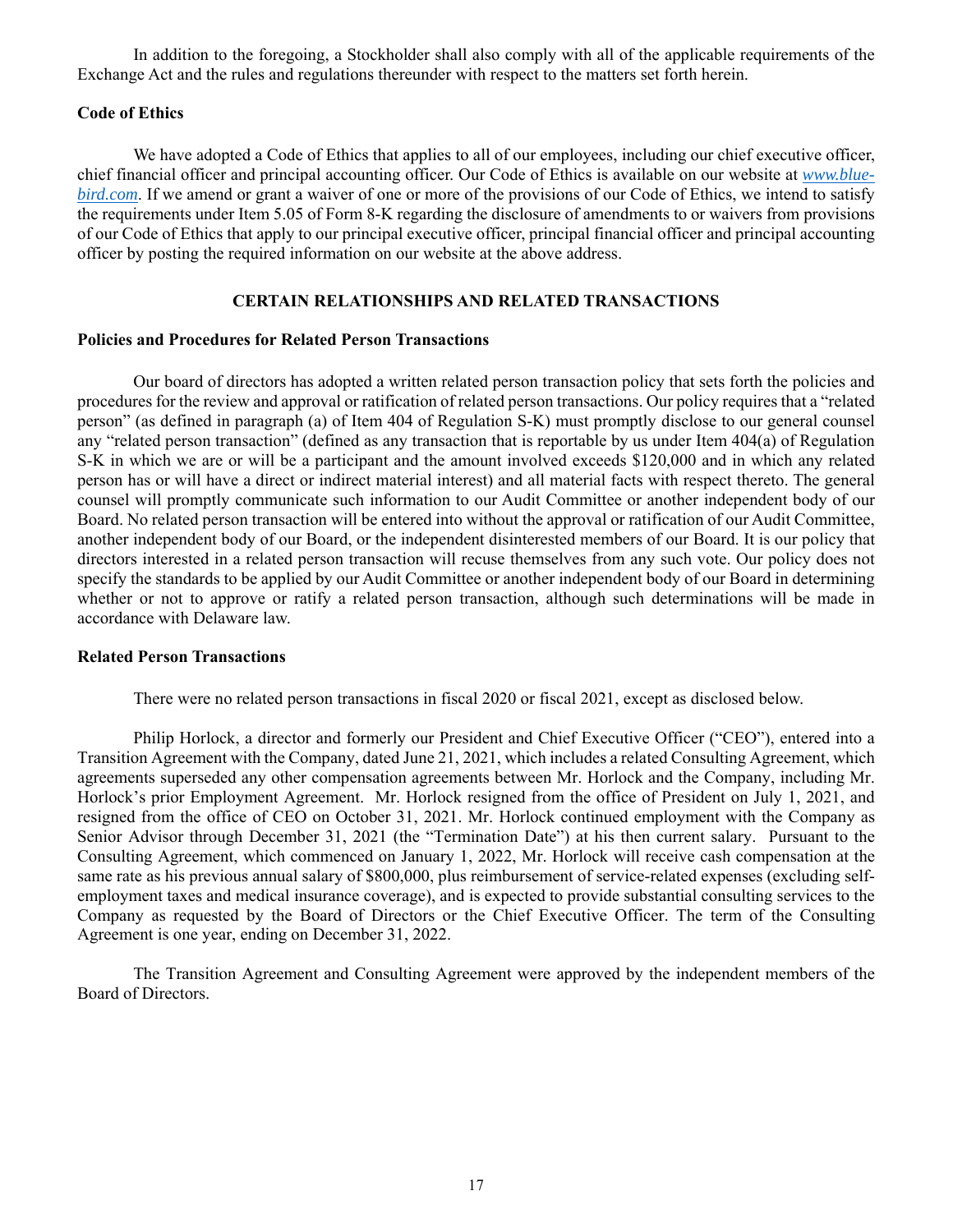#### **DIRECTOR AND EXECUTIVE COMPENSATION**

This section discusses the material components of the executive compensation programs for Blue Bird's Named Executive Officers who are identified in the Summary Compensation Table below, as well as our director compensation programs. For fiscal 2021, we qualified as a "smaller reporting company" as defined in SEC rules and are providing the scaled disclosures permitted by applicable SEC rules and regulations.

Our named executive officers (the "Named Executive Officers") for fiscal 2021 include: Phil Horlock, our former Chief Executive Officer (until October 31, 2021); Tom Roberts, our former Chief Administrative Officer (until October 31, 2021); Charles "Trey" Jenkins, our former Chief Operating Officer (until October 1, 2021); and Paul Yousif, our Senior Vice President and General Counsel.

#### **Compensation Program Objectives and Structure**

Our compensation programs are directed by the Compensation Committee of the Board of Directors (the "Committee" or the "Compensation Committee"), composed exclusively of independent directors. See "Corporate Governance and Board Matters" for a description of the Compensation Committee's duties and responsibilities. The compensation programs are designed to attract and retain high-quality executives, link incentives to the Company's performance and align the interests of management with those of our stockholders. The Compensation Committee believes these programs offer compensation that is competitive with companies that operate in our industry. Our compensation framework has the following principal components:

#### *Key Compensation Policies*

The Company emphasizes pay for performance and equity-based incentive programs designed to compensate executives for achieving operational and strategic success goals set each fiscal year. Historically, our key compensation policies and philosophy have included the following:

- Incentive-based pay ("pay for performance") is intended to constitute a majority of the Named Executive Officers' total compensation.
- Adjusted EBITDA is the key metric (75%) in the annual incentive compensation program, with Adjusted Free Cash Flow as a contributing metric (25%).
- Individual incentive-based pay is based on achievement of financial performance metrics (70%) and on individual performance as measured against our performance management program (30%).
- There are no significant perquisites for executive officers.
- The Company does not discount, backdate, reprice or grant equity awards retroactively.
- The Company prohibits the hedging or pledging of Company stock or purchasing stock on margin for directors and executive officers.
- The Company may claw back executive officer incentive compensation where a financial restatement is caused by fraud and the incentive compensation was based on financial results impacted by the restatement.

### *Components of Short-Term Performance Compensation*

- Salary The fixed amount of compensation for performing day-to-day responsibilities.
- Annual incentive cash compensation Annual cash awards that focus on the attainment of Company performance targets as measured, historically, by Adjusted EBITDA and Adjusted Free Cash Flow. See "Annual Management Incentive Plan."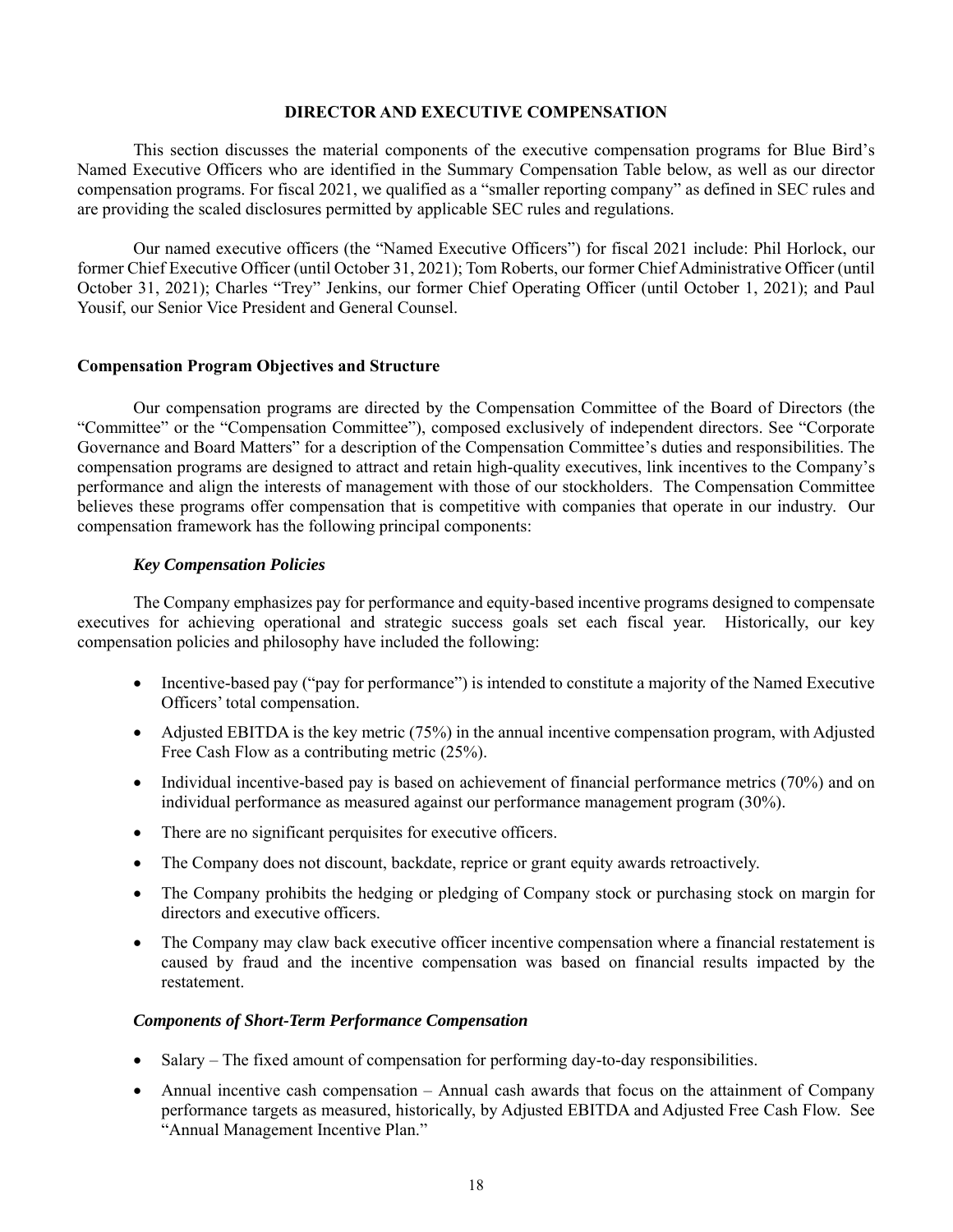#### *Components of Long-Term Performance Compensation*

 Our equity- and cash-based Omnibus Equity Incentive Plan – Annual awards that focus on long-term growth in stockholder value, including annual performance targets as measured, historically, by Adjusted EBITDA and Adjusted Free Cash Flow. Our long-term equity-based incentive compensation program ("LTI awards") currently consists of stock options and restricted stock units.

The Compensation Committee believes that this combination of salary, cash incentives and equity-based compensation provides appropriate incentives for executives to deliver superior operating results and stockholder returns. Prior to fiscal 2020, the Compensation Committee had not significantly changed its programs and practices in the past three fiscal years. As a result of the impact of the coronavirus pandemic on the Company's operations, the Compensation Committee exercised its discretionary authority to determine the awards to be vested under the program for fiscal 2020.

The Named Executive Officers and all U.S. salaried employees are eligible to participate in the Company's tax qualified retirement savings plan. The Company does not provide any other significant perquisites or executive benefits to its Named Executive Officers.

*Annual Management Incentive Plan ("MIP")*. This program provides yearly cash incentives for the Named Executive Officers to achieve annual Company operating profit and cash flow goals. Subject to the funding maximums established by the Committee that are described below, the Committee sets annual performance goals, targets and maximum awards for each Named Executive Officer, expressed as a percentage of base salary.

Historically, the Committee has chosen Adjusted EBITDA, or operating profit, as the chief financial metric for this program because the Company uses this measure as a useful way to measure ongoing operational performance between fiscal periods by excluding decisions on capital investment, financing and certain other significant initiatives or transactions that might otherwise impact the review of the profitability of the business based on present market conditions and other factors. When setting incentive compensation goals for the Named Executive Officers, the Committee believes that corporate performance is an appropriate measure of individual performance. Accordingly, the majority of the annual incentive compensation for each of the Named Executive Officers is based upon Company Adjusted EBITDA performance. The Adjusted EBITDA goal is proposed by Company management and approved by the Committee after the fiscal year end when the Company's financial statements for the fiscal year have been completed. The target levels represent an amount of Adjusted EBITDA that the Committee determines is attainable with excellent performance under expected economic conditions. The remaining annual incentive compensation for the Chief Executive Officer and the other Named Executive Officers has historically been based upon Adjusted Free Cash Flow goals determined by the Committee. The Committee assesses annual goal achievement and approves awards for the Named Executive Officers. The aggregate cash bonus payment is net of the Adjusted EBITDA minimum target goal.

The MIP rewards our executive officers for achievement of specific financial targets. Cash awards are made after the end of each fiscal year (after completion of the audited financial statements) based upon the achievement of MIP Adjusted EBITDA targets and Adjusted Free Cash Flow targets, which are set at the beginning of the fiscal year. "MIP Adjusted EBITDA" means net income before interest, taxes, depreciation and amortization, adjusted to add back certain significant charges such as (i) product design changes; (ii) transaction related costs; or (iii) discrete expenses related to major cost cutting initiatives. "Adjusted Free Cash Flow" means net cash provided in continuing operations less cash paid for fixed assets and acquired intangible assets and adjusted to add back certain significant charges such as (i) product design changes; (ii) transaction related costs; (iii) discrete expenses related to major cost cutting initiatives; or (iv) costs directly attributed to the COVID-19 pandemic, as well as any other adjustments as approved by the Committee.

The Compensation Committee approves the financial performance targets under the MIP on an annual basis, and has sole discretion to make adjustments to the performance targets. For both fiscal 2020 and fiscal 2021, the Compensation Committee established target bonuses for Mr. Horlock at 150% of his salary, and for each of Messrs. Roberts and Jenkins at 100% of his salary, and for Mr. Yousif at 50% of his salary. Awards under the MIP performance formula are historically based 75% on Blue Bird's MIP Adjusted EBITDA and 25% on Blue Bird's Adjusted Free Cash Flow. Individual awards are determined based on the achievement of the financial performance metrics (70%) and on individual performance as measured against our performance management program (30%).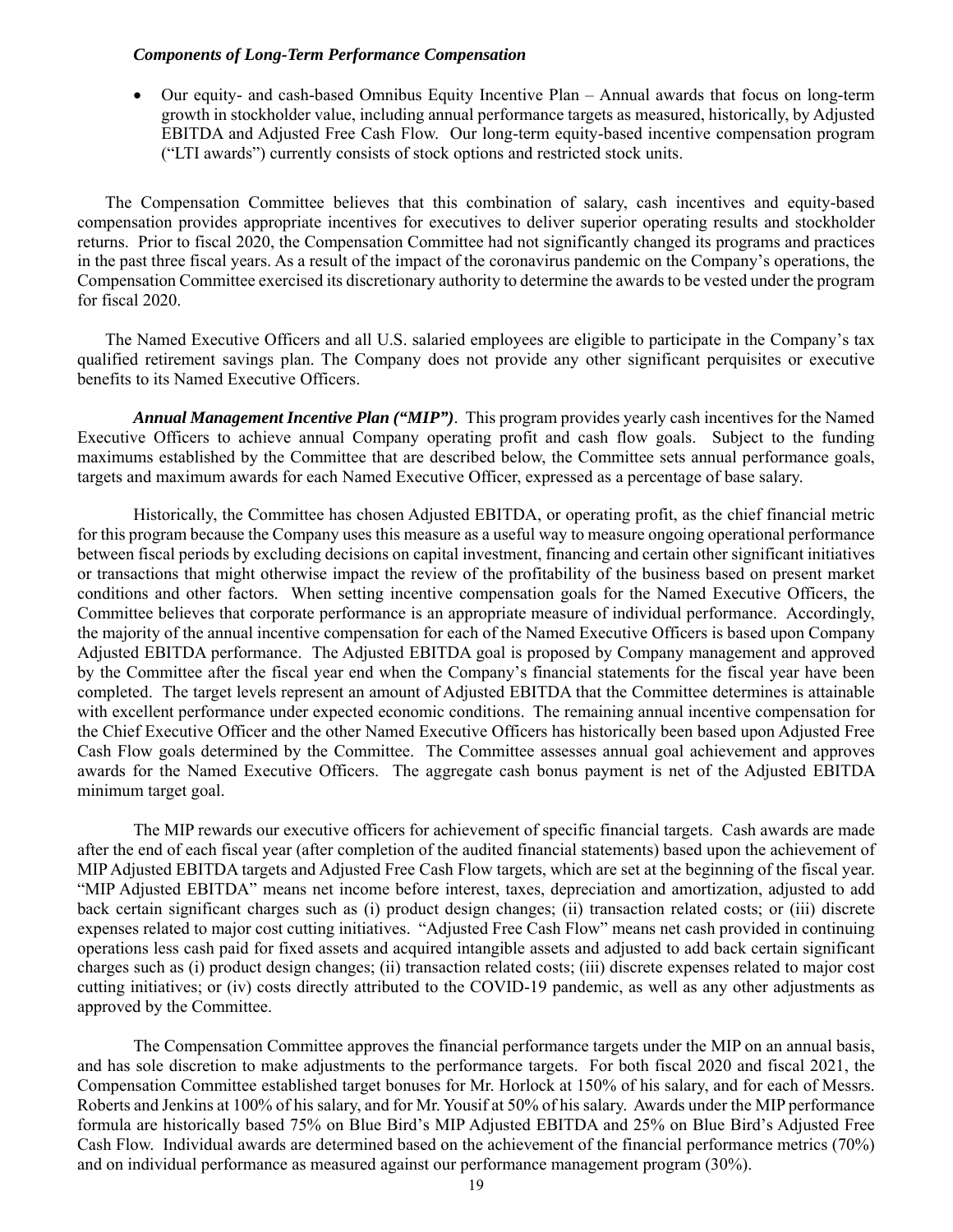| <b>Actual Adjusted EBITDA</b><br>(SMils) |        | <b>Percent of Target Bonus</b> |       | <b>Weighted Percentage of</b><br><b>Target Bonus</b> |
|------------------------------------------|--------|--------------------------------|-------|------------------------------------------------------|
| \$40.0                                   | $\ast$ | 50.0%                          |       | 37.5%                                                |
| \$45.0                                   |        | 100.0%                         |       | 75.0%                                                |
| \$50.0                                   |        | 150.0%                         |       | 112.5%                                               |
| \$55.0                                   |        | 200.0%                         |       | 150.0%                                               |
| \$60.0                                   |        | 250.0%                         | $***$ | 187.5%                                               |

# **MIP Adjusted EBITDA (75% of Award)**

\* No bonus award will be paid if MIP Adjusted EBITDA is below \$40.0 million.<br>\*\* The award is canned at 250%

The award is capped at  $250%$ .

# **Adjusted Free Cash Flow (25% of Award)**

| <b>Actual Adjusted Free</b><br><b>Cash Flow (SMils)</b> |        | <b>Percent of Target Bonus</b> |       | <b>Weighted Percentage of</b><br><b>Target Bonus</b> |  |
|---------------------------------------------------------|--------|--------------------------------|-------|------------------------------------------------------|--|
| \$(4.0)                                                 | $\ast$ | 50.0%                          |       | 12.5%                                                |  |
| \$1.1                                                   |        | 100.0%                         |       | 25.0%                                                |  |
| \$6.0                                                   |        | 150.0%                         |       | 37.5%                                                |  |
| \$11.0                                                  |        | 200.0%                         |       | 50.0%                                                |  |
| \$16.0                                                  |        | 250\%                          | $***$ | $62.5\%$                                             |  |

\* No bonus award will be paid if Adjusted Free Cash Flow is less than \$(4.0) million.<br>\*\* The award is canned at 250%.

The award is capped at  $250%$ .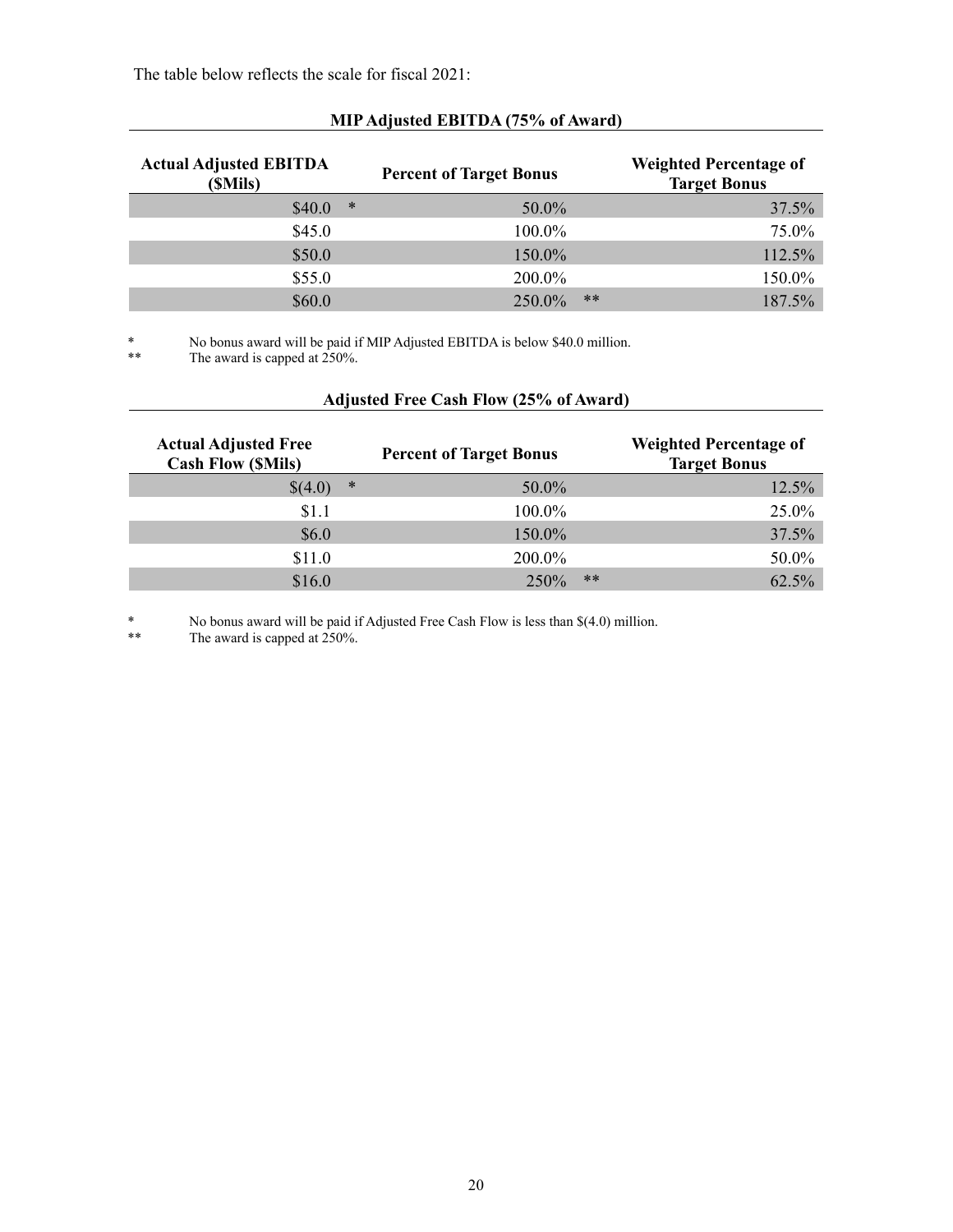| <b>Actual Adjusted EBITDA</b><br>(\$Mils) | <b>Percent of Target Bonus</b> | <b>Weighted Percentage of</b><br><b>Target Bonus</b> |
|-------------------------------------------|--------------------------------|------------------------------------------------------|
| \$85.0                                    | $\ast$<br>50.0%                | 37.5%                                                |
| \$90.0                                    | 100.0%                         | 75.0%                                                |
| \$95.0                                    | 150.0%                         | 112.5%                                               |
| \$100.0                                   | 200.0%                         | 150.0%                                               |
| \$105.0                                   | 250.0%<br>.                    | $***$<br>187.5%<br>                                  |

#### **MIP Adjusted EBITDA (75% of Award)**

\* No bonus award will be paid if MIP Adjusted EBITDA is below \$85.0 million.<br>\*\* The award is canned at 250%

The award is capped at 250%.

#### **Adjusted Free Cash Flow (25% of Award)**

| <b>Actual Adjusted Free</b><br><b>Cash Flow (SMils)</b> | <b>Percent of Target Bonus</b> | <b>Weighted Percentage of</b><br><b>Target Bonus</b> |
|---------------------------------------------------------|--------------------------------|------------------------------------------------------|
| $\ast$<br>\$27.4                                        | 50.0%                          | 12.5%                                                |
| \$32.4                                                  | 100.0%                         | 25.0%                                                |
| \$37.4                                                  | 150.0%                         | 37.5%                                                |
| \$42.4                                                  | 200.0%                         | 50.0%                                                |
| \$47.4                                                  | 250.0%                         | $***$<br>62.5%                                       |

No bonus award will be paid if Adjusted Free Cash Flow is less than \$27.4 million.

\*\* The award is capped at 250%.

After the financial results for the preceding fiscal year are available, the Compensation Committee meets in order to determine the bonuses to be granted under the MIP for the preceding fiscal year's performance. In addition to reviewing whether the established financial targets are met, the Compensation Committee has sole discretion to adjust the actual award amounts based whether our business is continuing to improve, including adjustments to the performance metrics if deemed appropriate by the Committee. MIP awards based on a particular fiscal year's performance and reflected in the Summary Compensation Table are paid in December of each year (the first fiscal quarter of the succeeding fiscal year), upon completion of our audited financial statements.

Based on fiscal 2021 results, there were no MIP cash awards.

No cash awards were made under the fiscal 2020 MIP as the performance targets were not met due to the negative financial impacts of the Covid 19 pandemic on the Company's operations.

*Omnibus Equity Incentive Plan ("Incentive Plan"). The Company's long-term incentive program has* historically included annual grants of stock option and restricted stock unit ("RSU") awards under our Incentive Plan. In the past two fiscal years, options and RSU's have been awarded to certain executives based on the attainment of the performance criteria under the MIP and vest over three years, with a maximum forfeiture of 50% of the awards for failure to achieve the MIP target goals.

Awards under our Incentive Plan may consist of restricted stock or units, stock appreciation rights, incentive stock options, non-qualified stock options, phantom stock, cash-based awards, performance shares or units, or any combination of the foregoing. We believe that the various awards available under the Incentive Plan give us greater flexibility to respond to market-competitive changes in equity compensation practices. We have been using a mix of stock options and RSUs in order to accomplish the performance and retention objectives of our long-term incentive program. The Committee may tie the awards to performance goals in its discretion, and has the authority to modify performance criteria or waive such criteria in its discretion.

The mix of stock options and RSUs varies by organizational level and has changed over time. Our Named Executive Officers currently receive 25% or 50% (depending upon the officer position) of the award value in the form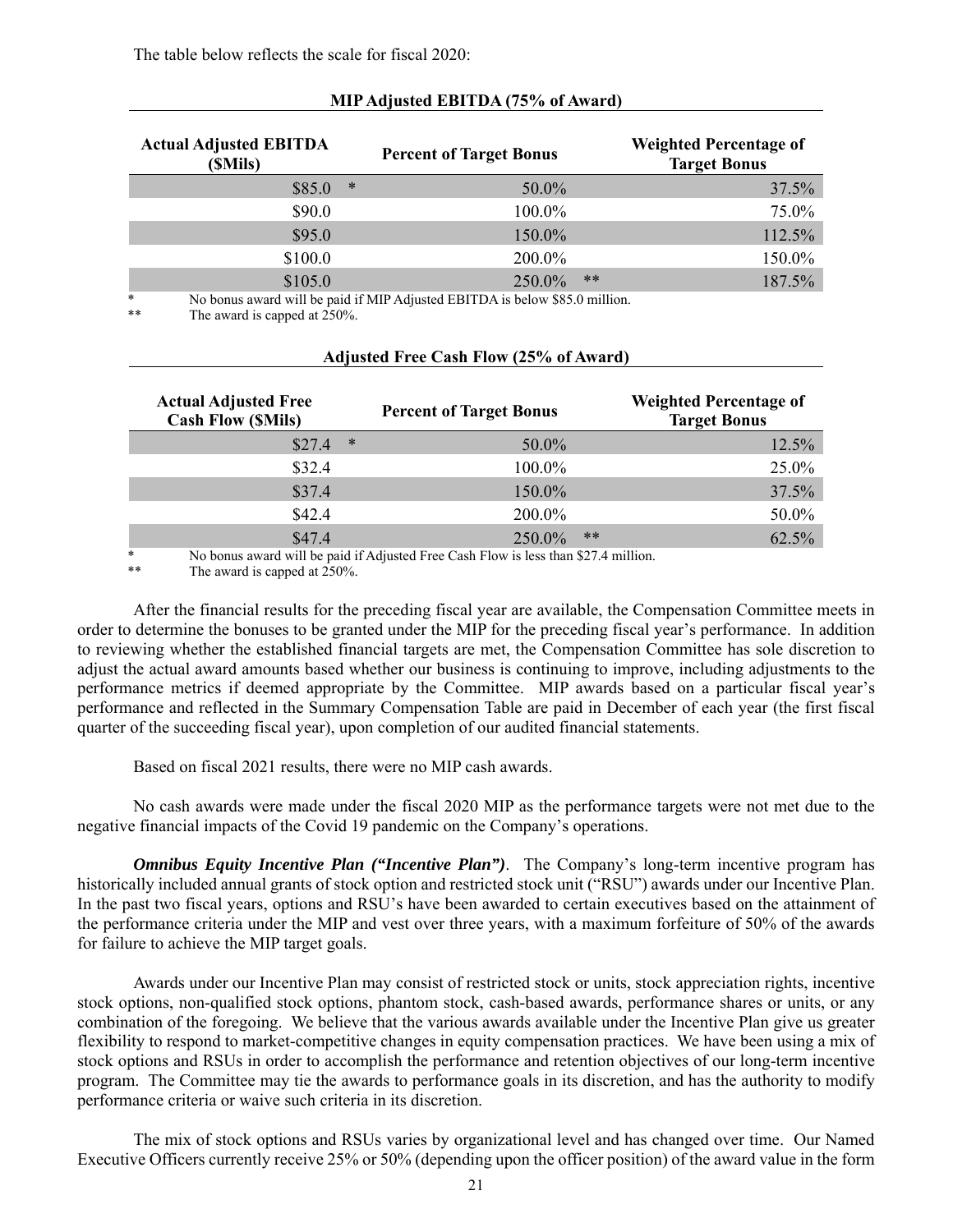of non-qualified stock options and 50% or 75% (depending upon the officer position) of the award value in the form of RSUs. Every year, it is our goal to provide our Named Executive Officers with grants that are motivational while using the shares available for grant in a responsible manner. Messrs. Horlock, Roberts, and Jenkins received 25% of their equity awards in the form of non-qualified stock options and 75% of their equity awards in the form of RSUs in fiscal 2020 and 2021. Mr. Yousif received 50% of his equity awards in the form of non-qualified stock options and 50% of his equity awards in the form of RSUs in fiscal 2020 and 2021.

 Stock Options. Stock options are granted by the Committee annually after the end of the fiscal year (and completion of the audited financial statements) and are not repriced, backdated or purchased by the Company. The number of options is determined by reference to the MIP award formulas for each participating employee, including the Named Executive Officers. The exercise price of stock options is generally the closing price of the Company's stock on the date of grant. Historically, options become exercisable over a three-year vesting period upon achievement of the annual MIP goals and expire ten years after the date of grant. Unvested options are forfeited upon termination unless termination is by reason of death or disability. Vesting is accelerated in the event of a change in control. Beginning in fiscal 2020, LTI awards are subject to a maximum 50% forfeiture in the event that there is a failure to achieve the MIP target goals.

 RSUs. RSUs are granted by the Committee annually after the end of the fiscal year (and completion of the audited financial statements). The number of restricted shares is determined by reference to the above described MIP award formula for all participants. The RSUs are valued at the closing price of the Company's stock on the date of grant. Historically, the RSUs vest over a three-year period upon achievement of the annual MIP goals and provided that the recipient is in the service of the Company. Unvested shares are forfeited upon termination. All shares vest immediately upon a change in control. Beginning in fiscal 2020, LTI awards are subject to a maximum 50% forfeiture in the event that there is a failure to achieve the MIP target goals.

 The Committee determined at its meeting in December 2020 to vest the applicable tranches of the fiscal 2018, 2019 and 2020 LTI awards at 75%, under the Committee's discretionary authority. The Committee determined at its meeting in December 2021 to vest the applicable tranches of the fiscal 2020 and 2021 awards at 50% according to the minimum vesting threshold found in the respective grants. See the "Summary Compensation Table" for additional information on the dollar value of these awards.

*Fiscal 2022 Compensation Program.* For fiscal 2022, the Compensation Committee approved the MIP (the "2022 MIP") with the performance formula tied to Adjusted EBITDA only, including a 50% payout if the minimum EBITDA amount is achieved, 100% payout for achievement of the target EBITDA amount, and a cap of 200% for achievement of the aspirational target. The fiscal 2022 LTI award program will be similar in plan design and methodology as the fiscal 2021 program; provided, however, that all share awards will be priced at \$20.00 per share. The Committee also approved a fiscal 2022 Special One-Time Retention LTI Award, which will be time-based only and vest in four tranches. The first tranche will vest on July 1, 2022, and the remaining three tranches will vest annually thereafter on July 1, 2023, July 1, 2024, and July 1, 2025.

#### **Stockholder Approval for the Company's Executive Compensation Programs**

At the 2020 Annual Meeting, our Stockholders voted on an advisory basis to approve the compensation of the Named Executive Officers (known as a "say-on-pay" vote), and also voted on an advisory basis on how frequently our Stockholders will vote on the executive compensation of our Named Executive Officers (known as a "say-onfrequency" vote). At the 2020 Annual Meeting, our Stockholders approved our Named Executive Officers' compensation, and approved the frequency of a say-on-pay vote to be every three years. Our next say-on-pay vote will occur at the 2023 Annual Meeting. Our next say-on-frequency vote will occur at the 2026 Annual Meeting.

#### **Fiscal 2021 Director Compensation**

The following table sets forth the compensation paid to each person who served as a director of the Company in fiscal 2021. Mr. Horlock, our President and Chief Executive Officer until October 31, 2021, did not receive any additional compensation for his service as a director. Our directors do not receive option awards, non-equity incentive plan compensation or nonqualified deferred compensation earnings, and therefore those categories are omitted in the table below.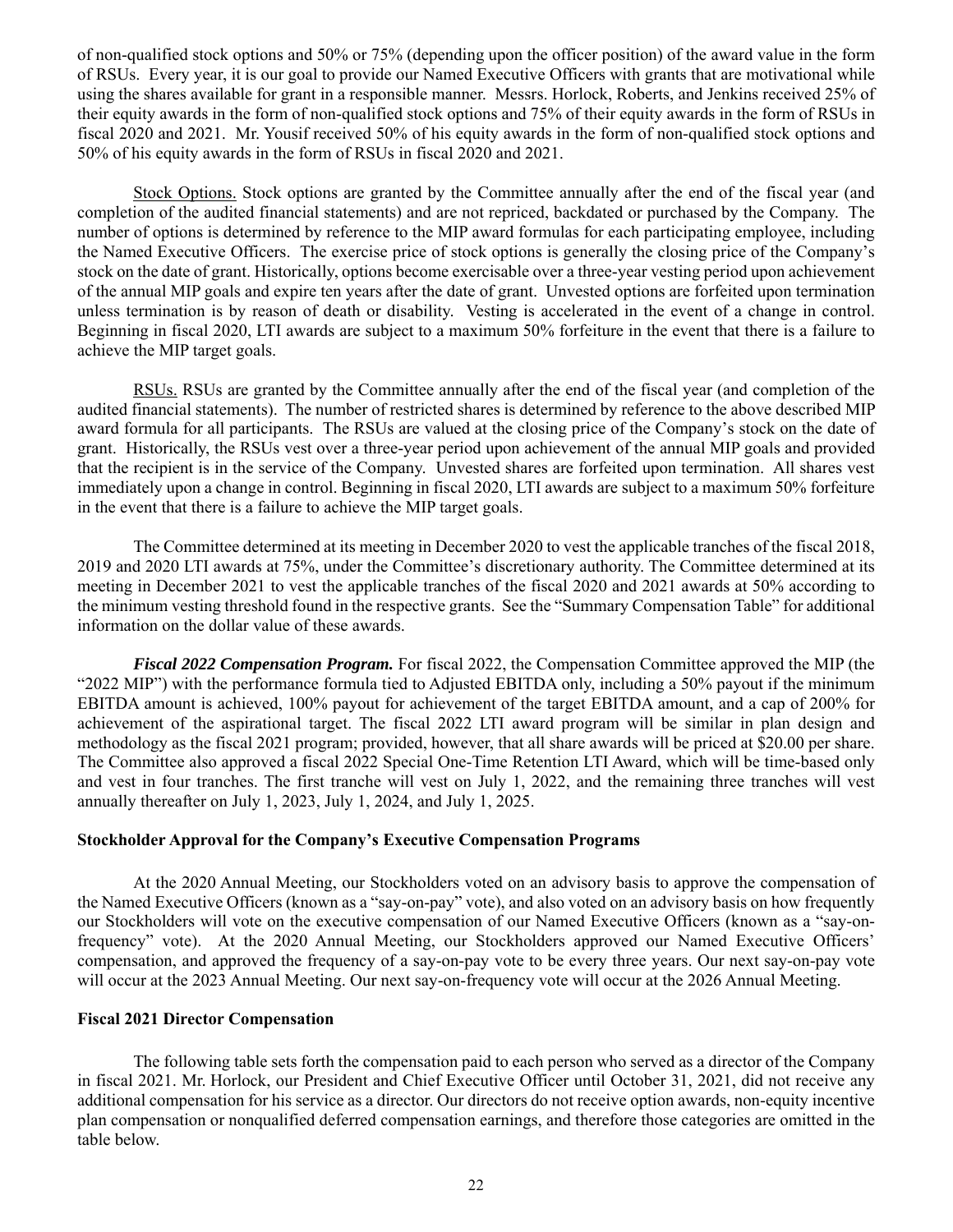#### **Fiscal 2021 Director Compensation Table**

| <b>Name</b>                         | Fees earned or paid<br>in cash | <b>Stock</b><br>Awards(\$) | All Other<br>Compensation | Total(\$) |
|-------------------------------------|--------------------------------|----------------------------|---------------------------|-----------|
| Gurminder S. Bedi                   | \$43,750                       | \$50,000                   |                           | \$93,750  |
| Chan W. Galbato                     | \$48,750                       | \$50,000                   |                           | \$98,750  |
| Douglas Grimm                       | \$43.750                       | \$50,000                   |                           | \$93,750  |
| Philip Horlock                      |                                |                            |                           |           |
| Kevin Penn, Chairman <sup>(1)</sup> | \$70,625                       |                            | \$75,000                  | \$145,625 |
| Alan H. Schumacher                  | \$63,750                       | \$50,000                   |                           | \$113,750 |
| Kathleen M. Shaw, Ph.D.             | \$43,750                       | \$50,000                   |                           | \$93,750  |
| Jared Sperling <sup>(1)</sup>       | \$43,750                       |                            | \$50,000                  | \$93,750  |

(1) All director compensation payable to Messrs. Penn and Sperling has been assigned by them to American Securities, LLC, pursuant to an agreement. In lieu of a stock award, Messrs. Penn and Sperling were awarded a cash payment as shown under "All Other Compensation," which will be paid in the identical manner as the settlement of RSUs awarded to other Board members.

With the exception of Messrs. Penn and Sperling, our independent directors each received awards of RSUs in fiscal 2021, which are reflected in the Stock Awards column in the table above. Each RSU represents the contingent right to receive one (1) share of the Company's Common Stock on the vesting schedule provided in the awards, currently twelve (12) months after the grant date. The settlement date for the RSUs is the earlier of the date when the director's service terminates, or consummation of a change of control of the Company.

Historically, our directors receive a quarterly cash payment of \$12,500 for service as a director. Committee chairs receive an additional \$5,000 fee, except the Audit Committee Chair receives a \$10,000 fee. The Chairman of our Board receives a quarterly cash payment of \$18,750 reflecting his/her incremental responsibilities and workload. Effective September 2020, the Board voluntarily agreed that, on a temporary basis, the quarterly cash payment was to be reduced by 25% in light of the impact of the Covid 19 pandemic. The regular quarterly cash payment was restored in April 2021.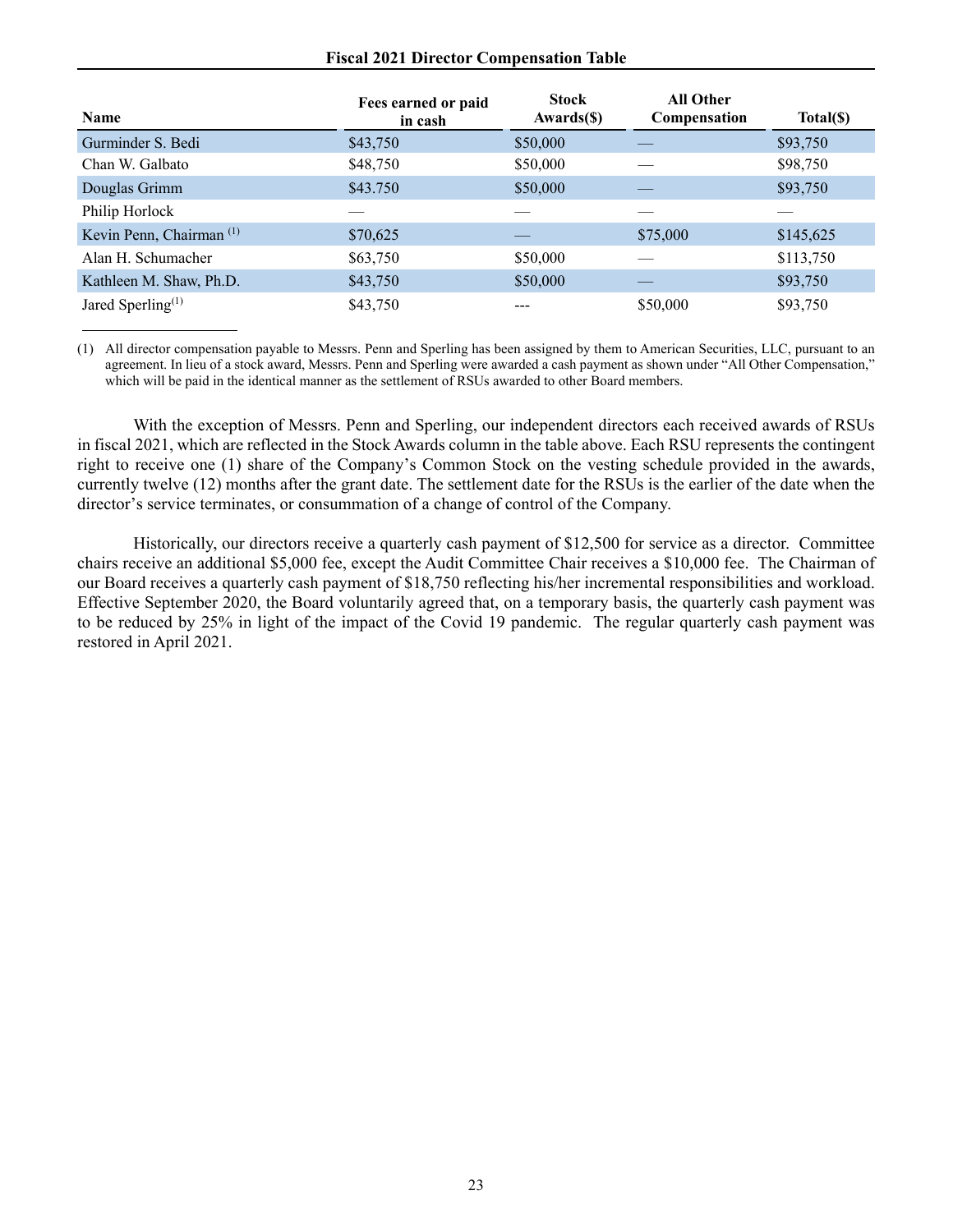#### **Summary Compensation Table**

The following table provides information regarding the compensation awarded to, earned by or paid to our Named Executive Officers for fiscal 2021 and fiscal 2020:

| Name and<br>principle<br>position                           | Fiscal<br>year | <b>Salary</b><br>(S) | <b>Bonus</b><br>(S) | <b>Stock</b><br>awards<br>$(S)^{(1)}$ | Option<br>awards<br>$(S)$ <sup>(1)</sup> | Non-equity<br>incentive plan<br>compensation<br>$(S)^{(2)}$ | Nonqualified<br>deferred<br>compensation<br>earnings<br>(S) | All other<br>compensation<br>$(\$)$ | <b>Total</b><br>$(\$)$ |
|-------------------------------------------------------------|----------------|----------------------|---------------------|---------------------------------------|------------------------------------------|-------------------------------------------------------------|-------------------------------------------------------------|-------------------------------------|------------------------|
| Philip Horlock,                                             | 2021           | 720,000              |                     | 3,185,336                             | 1,501,127                                |                                                             |                                                             | 18,500                              | 5,424,963              |
| President and<br><b>Chief Executive</b><br>Office $r_{(3)}$ | 2020           | 786,666              |                     | 869,154                               | 312,802                                  |                                                             |                                                             | 50,408                              | 2,019,030              |
| Tom Roberts,                                                | 2021           | 337,500              |                     | 737,984                               | 344,574                                  |                                                             |                                                             | 22,337                              | 1,442,395              |
| Chief<br>Administrative<br>$Officeer_{(3)}$                 | 2020           | 368,750              |                     | 232,808                               | 83,800                                   |                                                             |                                                             | 40,370                              | 725,728                |
| Trey Jenkins,                                               | 2021           | 300,625              |                     | 60,943                                | 22,807                                   |                                                             |                                                             | 7,296                               | 391,671                |
| Chief<br>Operating<br>Office $r_{(4)}$                      | 2020           | 266,771              |                     | 85,517                                | 54,042                                   |                                                             |                                                             | 22,075                              | 428,405                |
| Paul Yousif,                                                | 2021           | 231,499              |                     | 19,894                                | 22,340                                   |                                                             |                                                             | 5,044                               | 278,777                |
| SVP and General<br>Counsel                                  | 2020           | 235,719              |                     | 51,886                                | 55,829                                   |                                                             |                                                             | 9,726                               | 353,160                |

<sup>(1)</sup> The Named Executive Officers have been awarded RSUs and stock option awards under the 2015 Omnibus Equity Incentive Plan. These awards vest in three annual tranches over a period of three years and are contingent upon the achievement of the performance targets set annually under the MIP (currently subject to a maximum forfeiture of 50%), as described above under "Annual Management Incentive Plan ("MIP")." The amounts in these columns are the aggregate grant date fair values of each respective award computed in accordance with Financial Accounting Standards Board Accounting Standards Codification Topic 718, *Compensation-Stock Compensation* ("*ASC Topic 718*"). Each fiscal year reflects applicable vested tranches of the respective awards**.** Refer to Note 15, Share-Based Compensation, included in the Notes to Consolidated Financial Statements included in our Annual Report on Form 10-K filed on December 15, 2021 for the relevant assumptions used to determine the valuation of our equity awards. In fiscal 2021 for Messrs. Jenkins and Yousif, none of the awards that vest contingent upon the achievement of applicable performance targets are reflected in the table as the Company did not achieve such targets and the Compensation Committee did not use its discretionary authority to otherwise vest such awards. In fiscal 2021 for Messrs. Horlock and Roberts, 100% of the awards that vest contingent upon the achievement of applicable performance targets are reflected in the table despite the Company not achieving such targets as the Compensation Committee determined that all of their previously unvested LTI awards would vest in connection with their announced resignation from the office of CEO and retirement, respectively, as discussed in further detail below. In fiscal 2020, 75% of the awards that vest contingent upon the achievement of applicable performance targets vested pursuant to the discretionary authority of the Compensation Committee.

"All other compensation" is comprised of the following for each of the Named Executive Officers:

• For Mr. Horlock, \$0 (2021) and \$19,090 (2020) for the use of an automobile, \$15,500 (2021) and \$10,284 (2020) for premiums for disability and life insurance paid by us for Mr. Horlock's benefit, \$0 (2021) and \$16,759 (2020) for travel expenses, and \$3,000 (2021) and \$4,275 (2020), as a contribution by us to Blue Bird's 401(k) plan on behalf of Mr. Horlock to match a pre-tax deferral contribution (included under "Salary") made by Mr. Horlock to that plan.

<sup>(2)</sup> Amounts included in the "Non-equity incentive plan compensation" column relate to the MIP cash bonus. Amounts shown in the table were paid in the subsequent fiscal year based on the prior year's performance. See "Annual Management Incentive Plan ("MIP")" above for a description of this plan.

<sup>(3)</sup> Mr. Horlock and Mr. Roberts retired from their offices on October 31, 2021.

<sup>(4)</sup> Mr. Jenkins was separated from employment with the Company on October 1, 2021.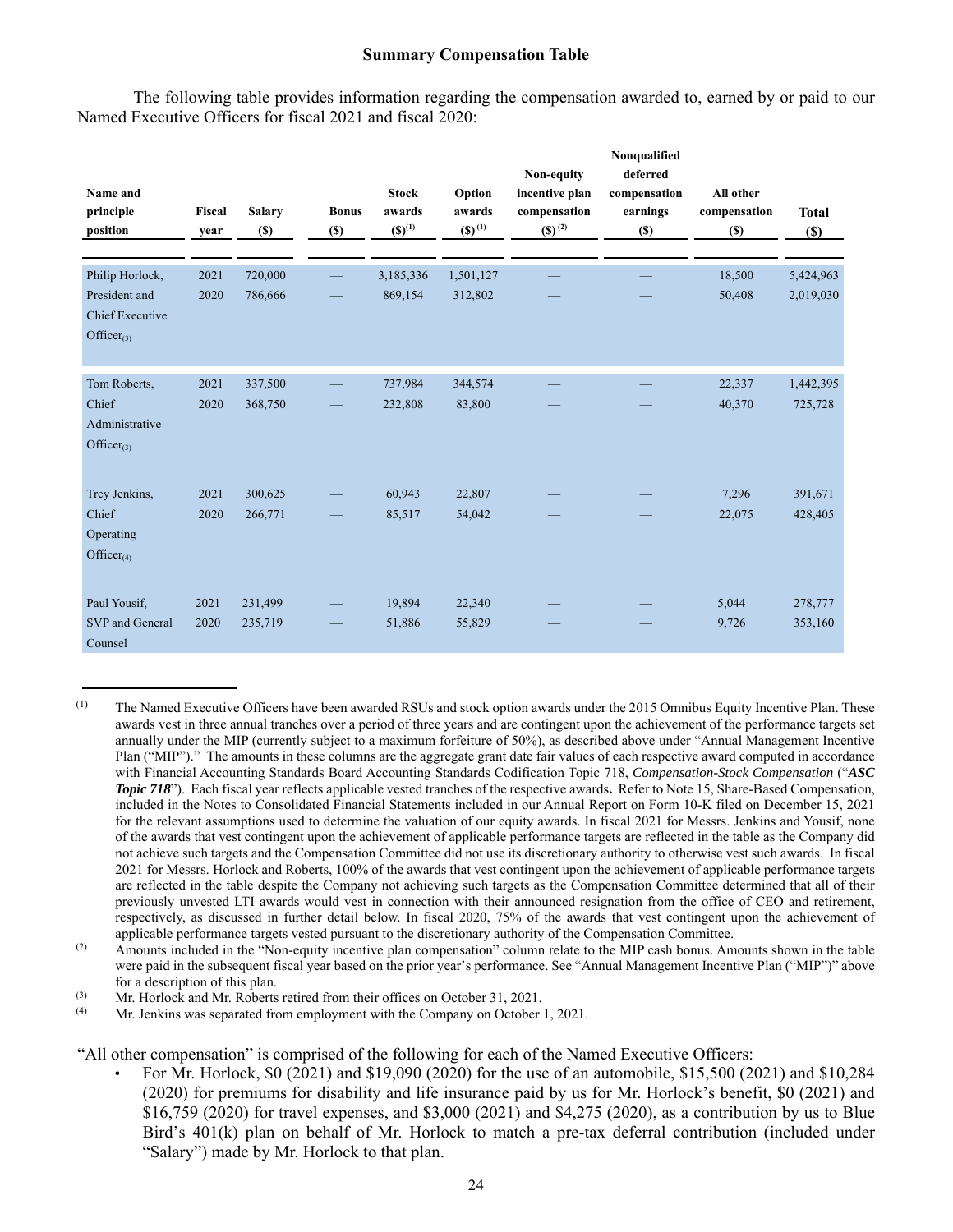- For Mr. Roberts, \$0 (2021) and \$11,270 (2020) for the use of an automobile, \$19,993 (2021) and \$17,088 (2020) for premiums for disability and life insurance paid by us for Mr. Roberts' benefit, \$0 (2021) and \$5,137 (2020) for travel expenses, and \$2,344 (2021) and \$6,875 (2020), as a contribution by us to Blue Bird's 401(k) plan on behalf of Mr. Roberts to match a pre-tax deferral contribution (included under "Salary") made by Mr. Roberts to that plan.
- For Mr. Jenkins, \$0 (2021) and \$9,310 (2020) for the use of an automobile, \$4,858 (2021) and \$4,324 (2020) for premiums for disability and life insurance paid by us for Mr. Jenkins' benefit, and \$2,438 (2021) and \$8,441 (2020), as a contribution by us to Blue Bird's 401(k) plan on behalf of Mr. Jenkins to match a pretax deferral contribution (included under "Salary") made by Mr. Jenkins to that plan.
- For Mr. Yousif, \$3,094 (2021) and \$3,051 (2020) for premiums for disability and life insurance paid by us for Mr. Yousif's benefit, and \$1,950 (2021) and \$6,675 (2020), as a contribution by us to Blue Bird's  $401(k)$ plan on behalf of Mr. Yousif to match a pre-tax deferral contribution (included under "Salary") made by Mr. Yousif to that plan.

#### **Omnibus Equity Incentive Plan**

Under our Omnibus Equity Incentive Plan (the "*Incentive Plan*"), the Committee currently may grant an aggregate of 5,200,000 shares of common stock in the form of non-qualified stock options, incentive stock options, stock appreciation rights, restricted stock, restricted stock units, performance shares, performance units, incentive bonus awards, other cash-based awards and other stock-based awards.

In our fiscal year 2021, we granted **9,345** RSUs to our Board members (excluding Messrs. Penn and Sperling), and 285,099 RSUs and options to purchase 258,273 shares of Common Stock to management employees. The RSUs awarded to our Board members vest twelve (12) months after the grant date. The awards to our management employees vest annually over a three-year period based upon the achievement of the performance criteria under the MIP, subject to a maximum forfeiture of 50% for failure to achieve performance targets and subject to any discretionary adjustments by our Compensation Committee.

#### **Tax-Qualified Retirement Plan**

Blue Bird has a tax-qualified retirement savings plan, the Blue Bird Employee Retirement Savings Plan (the "*401(k) Plan*"), under which participating employees may contribute up to the yearly statutory maximum under IRS guidelines into their  $401(k)$  Plan accounts. In addition, under the  $401(k)$  Plan, Blue Bird matches amounts contributed by the participant up to a certain percent of earnings, not to exceed the statutory maximum. Blue Bird historically made matching contributions under the  $401(k)$  Plan at a rate of 50% of the first 6% of eligible compensation contributed by participants; effective October 1, 2020, the Company suspended the matching contributions. The Company restored matching contributions effective July 1, 2021. The 401(k) Plan also allows Blue Bird to make discretionary profit-sharing contributions to the 401(k) Plan accounts for the benefit of participating employees for any calendar year in an amount determined by the Board.

## **Employment Agreements and Other Arrangements with Named Executive Officers**

Philip Horlock. Philip Horlock and School Bus Holdings, Inc. ("*SBH*") entered into an Employment Agreement dated as of April 1, 2011, as amended by a First Amendment dated as of June 1, 2012 (referred to collectively as "*Mr. Horlock's Employment Agreement*"). Following completion of the business combination transaction in 2015, Mr. Horlock's Employment Agreement became an obligation of the Company.

Mr. Horlock's Employment Agreement provided for an initial base salary of \$500,000, subject to annual increases as determined by the Board in its discretion. Mr. Horlock's base salary in fiscal 2021was \$800,000. Mr. Horlock was subject to a 20% salary reduction between September 1, 2020 and April 1, 2021. Mr. Horlock was also eligible for an annual cash bonus award based on Blue Bird's performance. Mr. Horlock's Employment Agreement also contained confidentiality provisions (indefinitely), and noncompetition and non-solicitation (of customers, suppliers and employees) provisions, for a period of 24 months following termination of his employment.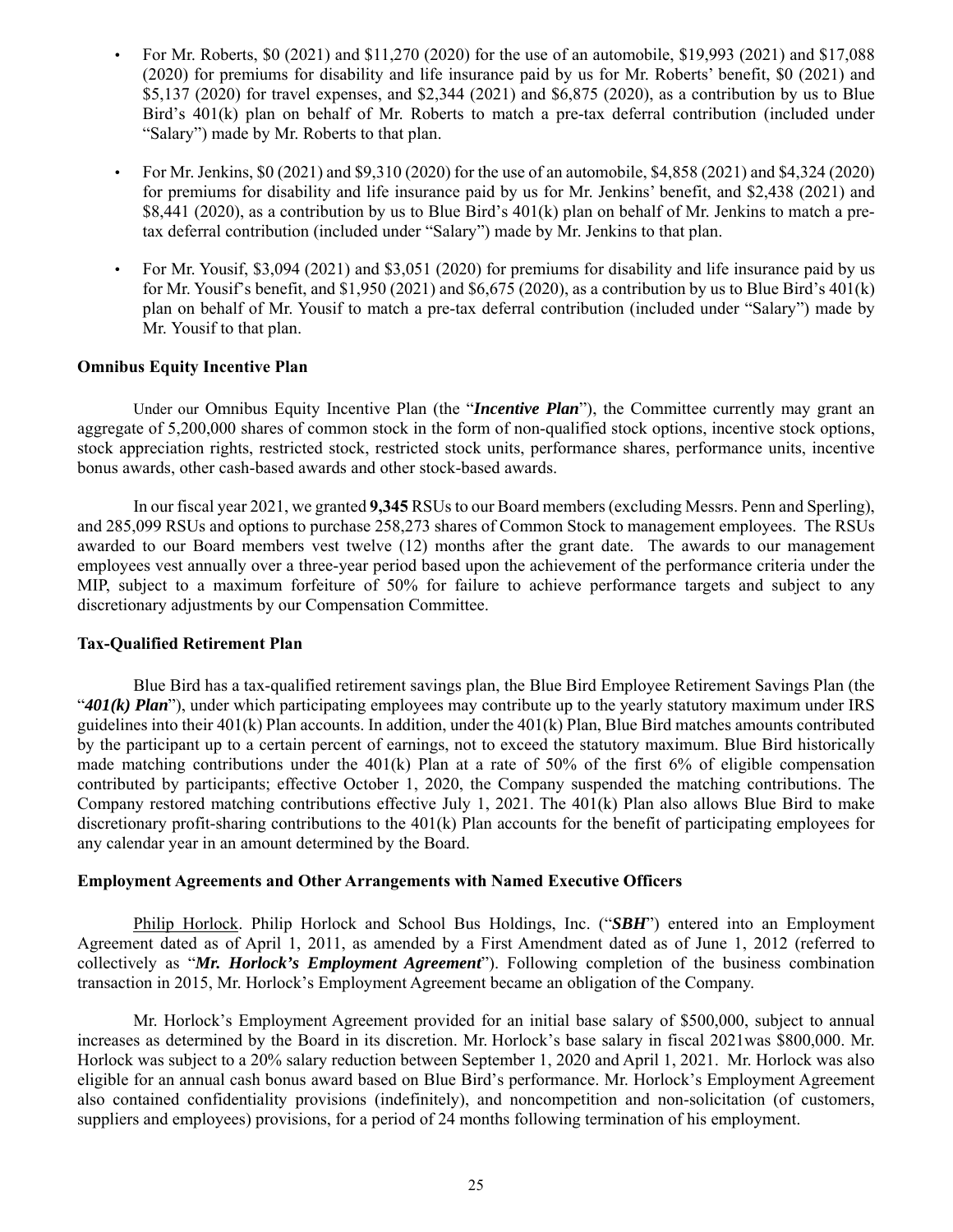Mr. Horlock entered into a Transition Agreement with the Company, dated June 21, 2021, which included a related Consulting Agreement, which agreements superseded any other compensation agreements between Mr. Horlock and the Company, including Mr. Horlock's prior Employment Agreement. Mr. Horlock resigned from the office of President on July 1, 2021, and resigned from the office of CEO on October 31, 2021. On such date, Mr. Horlock's unvested LTI awards vested at 100%, with stock options remaining exercisable for a period of five years. Mr. Horlock was also entitled to receive not less than the overall percentage payout approved by the Compensation Committee with respect to his fiscal 2021 MIP bonus. Mr. Horlock continued employment with the Company as Senior Advisor through December 31, 2021 (the "Termination Date"). Mr. Horlock is entitled to receive a pro rata MIP bonus for fiscal 2022, for his service during the first fiscal quarter.

Pursuant to the Consulting Agreement, which commenced on January 1, 2022, Mr. Horlock will receive cash compensation at the same rate as his previous annual salary of \$800,000, plus reimbursement of service-related expenses (excluding self-employment taxes and medical insurance coverage), and is expected to provide substantial consulting services to the Company as requested by the Board of Directors or the Chief Executive Officer. The term of the Consulting Agreement is one year, ending on December 31, 2022. Mr. Horlock will be subject to continued compliance with his previously existing restrictive covenants.

Tom Roberts. Tom Roberts' Offer Letter from the Company served as the basis of his employment as Chief Administrative Officer, which commenced on November 2, 2015 at an initial base salary of \$300,000 per year. Mr. Roberts' base salary for fiscal 2021 was \$375,000. Mr. Roberts was subject to a 20% salary reduction between September 1, 2020 and April 1, 2021. Mr. Roberts was also entitled to receive an annual bonus under the MIP and participation in the Company's employee benefit plans and programs. Mr. Roberts also had a Severance Agreement providing generally for 12 months' severance upon a qualifying termination, and he was subject to certain restrictive covenants.

Mr. Roberts entered into a Retirement Agreement with the Company, dated June 21, 2021, which superseded any other compensation agreements between Mr. Roberts and the Company, including Mr. Roberts' existing Severance Agreement. Mr. Roberts retired from employment with the Company on October 31, 2021. On such date, all of Mr. Roberts' unvested LTI awards vested at 100%, with vested stock options remaining exercisable for a period of five years. Mr. Roberts was also entitled to receive not less than the overall payout percentage approved by the Compensation Committee with respect to his fiscal 2021 MIP bonus. Mr. Roberts' will be subject to continued compliance with his existing restrictive covenants.

Trey Jenkins. On September 29, 2021, the Board of Directors of the Company approved the separation from employment with the Company of Mr. Jenkins, effective October 1, 2021. The Chief Operating Officer position will not be continued. Mr. Jenkins will receive severance compensation pursuant to his existing May 2012 Severance Agreement (up to six months' continuation of salary and group health insurance, subject to certain conditions). Mr. Jenkins received 50% vesting of the applicable tranches of his fiscal 2021 and fiscal 2020 LTI awards in December 2021. Mr. Jenkins' remaining unvested stock-based compensation was forfeited.

Paul Yousif. Paul Yousif's Offer Letter from the Company serves as the basis of his employment as Treasurer, and now also Senior Vice President and General Counsel, which commenced on August 14, 2008 at a base salary of \$145,000 per year. Mr. Yousif's current base salary is \$267,800. The Offer Letter includes the ability of Mr. Yousif to receive an annual bonus under the MIP and participation in the Company's employee benefit plans and programs.

Pursuant to a related Severance Agreement with Mr. Yousif, if Mr. Yousif's employment is terminated without cause (such a termination is referred to as a "*Qualifying Termination*"), he continues to comply with his confidentiality (indefinitely), non-solicitation and noncompetition (for 12 months) obligations, and he signs a release, he will be entitled to receive, for a period of 12 months after his termination date, continued monthly salary payments. He will also be entitled to reimbursement for continuation of group health coverage under COBRA.

In addition to the amounts described in the preceding paragraph, upon termination of his employment, Mr. Yousif will also be entitled to accrued but unpaid base salary to the termination date and any employee benefits he may be entitled to under existing employee benefit plans, the unpaid portion of any bonus relating to the calendar year prior to the calendar year of his termination of employment and, in the event of a Qualifying Termination, payment for accrued unused vacation days.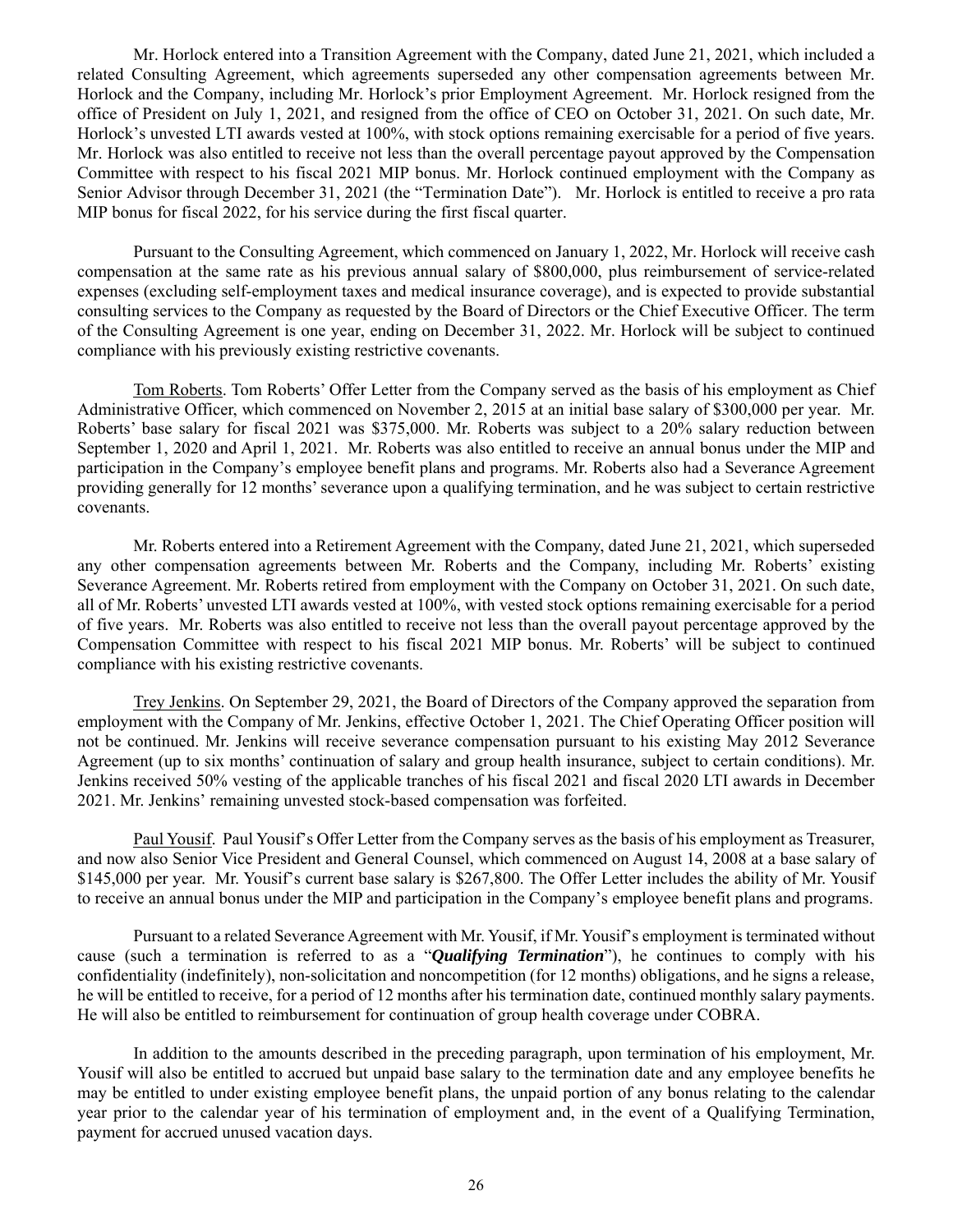## **Outstanding Equity Awards at 2021 Fiscal Year-End Table**

The following table provides certain information concerning the outstanding equity awards for each Named Executive Officer as of the fiscal year ended October 2, 2021.

|                               |                                                                                                         |                                                                                                    | <b>Option Awards</b>                                                                                                                                                                 |                                           |                                                                  |                                                                                                                     |                                                                                                                                        | <b>Stock Awards</b>                                                                                                                                                                                |                                                                                                                                                                                             |
|-------------------------------|---------------------------------------------------------------------------------------------------------|----------------------------------------------------------------------------------------------------|--------------------------------------------------------------------------------------------------------------------------------------------------------------------------------------|-------------------------------------------|------------------------------------------------------------------|---------------------------------------------------------------------------------------------------------------------|----------------------------------------------------------------------------------------------------------------------------------------|----------------------------------------------------------------------------------------------------------------------------------------------------------------------------------------------------|---------------------------------------------------------------------------------------------------------------------------------------------------------------------------------------------|
| <b>Name</b>                   | Number of<br><b>Securities</b><br>Underlying<br><b>Unexercised</b><br>Options (#)<br><b>Exercisable</b> | Number of<br><b>Securities</b><br>Underlying<br>Unexercised<br>Options $(\#)$<br>Unexercisabl<br>e | <b>Equity</b><br><b>Incentive</b><br>Plan<br>Awards:<br>Number of<br><b>Securities</b><br>Underlying<br><b>Unexercised</b><br><b>Unearned</b><br><b>Options</b><br>(# <sup>2</sup> ) | Option<br><b>Exercise</b><br>Price (\$)   | Option<br><b>Expiration</b><br><b>Date</b>                       | Number of<br><b>Shares</b> or<br><b>Units of</b><br><b>Stock</b><br><b>That Have</b><br><b>Not Vested</b><br>$(\#)$ | <b>Market</b><br>Value of<br><b>Shares</b> or<br><b>Units of</b><br><b>Stock</b><br>That<br><b>Have Not</b><br><b>Vested</b><br>$(\$)$ | <b>Equity</b><br><b>Incentive</b><br>Plan<br>Awards:<br>Number of<br><b>Unearned</b><br>Shares,<br><b>Units or</b><br>Other<br><b>Rights</b><br><b>That Have</b><br><b>Not Vested</b><br>$($ # $)$ | <b>Equity</b><br>Incentive<br>Plan<br>Awards:<br>Market or<br>Payout<br>Value of<br>Unearned<br>Shares.<br><b>Units or</b><br>Other<br><b>Rights That</b><br><b>Have Not</b><br>Vested (\$) |
| (a)                           | (b)                                                                                                     | (c)                                                                                                | (d)                                                                                                                                                                                  | (e)                                       | (f)                                                              | (g)                                                                                                                 | (h)                                                                                                                                    | (i)                                                                                                                                                                                                | (i)                                                                                                                                                                                         |
| Philip<br>Horlock             | 6,805<br>49,583<br>36,977<br>13,280                                                                     |                                                                                                    | $21,129^{(1)}$<br>$35,447^{(2)}$<br>$66,478^{(3)}$                                                                                                                                   | 15.50<br>18.10<br>16.99<br>20.26          | 1/3/2027<br>12/11/2027<br>12/11/2028<br>12/11/2029               |                                                                                                                     |                                                                                                                                        | $20,609^{(1)}$<br>34,559(2)<br>$64,815^{(3)}$                                                                                                                                                      | 2,558,038                                                                                                                                                                                   |
| <b>Tom</b><br><b>Roberts</b>  | 10,857<br>13,282<br>9,906<br>3,557                                                                      |                                                                                                    | $5,659^{(1)}$<br>$9,495^{(2)}$<br>$13,355^{(3)}$                                                                                                                                     | 15.50<br>18.10<br>16.99<br>20.26          | 1/3/2027<br>12/11/2027<br>12/11/2028<br>12/11/2029               |                                                                                                                     |                                                                                                                                        | $5,518^{(1)}$<br>$9,257^{(2)}$<br>$13,021^{(3)}$                                                                                                                                                   | 592,611                                                                                                                                                                                     |
| <b>Trey</b><br><b>Jenkins</b> | 7,625<br>6,503<br>6,868<br>3,854<br>1,930                                                               |                                                                                                    | 1,544<br>3,857                                                                                                                                                                       | 15.50<br>18.10<br>16.99<br>20.26<br>16.20 | 1/3/2027<br>12/11/2027<br>12/11/2028<br>12/11/2029<br>12/11/2030 |                                                                                                                     |                                                                                                                                        | $3,010^{(2)}$<br>$5,643^{(3)}$                                                                                                                                                                     | 184,482                                                                                                                                                                                     |
| <b>Paul Yousif</b>            | 2,265                                                                                                   |                                                                                                    | 9,446                                                                                                                                                                                | 20.26<br>16.20                            | 12/11/2029<br>12/11/2030                                         |                                                                                                                     |                                                                                                                                        | $1,099^{(1)}$<br>$1,473^{(2)}$<br>$3,070^{(3)}$                                                                                                                                                    | 120,287                                                                                                                                                                                     |

(1) The original awards vest over a three-year period, on December 11, 2019, 2020 and 2021, assuming annual performance criteria have been met, in whole or in part.

<sup>(2)</sup> The original awards vest over a three-year period, on December 11, 2020, 2021 and 2022, assuming annual performance criteria have been met, in whole or in part.

<sup>(3)</sup> The original awards vest over a three-year period, on December 11, 2021, 2022 and 2023, assuming annual performance criteria have been met, in whole or in part.

# **Compensation Committee Interlocks and Insider Participation**

Our Compensation Committee currently has three (3) members: Kevin Penn (Chairman), Jared Sperling and Chan W. Galbato.

None of our executive officers serves as a member of the board of directors or compensation committee of any entity that has one or more executive officers serving on our Board or Compensation Committee.

## **Compensation Committee Report**

No Compensation Committee report is required.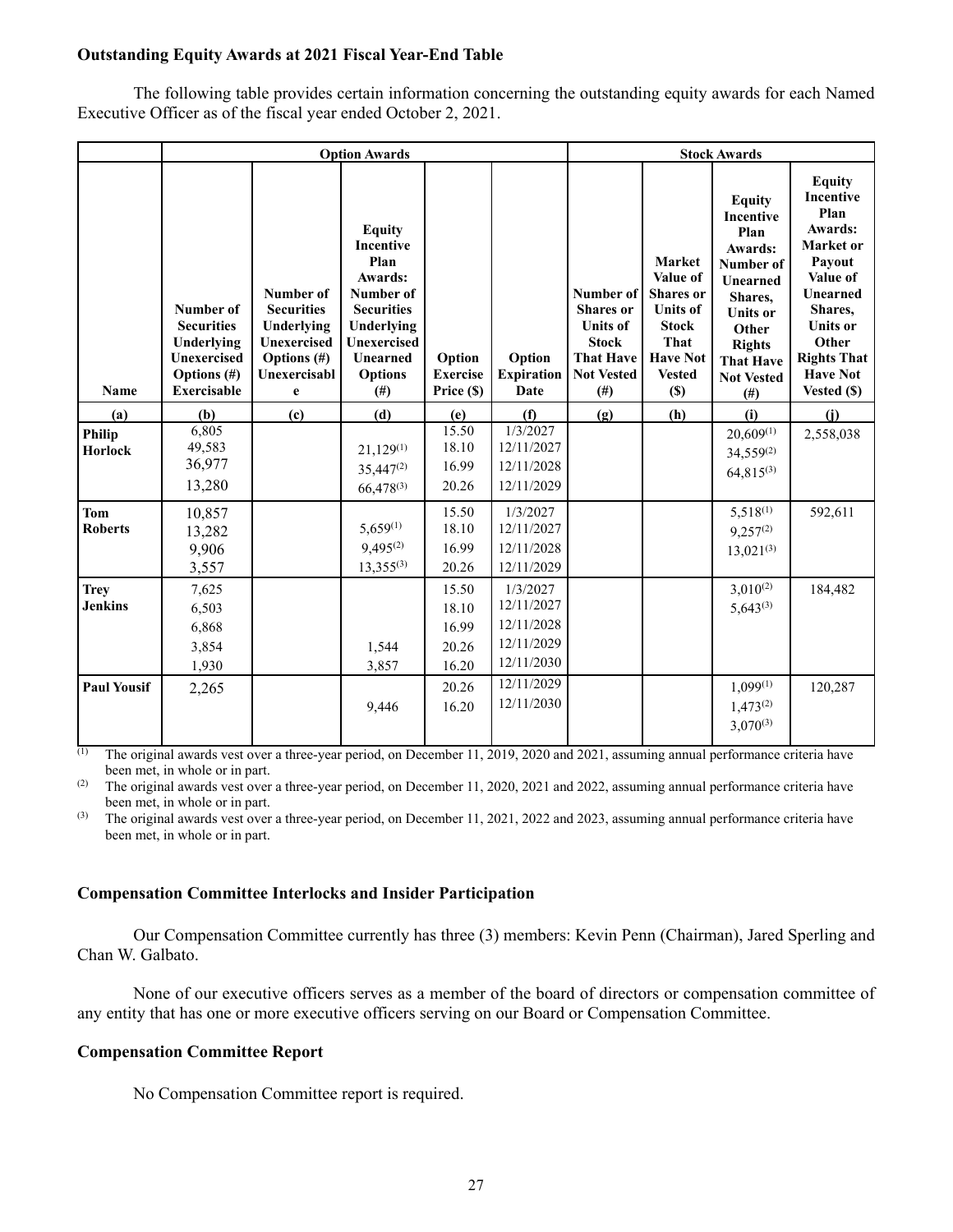## **CERTAIN ACCOUNTING AND AUDIT MATTERS**

BDO USA, LLP ("*BDO*") was engaged to perform the Company's annual audit for the fiscal year ended October 2, 2021. Representatives of BDO will be present at the 2022 Annual Meeting of Stockholders to respond to appropriate questions and to make a statement if such representatives so desire.

The Audit Committee of the Board has also engaged BDO as the independent registered public accounting firm for the current fiscal year ending October 1, 2022.

#### **Report of the Audit Committee**

The Audit Committee has reviewed and discussed the Company's audited financial statements as of and for the year ended October 2, 2021 with management and the independent registered public accounting firm. The Audit Committee has discussed with the independent registered public accounting firm the matters required to be discussed under the applicable requirements of the Public Company Accounting Oversight Board ("*PCAOB*") and the SEC. In addition, the Audit Committee received from the independent registered public accounting firm the written disclosures and the letter required by applicable requirements of the PCAOB regarding the independent accountant's communications with the Audit Committee concerning independence, and has discussed with the independent accountant the independent accountant's independence from the Company and its management. The Audit Committee has considered whether the independent registered public accounting firm's provision of non-audit services, if any, to the Company is compatible with maintaining the independent registered public accounting firm's independence. The Audit Committee has concluded that the independent registered public accounting firm is independent from the Company and its management.

The Audit Committee discussed with the Company's independent registered public accounting firm the overall scope and plans for the audit. In addition, the Audit Committee met with the Chief Executive Officer and Chief Financial Officer of the Company to discuss the processes that they have undertaken to evaluate the accuracy and fair presentation of the Company's financial statements and the effectiveness of the Company's system of disclosure controls and procedures.

In fulfilling its oversight responsibilities and as part of its review of the Company's 2021 Annual Report on Form 10-K, the Audit Committee met with the Company's independent registered public accounting firm, with and without management present, to discuss their evaluations of the Company's internal controls as well as the overall quality of its financial reporting.

The fees paid to the Company's current and prior independent registered public accounting firms, as well as the policy on pre-approval of audit and non-audit services, are set forth below.

As a result of the reviews and discussions with management and the independent registered public accounting firm, the Audit Committee recommended to the Board and the Board approved the audited financial statements of the Company for inclusion in the Annual Report on Form 10-K for the fiscal year ended October 2, 2021 for filing with the SEC.

This report has been submitted by the Audit Committee comprised of:

*Alan Schumacher (Chairman)* 

*Gurminder Bedi* 

*Douglas Grimm* 

The foregoing report shall not be deemed incorporated by reference by any general statement incorporating by reference this Proxy Statement into any filing under the Securities Act of 1933, as amended.

### **Policy on Pre-Approval of Services Provided by Independent Registered Public Accounting Firm**

Pursuant to the requirements of the Sarbanes-Oxley Act of 2002, the terms of the engagement with respect to all auditing services and non-audit services to be performed for the Company by its independent registered public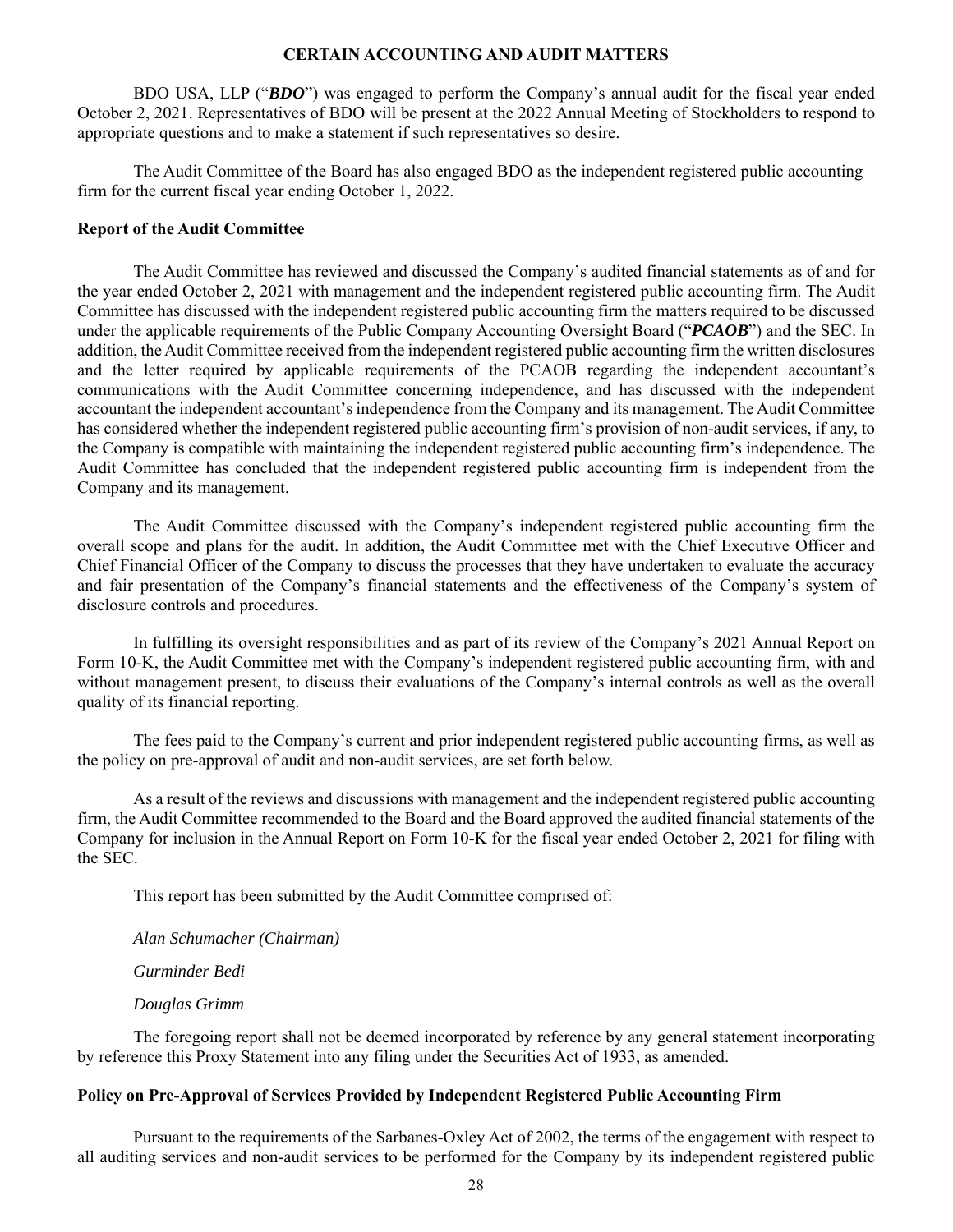accounting firm are subject to the specific pre-approval of the Audit Committee (except where such services are determined to be *de minimis* under the Exchange Act). All audit and permitted non-audit services to be performed require pre-approval by the Audit Committee in accordance with pre-approval procedures established by the Audit Committee. The procedures require all proposed engagements for services of any kind to be directed to the Company's principal accounting officer and then submitted for approval to the Audit Committee prior to the beginning of any services.

In fiscal 2020 and fiscal 2021, 100% of the audit, audit-related and tax fees (if any) billed by the independent registered public accounting firm were pre-approved by the Audit Committee or, in the interest of expediency, by the Chairman of the Audit Committee as its designee, with subsequent approval by the Audit Committee at its next scheduled meeting.

The Audit Committee has considered whether the provision of non-audit services by the Company's independent registered public accounting firm is compatible with maintaining auditor independence and believes that the provision of such services is compatible.

## **Independent Registered Public Accounting Firm Fees**

The following table shows the types of services and the aggregate fees billed for such services for the fiscal years ended October 3, 2020 and October 2, 2021 by Blue Bird's independent registered public accounting firm, BDO. Descriptions of the service types are provided below.

| <b>Services Rendered</b>  | <b>Fiscal 2020</b> | <b>Fiscal 2021</b> |
|---------------------------|--------------------|--------------------|
| <b>Audit Fees</b>         | \$1,671,736        | \$1,595,178        |
| <b>Audit-Related Fees</b> | 30,000             |                    |
| <b>Tax Fees</b>           | __                 |                    |
| All Other Fees            |                    |                    |
| <b>TOTAL</b>              | \$1,701,736        | \$1,595,178        |

#### *Audit Fees*

The aggregate audit fees billed by BDO for each of the last two fiscal years include fees for professional services rendered for the audits of the Company's annual financial statements and internal control over financial reporting and review of financial statements included in the Quarterly Reports on Form 10-Q

# *Audit-Related Fees*

The aggregate audit-related fees billed by BDO include fees for professional services rendered for auditor consents and assistance with and review of other documents filed with the SEC.

# *Tax Fees*

BDO provided no tax services to us in the last two fiscal years.

# **TRANSFER AGENT AND REGISTRAR**

The transfer agent for our securities is Continental Stock Transfer & Trust Company.

# **DELIVERY OF DOCUMENTS TO STOCKHOLDERS**

Pursuant to the rules of the SEC, we and servicers that we employ to deliver communications to our Stockholders are permitted to deliver to two or more Stockholders sharing the same address a single copy of this Proxy Statement. This process, known as "house holding," reduces the volume of duplicate information received at your household and helps to reduce our expenses. Upon written or oral request, we will deliver a separate copy of this Proxy Statement and Annual Report to Stockholders to any Stockholder at a shared address to which a single copy of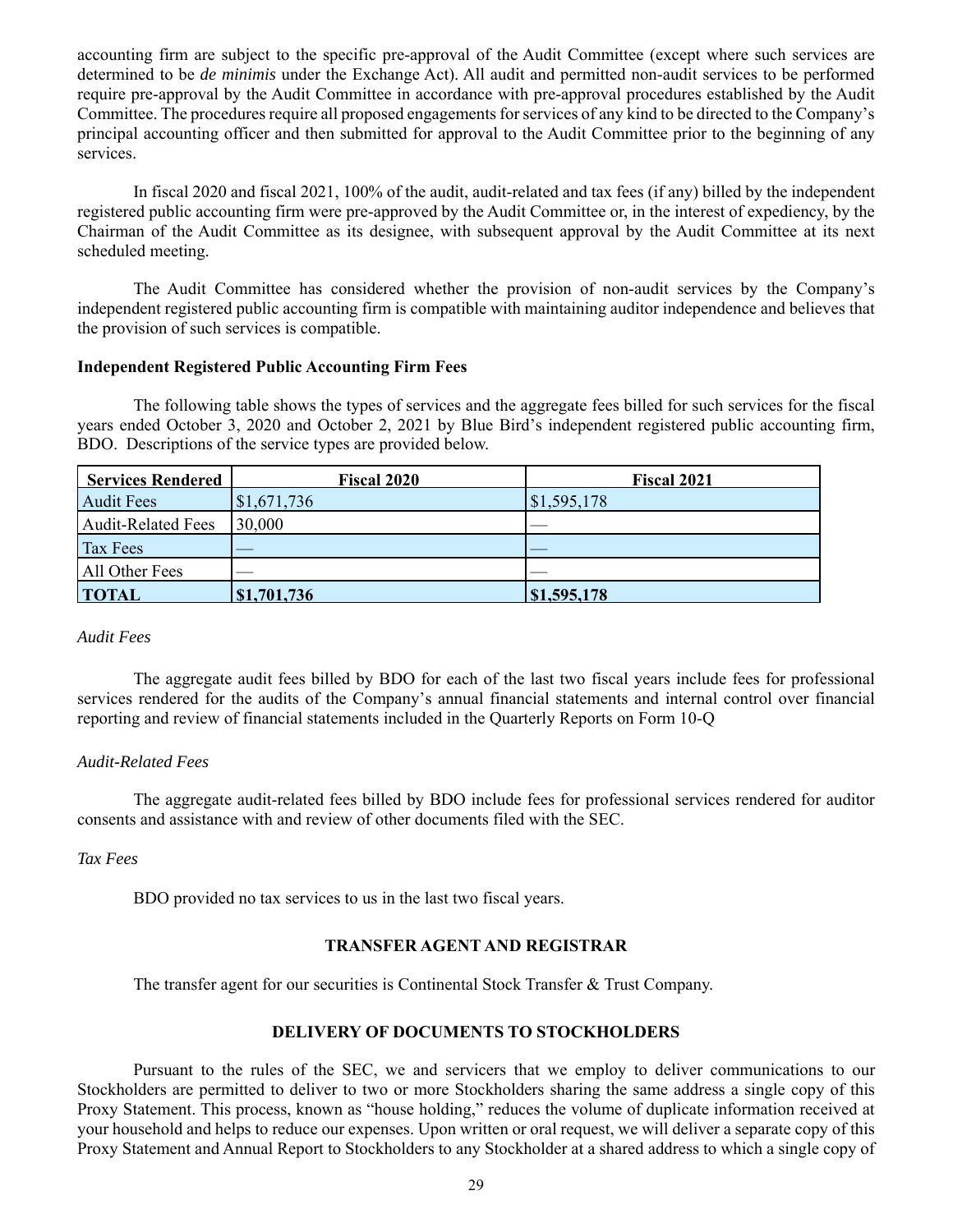such materials was delivered and who wishes to receive separate copies in the future. Stockholders receiving multiple copies of the Proxy Statement and Annual Report to Stockholders may likewise request that we deliver single copies of these materials in the future. Stockholders may notify us of their requests by calling or writing Mr. Paul Yousif, General Counsel and Corporate Treasurer, at our principal executive offices at (478) 822-2801, or 3920 Arkwright Road, Suite 200, Macon, Georgia 31210.

#### **FUTURE STOCKHOLDER PROPOSALS**

If you intend to bring business before the 2023 Annual Meeting of Stockholders (the "*2023 Annual Meeting*"), or if you want to nominate one or more directors, you must give timely notice thereof in writing to the Company. Our Secretary must receive this notice at the principal executive offices of the Company no earlier than the opening of business on November 9, 2022 and no later than the close of business on December 9, 2022; *provided, however*, that in the event that the 2023 Annual Meeting is called for a date that is not within forty five (45) days before or after the anniversary of the last annual meeting (March 9, 2022), notice by the stockholder to be timely must be so received no earlier than the opening of business on the 120th day before the 2023 Annual Meeting and not later than the later of  $(x)$  the close of business on the 90th day before the 2023 Annual Meeting or  $(y)$  the close of business on the 10th day following the day on which public announcement of the date of the 2023 Annual Meeting is first made by the Company.

If you intend to present a proposal at the 2023 Annual Meeting, or if you want to nominate one or more directors at the 2023 Annual Meeting, you must comply with the advance notice provisions of our bylaws. You may contact our Chief Executive Officer or Corporate Secretary at our principal executive offices for a copy of the relevant bylaw provisions regarding the requirements for making stockholder proposals and nominating director candidates.

If you intend to have your proposal included in our Proxy Statement and Proxy Card for our 2023 Annual Meeting, the proposal must be received at our principal executive offices by October 7, 2022, but if the 2023 Annual Meeting is called for a date that is not within thirty (30) days before or after the anniversary of the last annual meeting (March 9, 2022), then the deadline is a reasonable time before we begin to print and send our proxy materials for our 2023 Annual Meeting. Stockholder proposals for the 2023 Annual Meeting must comply with the notice requirements described in this paragraph and the other requirements set forth in SEC Rule 14a-8 to be considered for inclusion in our proxy materials relating to our 2023 Annual Meeting.

# **WHERE YOU CAN FIND ADDITIONAL INFORMATION**

We file reports, proxy statements and other information with the SEC as required by the Securities Exchange Act of 1934, as amended. You can read Blue Bird's SEC filings, including this Proxy Statement, on the Internet at the SEC's website at *https://www.sec.gov*. We also make our filings available free of charge on our website (https://www.bluebird.com) as soon as reasonably practicable after we electronically file them with, or furnish them to, the SEC.

If you would like a complete copy of our Annual Report on Form 10-K (at no charge) or additional copies of this Proxy Statement or if you have questions about the proposals to be presented at the Meeting, you should contact us by telephone or in writing:

> Paul Yousif Senior Vice President and General Counsel, Corporate Treasurer Blue Bird Corporation 3920 Arkwright Road, Suite 200 Macon, Georgia 31210 Tel: (478) 822-2801 Email: paul.yousif@blue-bird.com